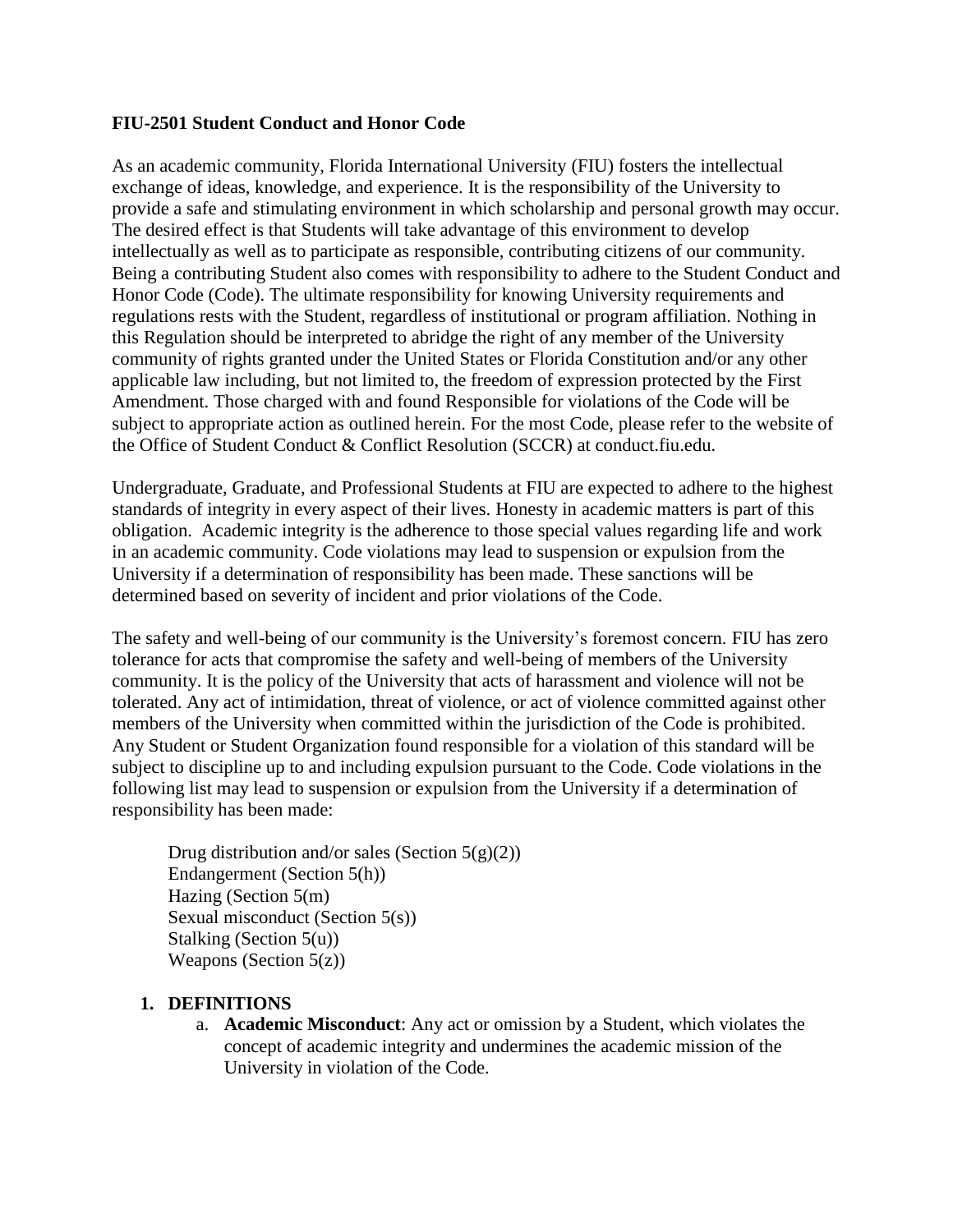- b. **Advisor**: Any person chosen by the Charged Student, Charged Student Organization, or the Complainant to assist throughout the Student Conduct and/or Academic Misconduct processes (e.g., faculty, staff, parent/guardian, attorney, friend, alumni, or any other person who is not a Witness in the process).
- c. **Business Day**: A day when the University is open for regular business operations from 8:00 am up to 5:00 pm Eastern Time. For emailed correspondence, the day of delivery is not included in a designated time period.
- d. **Character Witness Statement**: A statement relating to the general character and reputation of the person.
- e. **Charge**: The written statement of the alleged violations of the Code.
- f. **Charged Student**: Any Student who has been charged with an alleged violation of the Code.
- g. **Coercion**: Conduct, intimidation, and/or expressed or implied threats of physical, emotional, financial, or any other type of harm that would reasonably place an individual in fear of immediate or future harm and that is employed to force or compel someone to engage in sexual contact or any other type of involuntary conduct, especially conduct which would endanger or be detrimental to the Complainant. Examples of Coercion include:
	- Causing the deliberate Incapacitation (see below for definition) of another person;
	- Conditioning an academic benefit or employment advantage;
	- Threatening to harm oneself if the other party does not engage in sexual contact; or
	- Threatening to disclose an individual's sexual orientation, gender identity, gender expression, or other personal or sensitive information if the other party does not engage in the sexual contact or takes actions involuntarily.
- h. **Complainant**: Any individual who may have been the subject of any Sexual Misconduct, Dating or Domestic Partner Violence, and/or Stalking by the Charged Student regardless of whether the individual makes a report.
- i. **Consent**: A clear, knowing, and voluntary agreement to engage in specific sexual activity at the time of the activity. Consent can be communicated by words or actions as long as those words or actions create mutually understandable permission regarding willingness to engage in (and the conditions of) sexual activity. Consent must be ongoing throughout the sexual activity and can be withdrawn at any time. Sexual contact must cease immediately once withdrawal of consent is clearly communicated.
	- Consent must be active, not passive.
	- Lack of protest or resistance does not mean consent has been granted, nor does silence mean consent has been granted.
	- Within each sexual encounter, there may be separate individual sexual acts involved, and consent to one act and/or person(s) by itself does not constitute consent to another act and/or person(s).
	- The existence of a dating relationship between the persons involved, or the fact of past sexual relations, should never, by itself, be assumed to be an indicator of consent for any current or future sexual encounter even in the context of a relationship, there must be mutual consent.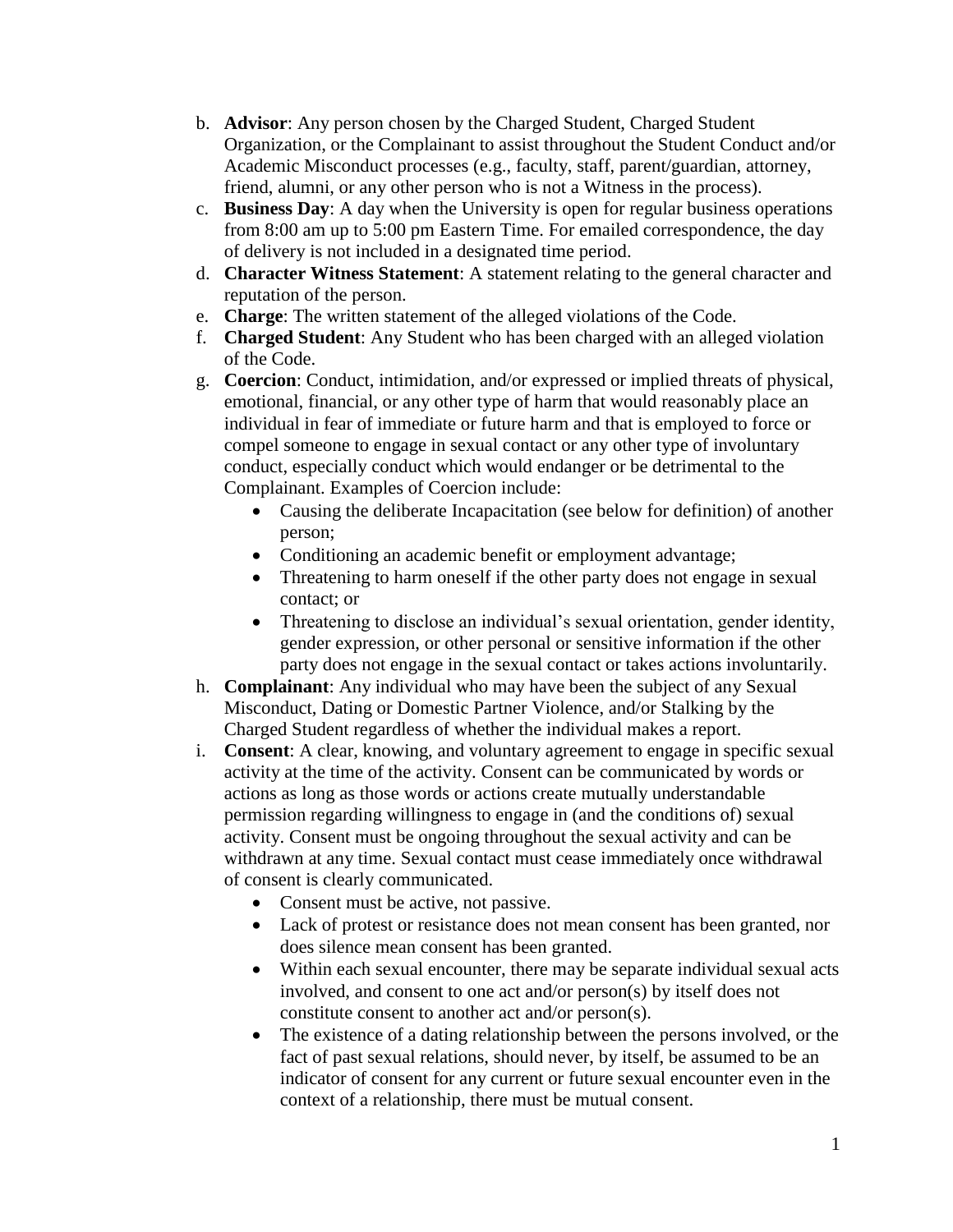- If coercion or force is used, there is no consent.
- If a person is incapacitated so that the person cannot understand the fact, nature or extent of the sexual situation, there is no consent. This may be affected by conditions due to age, alcohol or drug consumption, unconsciousness, being asleep, physical or developmental disabilities.
- Whether one has taken advantage of a position of influence over another can be a factor in determining whether there was consent.
- In order to give consent, one must be of legal age.
- The question of what the Charged Student should have known as to whether the Complainant was Incapacitated is objectively based on what a reasonable person, sober and/or exercising good judgment, would have known about the condition of the Complainant.
- j. **Dating or Domestic Partner Violence**: Any instance of violence or abuse (verbal, physical, or psychological) that occurs between those who are in, or have been in, an intimate relationship with each other.
- k. **Final Agency Action**: The written decision resulting from the Student Conduct and/or Academic Misconduct processes which finally determines the rights or obligations of the Charged Student or Student Organization.
- l. **Hazing**: Any action or situation that recklessly or intentionally endangers the mental or physical health or safety of a Student for purposes including, but not limited to, initiation or admission into, affiliation with, or the perpetuation or furtherance of a tradition or ritual of any Student Organization operating under the sanction of the University.

Although hazing is typically related to a person's initiation or admission into, or affiliation with a Student Organization, athletic team (intramural, club or intercollegiate), extracurricular activity or any other University group or organization, it is not necessary to have direct proof that a person's initiation or continued membership is contingent upon participation in the activity for a charge of hazing to be upheld.

The actions of active, prospective, former, or associate members (pledges) of a Student organization may be considered hazing. Organizational leaders who plan a hazing event will be held Responsible even if not in attendance at an event where the hazing occurs.

- m. **Hearing Body**: Student Conduct hearings consist of a Hearing Officer or, if a Student Conduct Committee, two (2) Students, a faculty/staff member, and a nonvoting Hearing Officer. Academic Misconduct hearings consist of a Hearing Officer or, if a Student Conduct Committee, three (3) Students, and two (2) fulltime faculty members, and a non-voting Hearing Officer. Title IX hearings shall be conducted by a University official or panel of University officials, except a committee or panel where students comprise at least one-half of the membership may be provided if requested by the Charged Student and no objection is raised by the Complainant.
- n. **Hearing Officer**: The SCCR Director, the Director of Residential Life, or respective designee(s).
- o. **Immediate Medical Assistance**: Aid that includes, but is not be limited to, rendering cardiopulmonary resuscitation (CPR) to a victim, clearing an airway for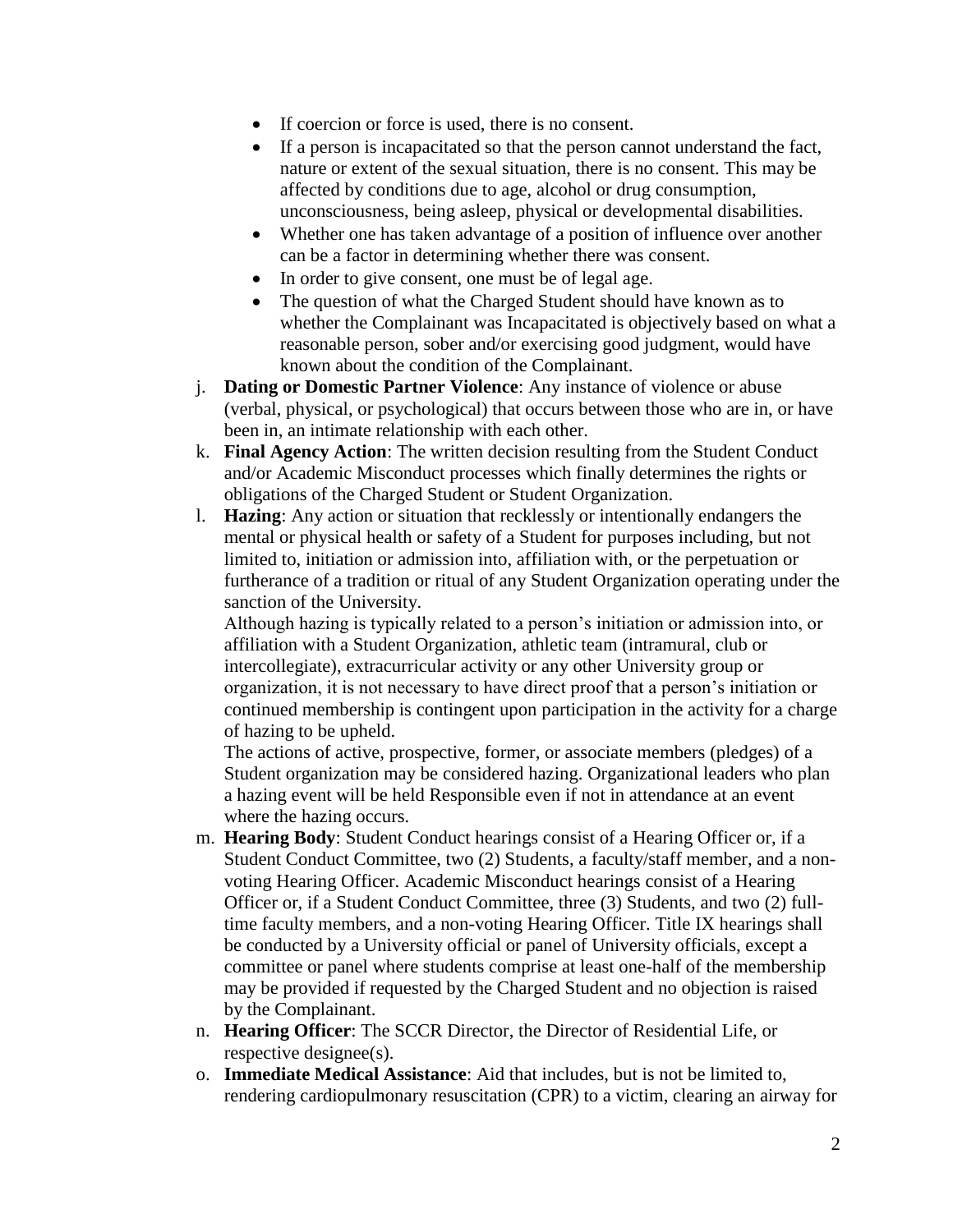the victim to breathe, using a defibrillator (AED) to assist the victim, or rendering any other assistance to the victim which the Student intended in good faith to stabilize or improve the victim's condition while waiting for medical assistance or law enforcement to arrive.

- p. **Impact Statement**: A statement (oral or in writing) that describes how the Complainant or Charged Student, or Student Organization has been impacted by the incident that is the basis for the Charge.
- q. **Incapacitation**: Incapacitation is the inability, temporarily or permanently, to give Consent because the individual is mentally and/or physically helpless, or the individual is unconscious, asleep, or otherwise unaware that the sexual activity is occurring.
- r. **Instructor**: The Instructor of record for a course in which a violation(s) of Academic Misconduct is alleged.
- s. **Interim Suspension**: An immediate temporary (i.e., a limited period of time) separation from the University.
- t. **Member of the University Community**: Any person who is a Student, faculty or staff, any other person currently employed by the University, or third party working on University Premises or within On-Campus Housing (i.e. contractor, vendor), or any participant in a University-sponsored program or activity regardless of the location of the program or activity.
- u. **On-Campus Housing**: Such housing owned, controlled, and operated by the University to include, but not limited to, the following: Everglades Hall, Lakeview Halls (North & South), Panther Hall, Parkview Hall, University Apartments, and University Towers. On-Campus Housing also includes Bayview Student Living (BBC), or any fraternity or sorority houses located on University Premises.
- v. **Policy**: The written procedures, policies, or regulations of the University (as they may be amended from time to time) as found in, but not limited to, the Florida International University Board of Trustees regulations, the Code, the Undergraduate/Graduate/Professional Catalogs, the Student Handbook, the University Housing Resident Handbook, and/or Campus Life/Wellness & Recreation Center policies.
- w. **Preponderance of the Evidence**: When the information that is presented supports a finding that it is more likely than not that a violation occurred.
- x. **Receipt of Written Notice**: When Written Notice (see below for definition) has been sent electronically to the official University email address.
- y. **Reporting Party**: Any person (including the Complainant) who reports an alleged violation of the Code by a Student.
- z. **Revenge Porn**: To publish a sexually explicit image of a person, including any depiction that contains or conveys the personal identification or information of the depicted person by any electronic, digital or other means, including to an internet website, by text, by email, and/or by or through social media without the depicted person's Consent.
- aa. **SCCR Director**: The Director of the Office of Student Conduct and Conflict Resolution (SCCR) or designee.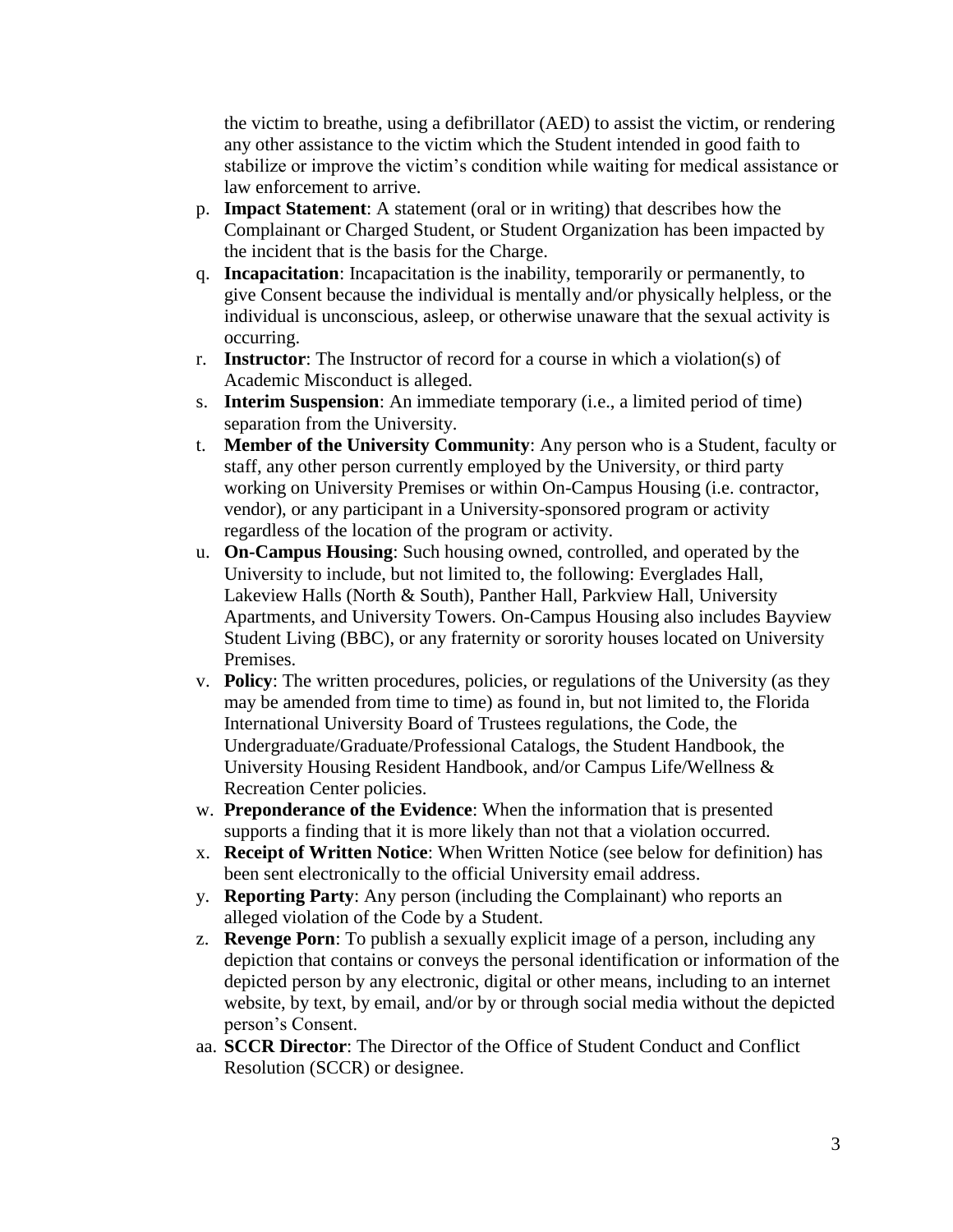- bb. **Student**: Any person who participates in any course or program of the University, either full-time or part-time, in-person or online, and whether degree-seeking or non-degree seeking. Persons who withdraw after allegedly violating the Code, persons who are not officially enrolled at the University for a particular term but who have a continuing relationship with the University, persons who have been notified of being accepted for admission, and persons who are living in the residence halls but are not enrolled at the University are also considered Students.
- cc. **Student Organization**: A Student group that is officially registered or recognized by the University, including, but not limited to, political groups, social groups, honor & professional societies, fraternities & sororities, and sport clubs.
- dd. **Title IX Coordinator**: The individual University official with the primary responsibility for coordinating the University's compliance with Title IX. The Deputy Title IX Coordinator is an individual(s) designated by the Title IX Coordinator to support the Title IX Coordinator with respect to the University's efforts to comply with Title IX.
- ee. **University**: Florida International University.
- ff. **University Official**: Any person employed by the University to perform assigned teaching, research, administrative, professional or other responsibilities (e.g., faculty, staff, administrators, residence hall staff, FIU Police).
- gg. **University Premises**: Any building or property owned or controlled by the University within the same reasonably contiguous geographic area and used by the University in direct support of, or in a manner related to, the University's educational purposes, including residence halls; and any building or property that is within or reasonably contiguous to that previously described in this paragraph that is owned by the University, but that is controlled by another person, is frequently used by students, and supports University purposes (e.g., a food or other retail vendor). This definition is designed to conform to the Clery Act definition which can be amended from time to time.
- hh. **Witness**: A person(s) who has factual knowledge about the incident which forms the basis of the Charge.
- ii. **Written Notice**: A notification of the charges against the Charged Student sent via email to the Charged Student's official University email address. A notification to a Student Organization sent via email to the official University email address of the Student Organization's President.

#### **2. JURISDICTION**

- a. Each Student shall be responsible for their conduct from the time that he/she has been notified of admission through the actual awarding of a degree, including the academic year and during periods between terms of actual enrollment. The Code shall apply to a Student's conduct even if the Student withdraws from the University, while a conduct matter is pending, or if the conduct is not discovered until after a Student has withdrawn or a degree has been awarded.
- b. Jurisdiction under the Code applies to the conduct of any Student or Student Organization that occurs on University Premises or On-Campus Housing, at University-related activities/events, on all locations where a University course,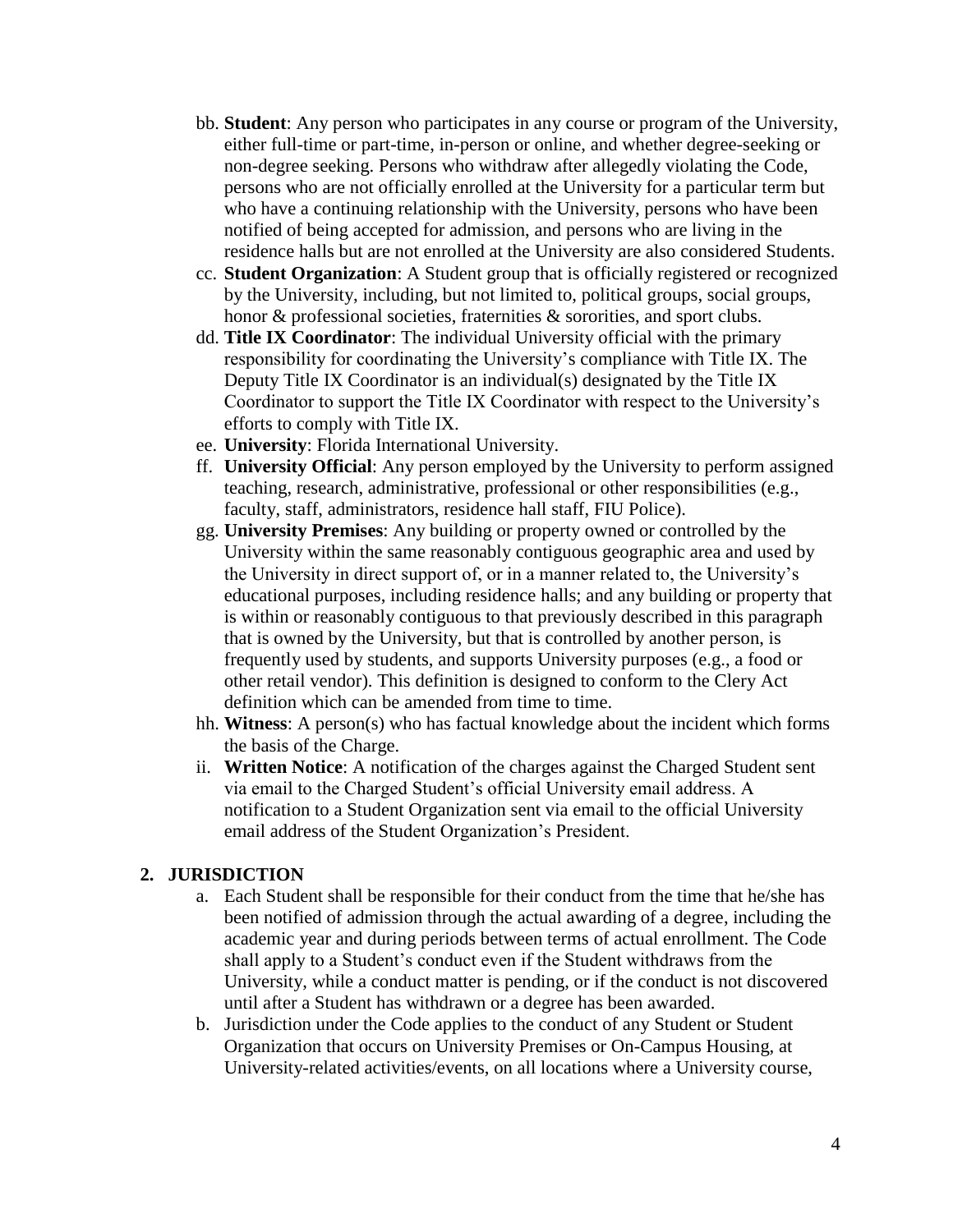program, or activity is being conducted, including foreign locations, such as study abroad programs.

- c. The University reserves the right to impose discipline based on off-campus conduct, including Academic Misconduct. Discipline for off-campus conduct may be pursued under the Code if:
	- The off-campus conduct is specifically prohibited by law or the Code;
	- The off-campus conduct demonstrates that the continued presence of the Student on campus presents a danger to the health, safety, or welfare of the University community, is disruptive to the orderly conduct, processes and functions of the University, is contrary to the University's mission, or is intimidating or threatening to the University community or member of the University community; or
	- The off-campus conduct has continuing adverse effects on the campus.
- d. A conduct proceeding is not a criminal or judicial proceeding. It is designed to address the Charged Student's behavior, whether on or off-campus; therefore, alleged violations of the Code will be addressed independently of any criminal or judicial proceeding and regardless of whether the criminal charges have been dismissed or reduced to a lesser offense.
- e. The Code does not address:
	- Issues related to research misconduct. Resolutions of issues related to research misconduct must be addressed using the University Research Misconduct policy; or,
	- Issues related to professional misconduct. Resolutions of issues related to professional misconduct must be addressed at the school or college level.

## **3. AUTHORITY**

- a. The Board of Trustees of Florida International University has been charged with the responsibility of, and authority for, providing a Student conduct system. Authority for Student discipline and the Student conduct system rests with the University President. Although the University President holds the ultimate authority for Student discipline, this authority is delegated to the Senior Vice President for Academic & Student Affairs, who is responsible for implementing the Student disciplinary system. The Senior Vice President for Academic & Student Affairs delegates authority for the execution and implementation of the Student Code of Conduct to the SCCR Director.
- b. The requirements and procedures in the Student Code of Conduct may be revised. Those revisions may occur in order to serve the needs of the University Students, faculty and/or staff where safety and security issues so demand. In addition, those revisions may occur in circumstances where, in the University's sole discretion, the requirements and procedures described herein are deemed insufficient to meet the objectives of educating and protecting the members of the University community and/or to respond to changes in the law. Nothing in this Code shall be construed as preventing the University President from taking any action which may be deemed necessary to meet the goals of this Code. In matters involving charges for drug distribution and/or sales (Section  $5(g)(2)$ ), endangerment (Section 5(h)), hazing (Section 5(m)), sexual misconduct (Section 5(s)), stalking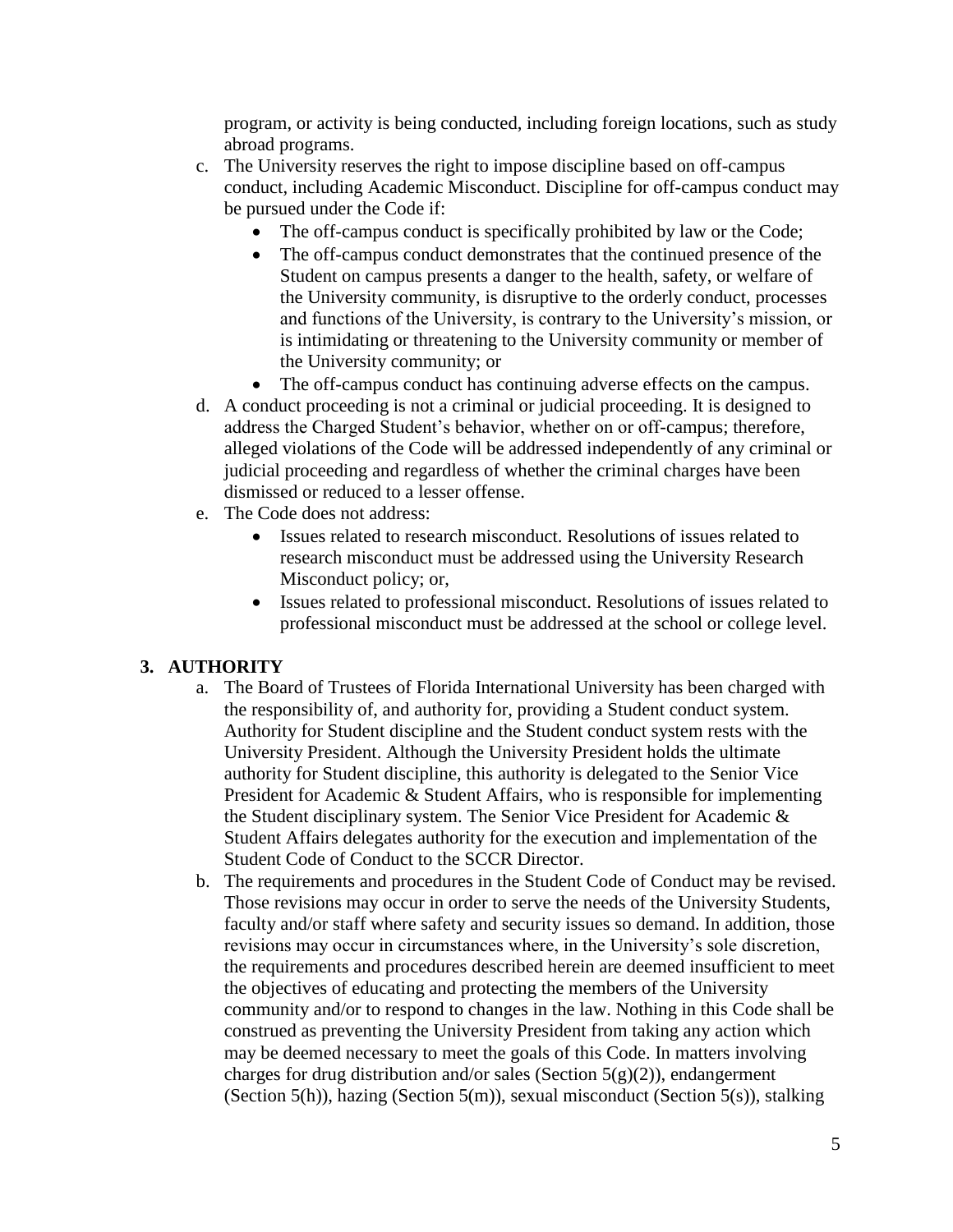(Section  $5(y)$ ), and weapons (Section  $5(z)$ ) the President may change the outcome and/or sanctions to fulfill requirements of the Code as outlined in Section 18.

- c. The Hearing Body is authorized by the Senior Vice President for Academic & Student Affairs or designee to conduct Student Conduct hearings as set forth in this Code.
- d. Decisions of the Hearing Body constitute Final Agency Action unless there is a timely appeal. If a decision is timely appealed, the decision of the appellate body constitutes Final Agency Action.
- e. The Hearing Body is authorized to conduct Student Conduct hearings as follows:
	- The Office of SCCR may conduct Summary Resolutions, Administrative Hearings and Student Conduct Committee Hearings as set forth in this Code.
	- The Department of Housing and Residential Life (HRL) may conduct both Summary Resolutions and Administrative Hearings regarding cases involving Conduct violations arising in On-Campus Housing. HRL is not authorized to conduct Summary Resolutions and Administrative Hearings regarding cases involving Academic Misconduct violations or Student Conduct Committee hearings. HRL cases may be referred to the SCCR.
	- In cases where conduct involves both potential Conduct and Academic Misconduct violations, the SCCR Director (or designee) has the authority to handle both matters simultaneously through a joint hearing. If a Student is found Responsible for simultaneous Conduct and Academic Misconduct violations, sanctions from both processes may be imposed.

#### 4. **AMNESTY**

The University encourages Students to seek medical assistance and/or report sexual misconduct and hazing, but it recognizes that they may be hesitant to make a call or report when they:

- a. Need Immediate Medical Assistance due to their own use of alcohol/drugs,
- b. Witness another Student who needs Immediate Medical Assistance due to alcohol/drugs and they may have used alcohol/drugs themselves,
- c. Want to report sexual misconduct, but they themselves (or Witnesses they identify) may have used alcohol/drugs, or
- d. Were present at an event where, as a result of hazing, a person appeared to be in need of Immediate Medical Assistance.
- a. Alcohol/Drugs
	- 1. Students involved in an incident involving alcohol/drugs may not be charged under the Code with possession or consumption if:
		- i. Acting in good faith, they call for Immediate Medical Assistance for themselves and/or others who have participated in or witnessed the incident, and
		- ii. The Student calling for Immediate Medical Assistance remains at the scene with the person in need of Immediate Medical Assistance until such assistance or law enforcement arrives, and then cooperates with such personnel on the scene.
	- 2. Amnesty for alcohol/drugs will be granted only one (1) time for a Student.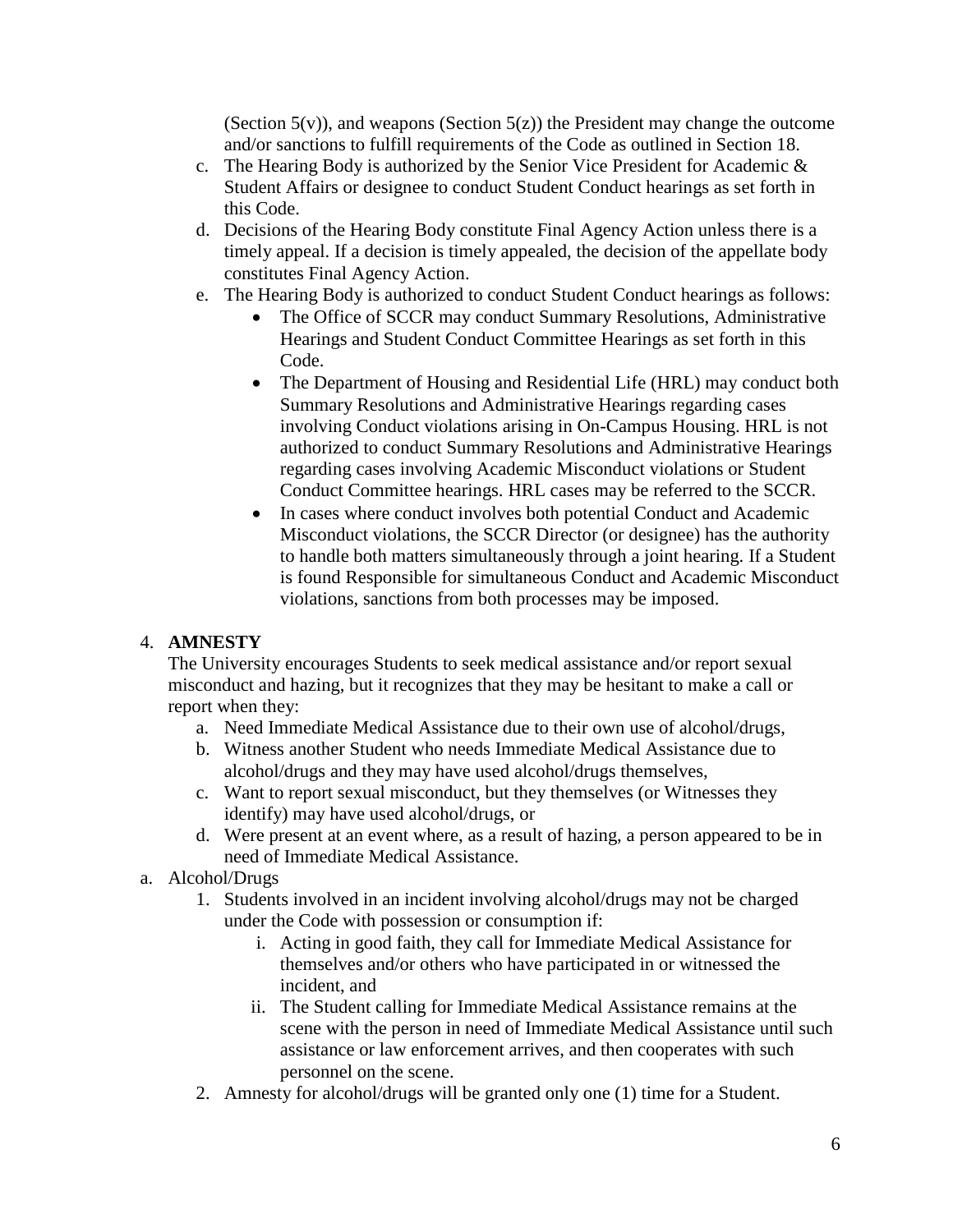- 3. Other charges related to the incident (e.g., alcohol distribution, drug distribution, or other non-alcohol/drug charges) may be determined at the discretion of the SCCR Director.
- 4. Amnesty is not granted to Student Organizations.
- b. Hazing

A Student may not be charged under the Code if the Student establishes that, before medical assistance or law enforcement arrived on the scene of a hazing event, the Student rendered aid to the hazing victim and establishes all of the following:

- 1. The Student was present at an event where, as a result of hazing, a person appeared to be in need of Immediate Medical Assistance, and
- 2. The Student was the first person to call 911 or FIU Police to report the need for Immediate Medical Assistance, and
- 3. The Student provided their own name, the address where Immediate Medical Assistance was needed, and a description of the medical issue to the 911 operator or FIU Police at the time of the call, and
- 4. The Student remained at the scene with the person in need of Immediate Medical Assistance until such medical assistance or law enforcement arrived and that the Student cooperated with such personnel on the scene.

## **5. CONDUCT VIOLATIONS**

The following conduct is prohibited by this Code. It is a violation of this Code for any Student or Student Organization to engage in behavior that aids, attempts, assists, promotes, condones, encourages, induces, requires, conceals, or facilitates any act prohibited by this Code. Allowing, permitting, or providing an opportunity for a guest to violate University policy is also prohibited. These violations are included in each section below and need not be cited separately. Lack of familiarity with University policy is not a defense to a violation of this Code. Unless specifically noted, intent is not a required element to establish a policy violation. Additionally, intoxication or impairment caused by use or consumption of alcohol, drugs, or other substances is not a defense to a violation of this Code.

The following conduct violations or any attempt to violate the Code will be used in charging all Students or Student Organizations.

#### a. **Alcohol**

Students who choose to drink will be held fully responsible for their behavior while under the influence of alcohol. Loss of control due to intoxication does not excuse or justify a violation of the state law, University Policy, or the rights of others.

- 1. Possession, use and/or consumption of alcohol when under the legal drinking age as provided by Florida Law.
- 2. Dispensing, selling or supplying alcoholic beverages to an individual who is under the legal drinking age as provided by Florida Law.
- 3. Any violations of FIU Policy governing alcohol usage. See, FIU-Regulation 2505 Alcoholic Beverages.
- 4. Use and/or possession of beer kegs and party balls or other common sources of alcohol.
- 5. Possession of open containers of alcohol or consumption of alcoholic beverages in public areas, such as balconies, courtyards or hallways.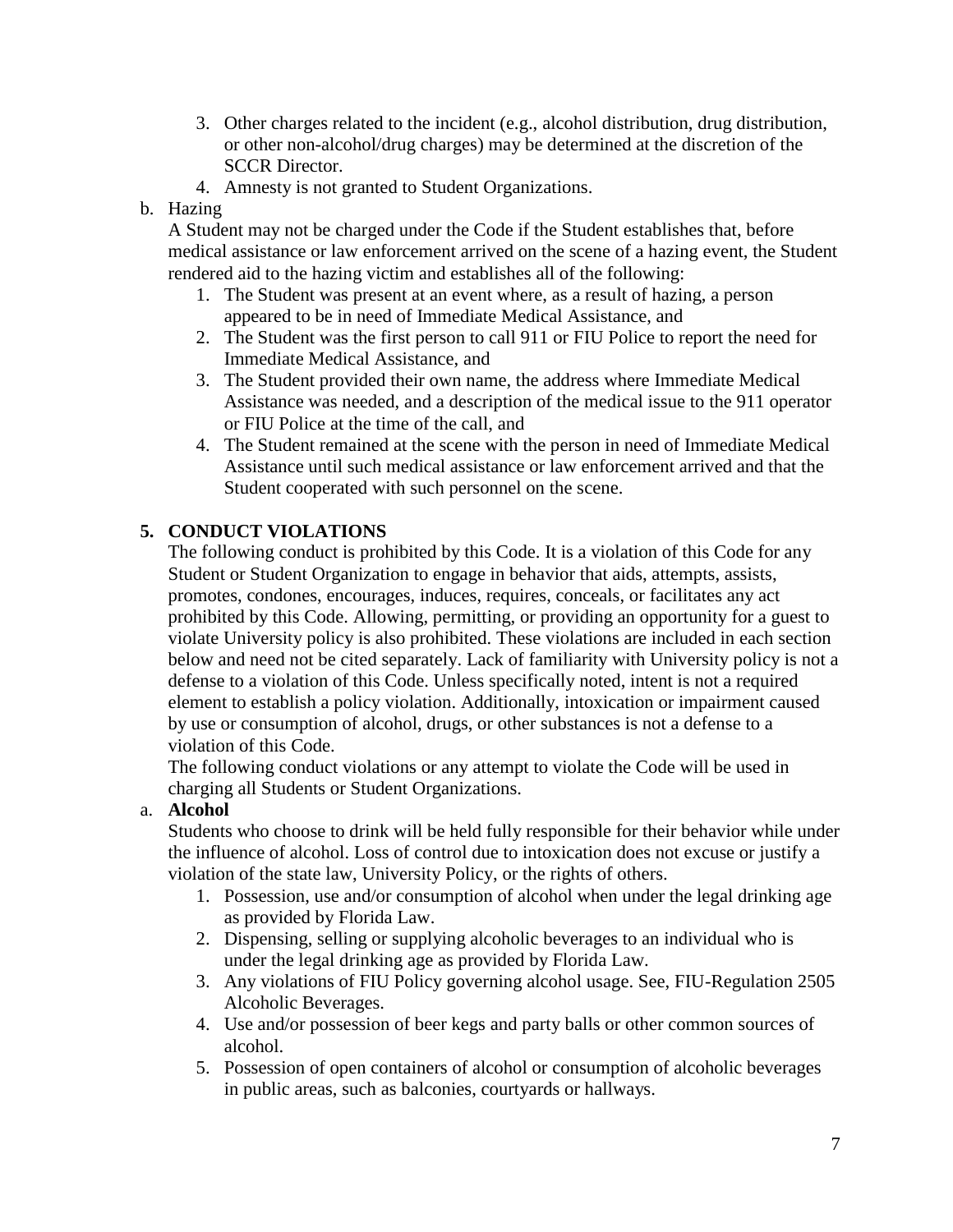- 6. Public intoxication (e.g., appearing in a state of intoxication) and/or excessive drinking.
- 7. Use and/or possession of devices designed for the rapid or excessive consumption of alcohol, including, but not limited to, funnels, ice luges, and beer bongs.
- 8. Hosting or sponsoring a gathering where underage individuals are drinking alcohol.
- 9. Unlawful manufacture, trade, and/or intent to sell alcohol.
- 10. Reporting to classes, work, or related assignments "under the influence" of alcohol.
- 11. Violating any other University Policy while under the influence of alcohol.

## b. **Animals**

The University allows individuals to bring animals on University Premises in accordance with federal laws. A service animal is permitted on campus grounds and within University buildings, including the University housing assignment provided to an individual with a disability. An emotional support animal is permitted on campus to accompany an individual into his or her University assigned residence in accordance with the U.S. Department of Housing and Urban Development.

- 1. Failing to obtain approval from Housing and the Disability Resource Center (DRC) for the Student's emotional support animal (as defined by federal law) in a residence hall.
- 2. Having an approved emotional support animal beyond authorized areas (i.e., within the residence halls and immediate access to outdoor areas).
- 3. Failing to register the Student's service animal (as defined by federal law) with the DRC if the Student resides on campus.
- 4. Failing to properly control the service animal and/or emotional support animal such that the animal is disruptive, is not housebroken, or poses a safety or health concern.
- 5. Bringing pet dogs, cats, or other animals (except non-dangerous fish) to campus or being in possession of stray animals.

# c. **Bribery**

Knowingly making an offer, gift, receipt, or solicitation of money, materials, goods, services or anything of value for the Student or others for the purpose of procuring or providing an advantage to which they are not otherwise legally entitled.

# d. **Computer Misuse**

- 1. Unauthorized access, entry or use of a computer, computer system, network, software, password, account or data.
- 2. Unauthorized alteration or degradation of computer equipment, software, network, data or system performance.
- 3. Unauthorized copying or distribution of computer software or data.
- 4. Unauthorized use, taking, or theft of University computer resources for commercial purposes or personal financial or other gain. This includes, but is not limited to, advertising a product or service on personal web pages, fund-raising or advertising on behalf of unsanctioned non-University organizations, publicizing of unsanctioned non-University activities, resale of University resources to any non-University individuals or organizations, and the unauthorized use of the University's name or logos. Use of the University's network for any of these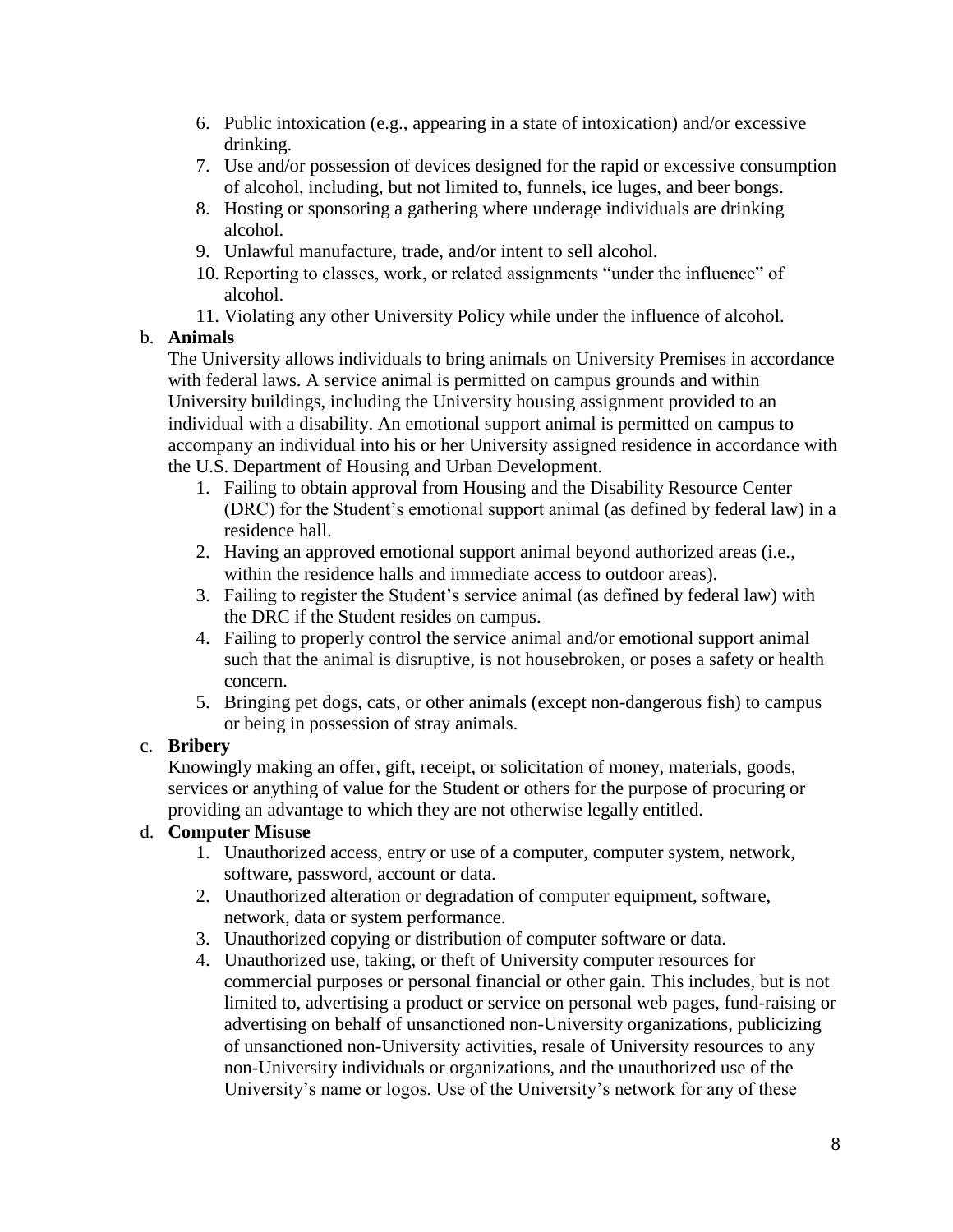purposes, even if the user is using their own personal computer, constitutes an offense.

- 5. Allowing another person to use one's FIU username and password.
- 6. Any other violation of the University computer use and web page policies. The complete policies are available at http://security.fiu.edu/policies. The website also contains the civil and criminal penalties for distributing, without authority, copyrighted materials (including unauthorized peer-to-peer file sharing) and the penalties for violating federal copyright law.
- 7. Unauthorized distribution or downloading of copyrighted materials, including but not limited to, unauthorized peer-to-peer file sharing. This is a violation whether the user is using their own personal computer or the University's information technology system for the unauthorized distributions.

## e. **Dating or Domestic Partner Violence**

#### 1. **Physical Violence or Abuse:**

- i. Occurs when one intentionally or recklessly (1) causes bodily harm to another person; (2) attempts to cause bodily harm to another person; or (3) puts another person in fear of imminent bodily harm. No Student may knowingly or recklessly touch any other person without that person's consent. Punching, slapping, scratching, or otherwise striking any person, including a Dating or Domestic Partner, with any part of one's body or with any object constitutes physical violence.
- ii. Occurs when there is a pattern of engaging in physical violence or abuse as described above.

#### 2. **Psychological Abuse:**

- i. Occurs when one intimidates, dominates, terrorizes, humiliates, or isolates any other person, especially a Dating or Domestic Partner.
- ii. Occurs when there is a pattern of engaging in psychological abuse as described above.

#### 3. **Verbal Abuse:**

- i. Occurs when one uses extreme or excessive language that is in the form of insults, name-calling, or criticism, designed to mock, shame, or humiliate another person, especially a Dating or Domestic Partner. Verbal behavior must be: (1) objectively endangering and (2) sufficiently severe, persistent, or pervasive to constitute verbal abuse. Singular statements and isolated incidents may fall short of this sufficiency standard.
- ii. Occurs when there is a pattern of engaging in verbal abuse as described above.

#### f. **Disruptive Conduct**

- 1. Behavior that substantially and materially disrupts, disturbs, impairs, interferes with or obstructs the orderly conduct, processes and functions of the University or the rights of other Members of the University community.
- 2. Behavior that substantially and materially disrupts, disturbs, impairs, interferes with or obstructs the orderly conduct, processes, and functions of the classroom, or laboratory and/or immediate surrounding areas. This includes interfering with the academic mission of the University or individual classroom or interfering with a faculty member or instructor's role to carry out the normal academic or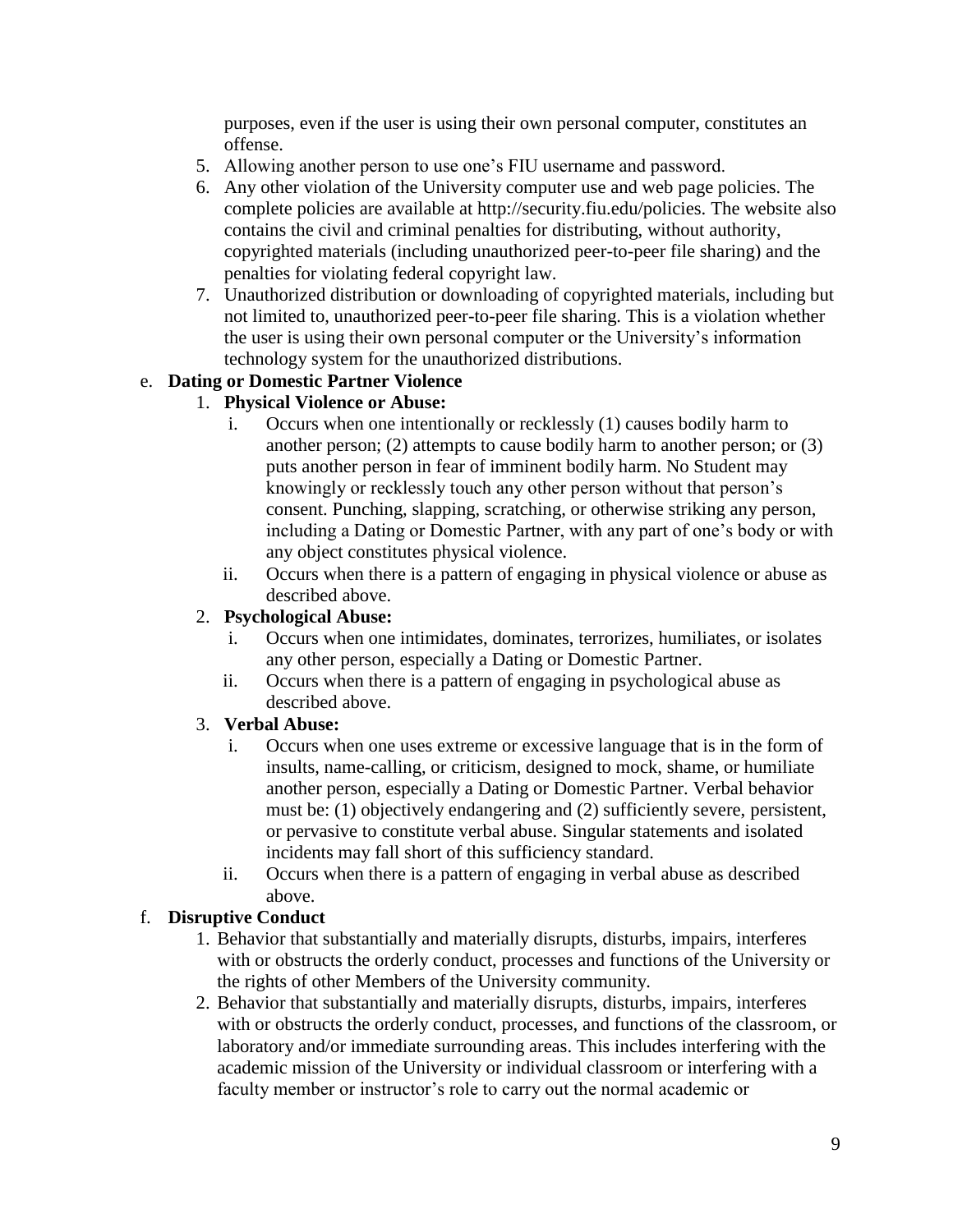educational functions of their classroom laboratory and/or immediate surrounding areas.

- 3. Behavior that substantially and materially disrupts, disturbs, impairs, interferes with or obstructs the Student Conduct process, including, but not limited to, harassment and/or intimidation of any member of the Student Conduct Committee, Witness or University personnel before, during or after a proceeding, or attempting to coerce or influence any person(s) in order to discourage their participation in any Student Conduct proceeding.
- 4. Any behavior that substantially and materially disturbs the peace.

## g. **Drugs**

Students who choose to use illegal drugs or use prescription drugs without a prescription will be held fully responsible for their behavior while under the influence. Loss of control due to being under the influence does not excuse or justify a violation of the state law, University Policy, or the rights of others.

- 1. Possession, use, the manufacture, creation and/or the cultivation of illegal drugs or prescription drugs without a prescription. Inhalable or ingestible substances (e.g., nitrous oxide, glue, paint) that will alter a Student's mental state.
- 2. Distribute, dispense, deliver, trade, sell and/or attempt to sell drugs or prescription drugs.
- 3. In possession and/or use of drug paraphernalia (including, but not limited, to bongs, pipes, "hookahs," spoofs, rolling papers, blunts, small plastic baggies).
- 4. Misuse and/or abuse of prescription drugs.

### h. **Endangerment**

- 1. Occurs when one intentionally or recklessly (1) causes bodily harm to another person; (2) attempts to cause bodily harm to another person; or (3) puts another in fear of imminent bodily harm. No Student may knowingly or recklessly touch any other person without that person's consent. Punching, slapping, scratching, or otherwise striking any person with any part of one's body or with any object constitutes physical violence.
- 2. Engage in any action(s) that endangers the health, safety or welfare of others.

## i. **Failure to Comply**

- 1. Failure to comply with a request or directive of a University Official or non-University law enforcement official in the performance of their duty.
- 2. Taking action, individually or working with others, which the Student(s) knew or should have known would impede an investigation by the University into possible violations of the Code committed by a Student and/or Student Organization.
- 3. Failure to comply with the final decision and sanctions rendered by a Student Conduct hearing or appellate body.
- 4. Failure to comply when a University Official requests to identify oneself and/or produce FIU identification.

## j. **Falsification/Fraudulent Activity/False Testimony**

- 1. Withholding relevant information from any Hearing Body, University Officials, non-University law enforcement officers, faculty and/or staff.
- 2. Providing false or misleading information (whether oral or written) to any Hearing Body, University Officials, non-University law enforcement officers,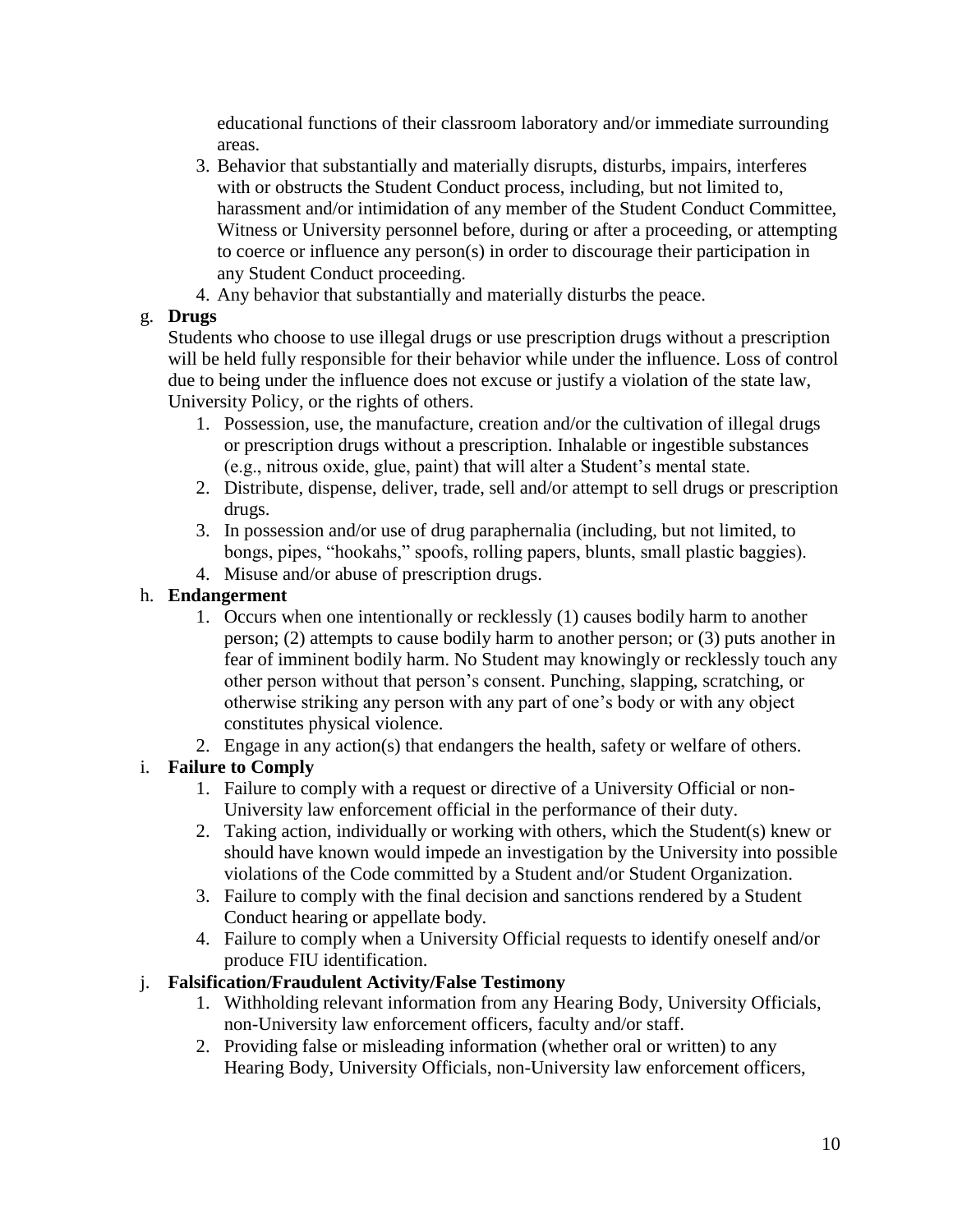faculty and/or staff. A good-faith report of prohibited conduct does not constitute a Code violation.

- 3. Misuse, reproduction, alteration or forgery of any identification, documents, keys or property.
- 4. Permitting another person to use one's identification information.
- 5. Misuse or possession of false identification information
- 6. Purporting to act on behalf of another person, group or the University without authorization or prior consent.
- 7. Providing a worthless check, money order or using a fraudulent credit card or a credit card without authorization.
- 8. Any other acts of falsification/fraud/false testimony or misrepresentation.

## k. **Fire and Safety**

- 1. Inappropriate activation of any emergency warning equipment or the false reporting of any emergency.
- 2. Removing, damaging, interfering and/or tampering with fire safety or other emergency warning equipment, including smoke detectors, sprinklers and/or fire alarms. Items may not be hung from or block sprinklers or smoke detectors.
- 3. Failure to evacuate University Premises or On-Campus Housing facility/unit when a fire alarm is activated.
- 4. Engaging in action(s) which cause or attempts to cause the release of chemicals or substances that can cause harm to another person's health or would start a fire or explosion.

## l. **Gambling**

- 1. Soliciting, placing or accepting a bet on any high school, intercollegiate or professional athletic contest on University Premises, On-Campus Housing, or at a University or Student Organization-sponsored activity or event.
- 2. Soliciting, facilitating or participating in any illegal gambling, bookmaking or illegal betting whether through a bookmaker, a parlay card, a pool or any other method of organized gambling on University Premises, On-Campus Housing, or at a University or Student Organization-sponsored activity or event.

## m. **Hazing**

1. Any group or individual action or activity that inflicts or intends to inflict physical or mental harm or otherwise endanger or discomfort which may demean, disgrace and/or degrade any person, regardless of location, intent or consent of participant(s).

Taking into consideration the aforementioned description, hazing includes, but is not limited to:

- i. Interference with a Student's academic performance;
- ii. Forced consumption of any food, alcohol, controlled substances, drugs or any other substance;
- iii. Forced physical activity (e.g., calisthenics, line-ups, walking or marching in formation);
- iv. Deprivation of food, water or sleep;
- v. Not permitting individuals to speak for extended periods of time and/or forced exclusion from social contact;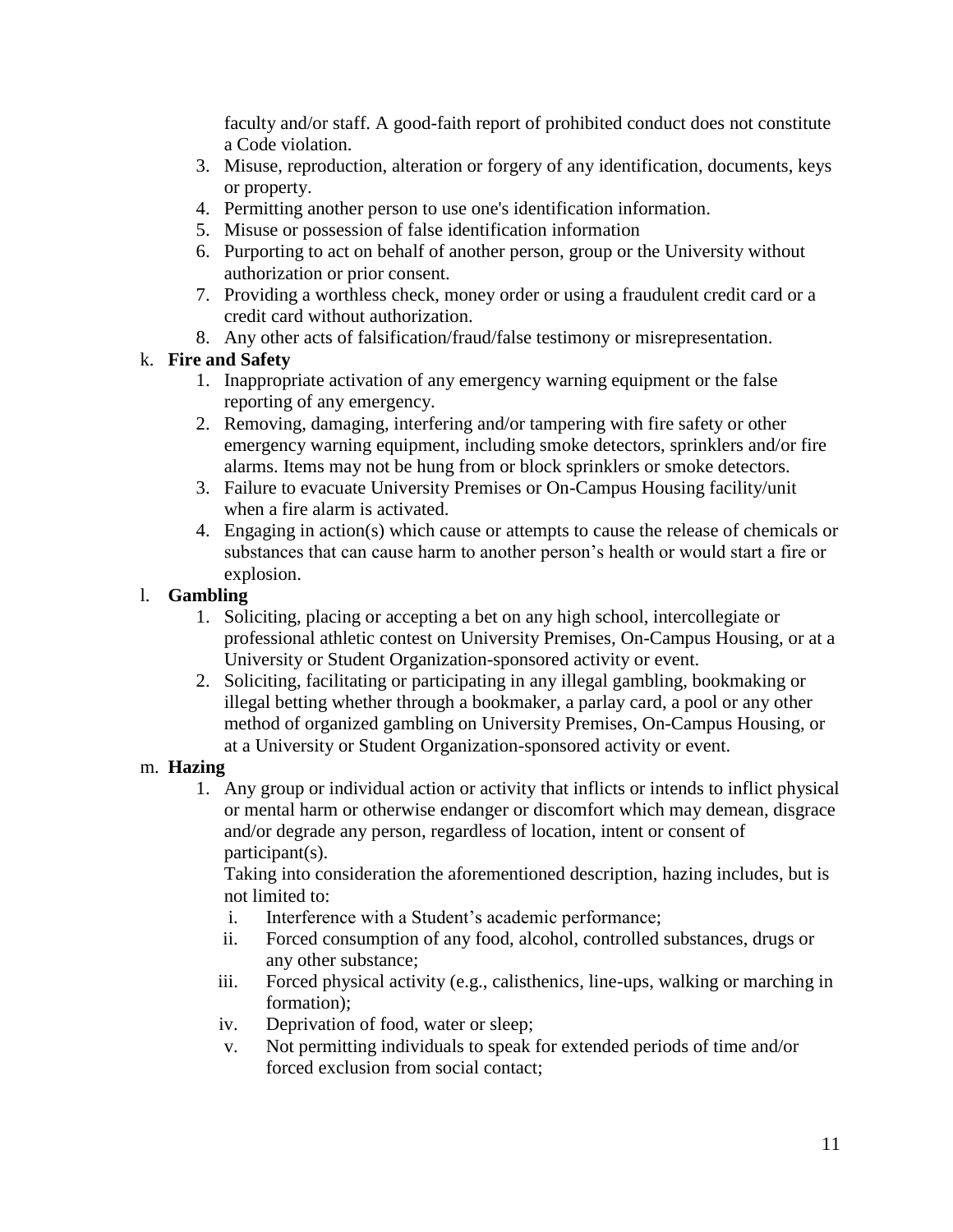- vi. Engaging in activities which involve compelling an individual or group of individuals to remain at a certain location or transporting anyone anywhere within or outside the University (e.g., road trips, kidnaps, drops);
- vii. Physical or mental abuse of any nature, including physical discomfort;
- viii. Sexual misconduct of any nature;
- ix. Theft, defacement or destruction of private or public property;
- x. Compelling the performance of personal chores or errands;
- xi. Verbal abuse or degradation, including yelling or demands;
- xii. Assigning or endorsing pranks (e.g., stealing, harassing other organizations);
- xiii. Conducting activities designed to deceive or convince a member that they will not be initiated or that they will be hurt;
- xiv. Compelling scavenger hunts, treasure hunts, quests, road trips, big brother/little brother hunts, big sister/little sister hunts;
- xv. Any action or threatened action that would subject the individual to embarrassment, humiliation or mental distress, including the use of demeaning names; or
- xvi. Any other acts or attempted acts which would constitute hazing pursuant to Section 1006.63 of the Florida Statutes.

### n. **Motorcycles, Bicycles, Pocket Bikes, Rollerblades, or Skateboards**

1. Failure to comply with FIU Regulation 115 Skateboards, Skates, Scooters, Ripstiks, Hoverboards and other similar devices and high-risk activities on University Premises or in On-Campus Housing.

### o. **On-Campus Housing Violations**

1. Violation(s) of any HRL policies published in hard copy or available electronically via the HRL website (https://studentaffairs.fiu.edu/campusservices/housing-and-residential-life/explore-housing/housingpolicies/index.php).

# p. **Personal Abuse**

- 1. Verbal or written abuse, threats, intimidation, and/or Coercion that objectively endangers the health, safety or well-being of others. Using fighting words or statements which reasonably endanger the health and safety of any person that are not protected speech may result in University action. Conduct directed at any person, including a Member of the University community, which is intended to, or would reasonably, cause fear, distress, injury or intimidation to a person, or would place a reasonable person in fear of injury or death.
- 2. Conduct that is based on race, color, religion, ethnicity, national origin, disability, age, marital status, gender, gender identity, gender expression, pregnancy, genetic information, veteran status or any group/class protected by federal or Florida law sufficiently severe, pervasive or persistent (when viewed both from a reasonable person in similar circumstances and the person in question) that a person would be adversely affected to a degree that interferes with or limits their ability to participate in or benefit from the services, activities or opportunities offered by the University.
- 3. Interference with the freedom of another person or group to move about in a lawful manner.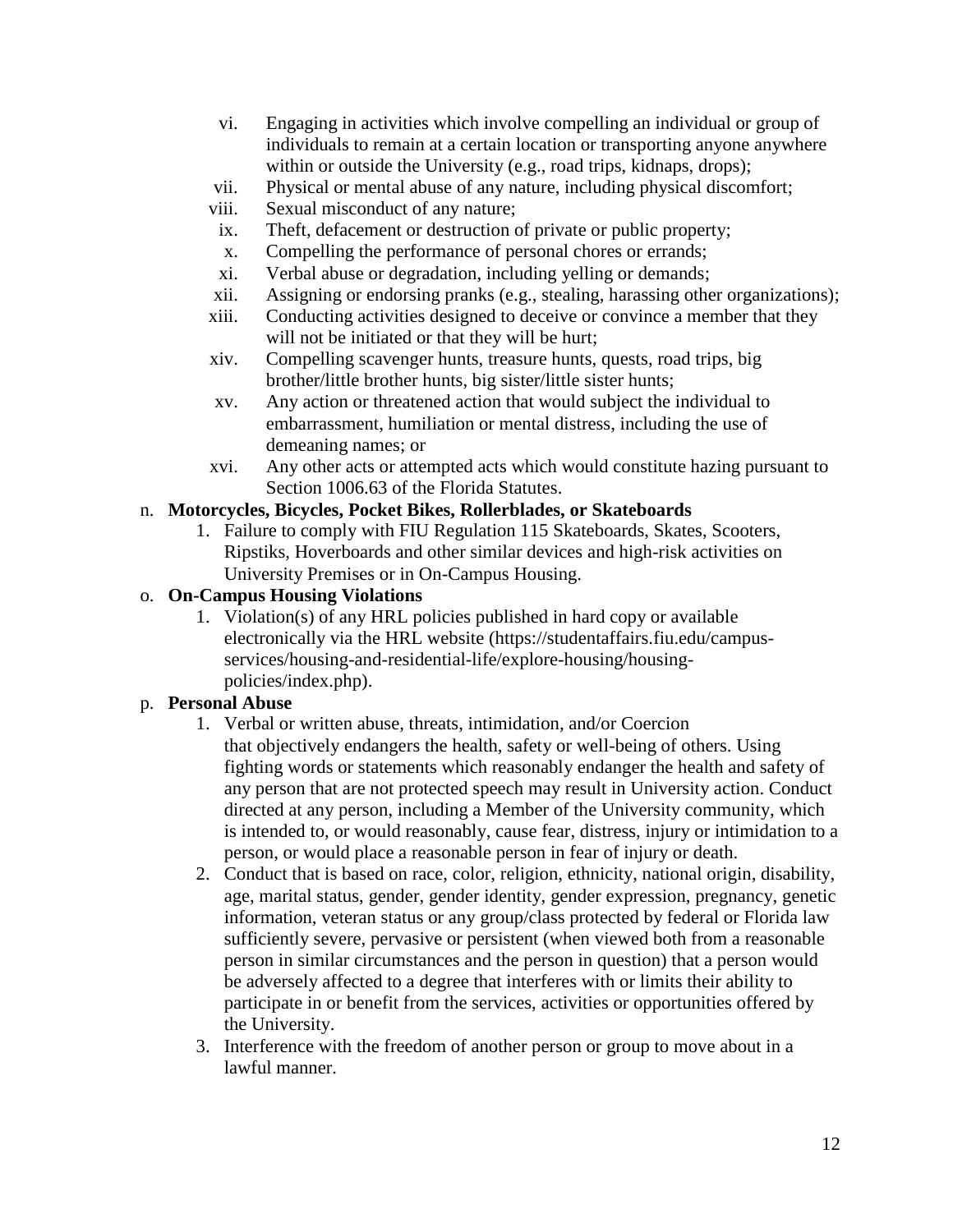#### q. **Promotions/Posting**

- 1. Solicitation of commercial speech on campus, including On-Campus Housing facilities, without prior approval from the appropriate University Officials. This includes, but is not limited to, the distribution of any forms of promotional/informational commercial speech material on University Premises or On-Campus Housing or objects (e.g., motor vehicles).
- 2. Posting of flyers, posters, banners, cards or any promotional/informational material on University Premises or On-Campus Housing, including, but not limited to, the exterior and interior of On-Campus Housing facilities, buildings, trees, walls, sidewalks, vehicles, windows, stairwells, stairs, display cases, vending machines, doors, classrooms, departmental and unauthorized bulletin boards, railings, elevators, bathrooms, art and/or sculptures without prior approval from the appropriate University Officials.

#### r. **Retaliation**

- 1. Acts or words taken against an individual because of the individual's participation in a protected activity that would discourage a reasonable person from engaging in protected activity. Protected activity includes an individual's good faith
	- Participation in the reporting, investigation, and/or resolution of an alleged violation of this Code; and/or
	- Opposition to policies, practices and/or actions that the individual reasonably believes are in violation of the Code. Retaliation may include intimidation, threats, coercion, physical harm and/or adverse employment or educational actions. Retaliation may be found even when an underlying report made in good faith was not substantiated. Retaliation may be committed by the Charged Student, the Complainant, the Reporting Party or any other individual or group of individuals.

#### s. **Sexual Misconduct**

Sexual misconduct involves failure to comply with FIU Regulation 105 Sexual Misconduct (Title IX) and includes:

1. **Non-Consensual Sexual Touching** – any sexual touching without Consent. Sexual touching is any intentional touching of a person's body, including the breasts, buttocks, groin, genitals or other intimate parts. Touching may be over or under clothing and may include the Charged Student touching the Complainant, the Charged Student making the Complainant touch the Charged Student or another person, or the Charged Student making the Complainant touch the Complainant's own body.

#### 2. **Obscene or Indecent Behavior**

- i. Exposure of one's sexual organs or the display of sexual behavior that would reasonably be obscene or indecent to others. Other forms of obscene or indecent behavior include sexual exhibitionism, engaging in prostitution or the facilitation or solicitation of a prostitute.
- ii. Observing another individual's nudity or sexual activity or allowing another to observe consensual sexual activity without the knowledge and consent of all parties involved.
- iii. Recording, photographing, transmitting, showing, viewing, streaming or distributing intimate or sexual images, audio recordings or sexual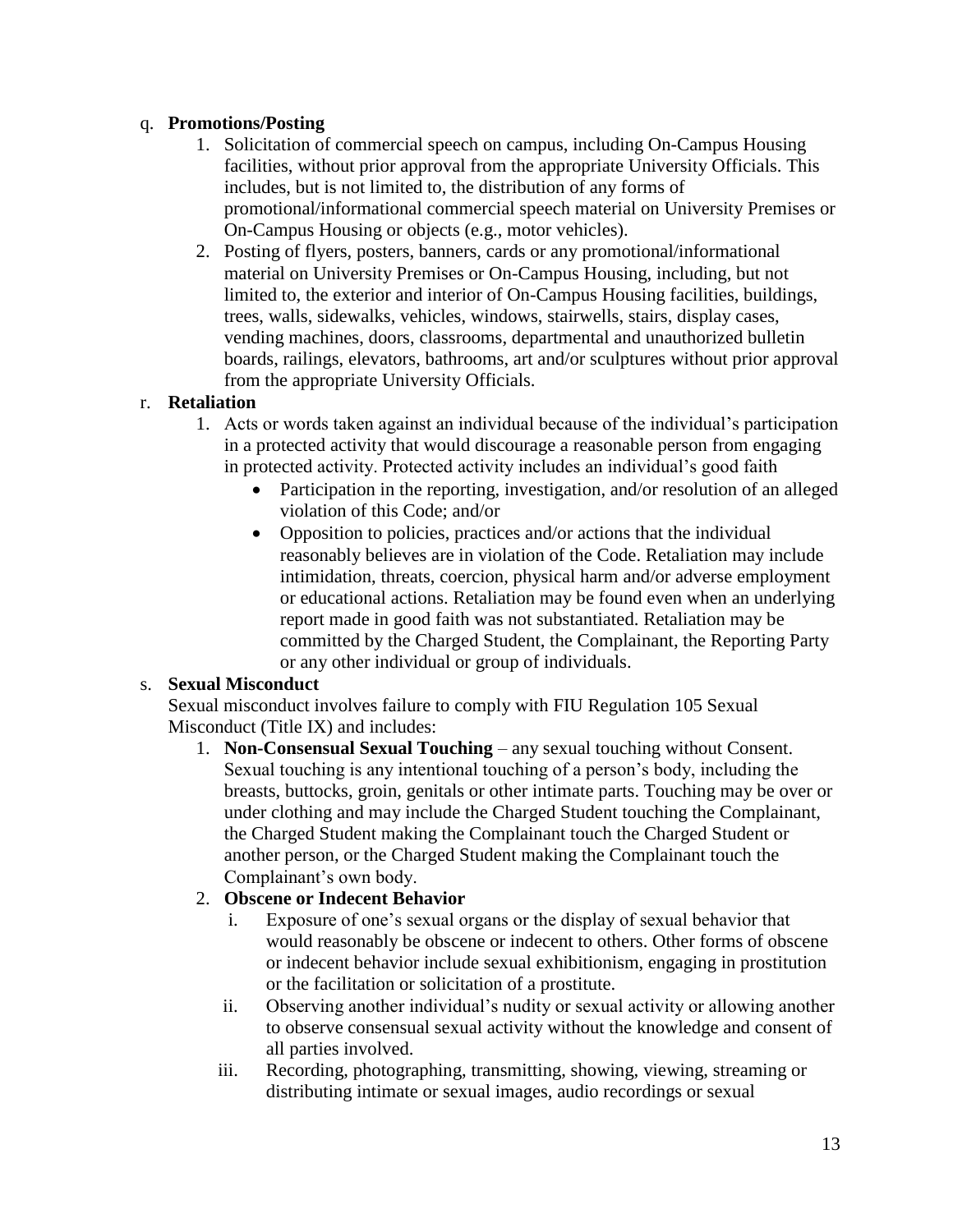information of another person in any form without the knowledge and Consent of all parties involved.

- iv. Publishing a sexually explicit image of a person that contains or conveys the personal identification or information of the depicted person to an internet website, text, email and/or social media without the depicted person's Consent.
- 3. **Sexual Harassment** any unwelcome sexual advance, request for sexual favors and/or other verbal or physical conduct of a sexual nature:
	- i. Submission to, or rejection of, such conduct is made implicitly or explicitly a term or condition of a person's instruction, academic standing or participation in any University program, activity or benefit;
	- ii. Submission to, or rejection of, such conduct by an individual is used as a basis for academic or work evaluation;
	- iii. Such conduct creates a hostile environment. A hostile environment exists when the conduct is sufficiently severe, persistent or pervasive that it unreasonably interferes with, limits or deprives an individual from participating in or benefiting from the University's educational and/or campus-residential experience when viewed both from a reasonable person in similar circumstances and the person in question.
- 4. **Gender-based Harassment** any harassment based on gender, sexual orientation, gender identity or gender expression, including acts of aggression, intimidation or hostility, whether verbal or non-verbal, graphic, physical or otherwise, even if the acts do not involve contact of a sexual nature.
- 5. **Sexual Coercion** the act of using pressure or force to have sexual contact with someone who has already refused.
- 6. **Sexual Assault** the threat to commit sexual battery with the immediate capacity to do so.
- 7. **Sexual Battery** any sexual intercourse by any person upon another without Consent. Sexual intercourse includes vaginal or anal penetration, however slight, by a person's penis, finger, other body part or an object, or any oral-genital contact (regardless of whether it involves penetration).

## t. **Smoking and Use of Tobacco-Related Products**

- 1. Failure to comply with FIU Regulation 113 Smoke and Tobacco-Free Campus by smoking in or on any University Premises or On-Campus Housing. Smoking means possession of a lighted cigarette, cigar, pipe, water pipe or hookah, or the use of an electronic cigarette, cigar, pipe, vape or any other device intended to simulate smoked tobacco.
- 2. Use of smokeless tobacco, snuff, chewing tobacco, smokeless pouches and any other form of loose-leaf or smokeless tobacco.

# u. **Stalking**

1. Engaging in a course of conduct directed at a specific person that would cause a reasonable person to (a) fear for the person's safety or the safety of others; or (b) suffer substantial emotional distress. For the purposes of this conduct violation, (a) Course of conduct means two or more acts, including, but not limited to, acts in which the stalker directly, indirectly, or through third parties, by any action, method, device or means, follows, monitors, observes, surveils, threatens or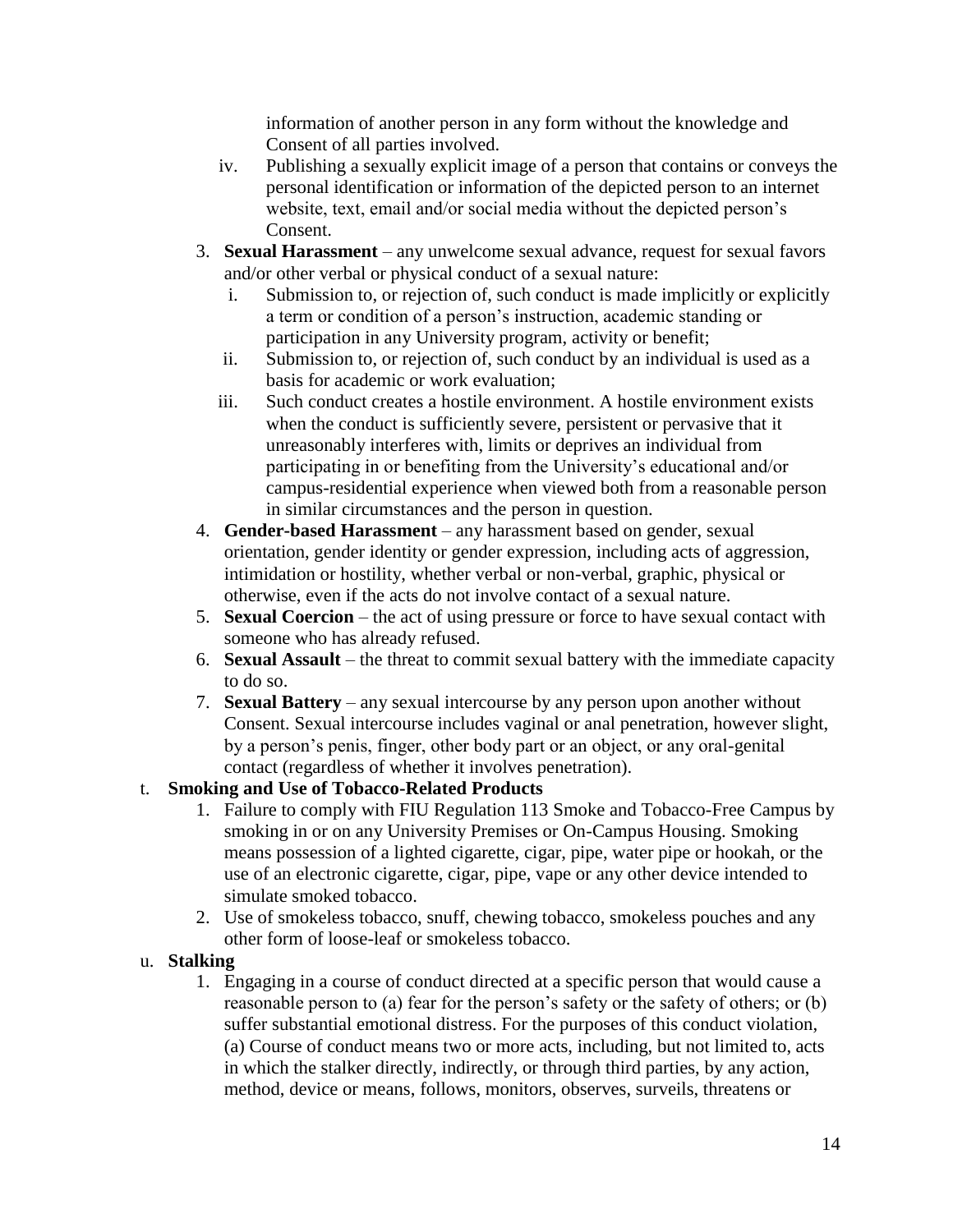communicates to or about a person, or interferes with a person's property; (b) Reasonable person means a reasonable person under similar circumstances and with similar identities to the Complainant.

### v. **Student Organization Policies**

- 1. Members of the Student Organization acting together to violate University Policy.
- 2. More than one Student working together to impede an investigation by the University into possible violations of the Code committed by a Student Organization.
- 3. Acting to protect from official action one or more alleged individual offenders who are members, former members or guests of the Student Organization.
- 4. Leaders of the Student Organization who fail to report and/or take reasonable action against guests and/or members responsible for alleged violations.
- 5. Violation(s) of any Campus Life/Fraternity and Sorority Life/Sports Club Policies published in hard copy or available electronically via the appropriate website. See https://studentaffairs.fiu.edu/get-involved/campus-life/index.php, https://studentaffairs.fiu.edu/get-involved/sorority-and-fraternity-life/index.php, or https://studentaffairs.fiu.edu/health-and-fitness/recreation/index.php.

### w. **Theft and Theft-Related Conduct**

- 1. Taking, or use of, the property or services of another person or of the University without prior written consent or authorization of the person or of the appropriate authority.
- 2. Possession and/or sale of property or services of another person or of the University without prior written consent or authorization.

### x. **Trespassing/Unauthorized Use**

1. Unauthorized presence in or unauthorized use of University Premises or On-Campus Housing, facility or restricted area.

#### y. **Vandalism/Damage/Littering**

- 1. Damage, destruction or defacing property of another person, group or the University.
- 2. Dispersing litter in any form on University grounds or facilities, including, but not limited to, cigarette butts, flyers, cans, and bottles.

## z. **Weapons, Firearms, Explosives**

- 1. Possession, storage or use of firearms, except as provided in below, explosives, ammunition or other weapons or dangerous articles or substances, including, but not limited to tasers, switchblade knives and non-lethal weapons such as fireworks, paintball guns, air guns, BB guns, any dangerous chemical or biological agents, corrosive agents, compressed gas, sling shots, brass knuckles, Chinese stars, or any other item used as a weapon.
	- In accordance with Florida Statutes section 790.115, possession of firearms on University Premises or On-Campus Housing (except as provided by Florida Statutes section 790.25(5)).
	- Possession of a concealed weapon or firearm on University Premises or On-Campus Housing even if the Student possesses a concealed weapon license.
- 2. Notwithstanding the foregoing, weapons, including non-functioning antique display weapons, may be used for classroom instructional purposes or other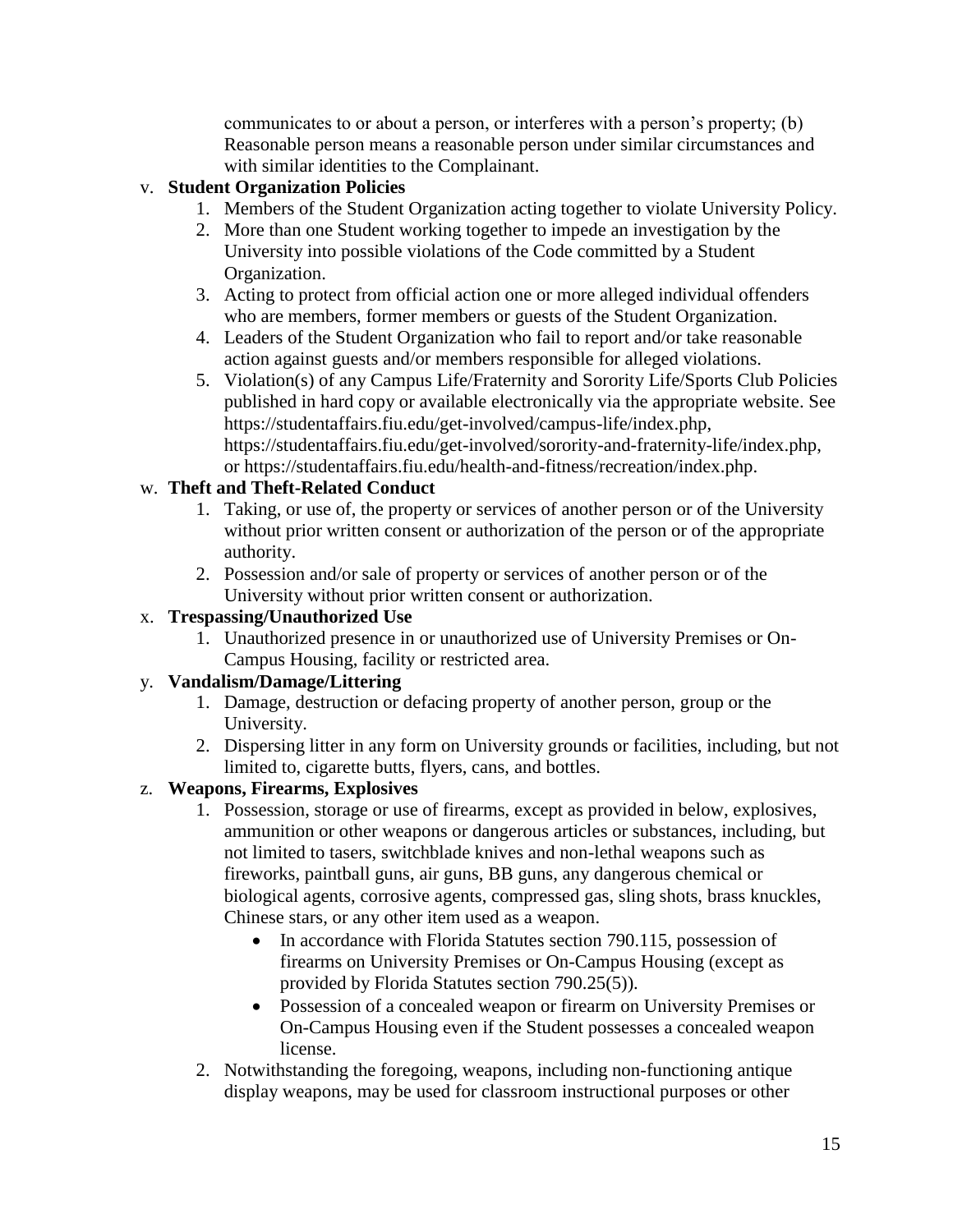University sanctioned activities (e.g., firearms under the direct supervision of ROTC, a diver's knife for a scuba divers' class) but only with prior approval by the appropriate University Official.

3. Threat of the use of a weapon or weapons that could, or would, cause distress or injury to a member or members of the University community or damage to University Premises or On-Campus Housing.

### aa. **Other Violations**

- 1. Attempt or intent to commit any violation outlined in the Code.
- 2. Involvement in any violation outlined in the Code. This includes prompting, facilitating, or encouraging others to commit acts prohibited by this Code and/or the failure to remove oneself from the area/incident where the offense is being committed or attempted.
- 3. Aids or abets another in any violation of federal law, state law, local ordinance, and/or Policy.
- 4. Violations of federal and/or state laws, local ordinance, and/or Policy.

## 6. **ACADEMIC MISCONDUCT VIOLATIONS**

### a. **Academic Dishonesty**

1. In general, by any act or omission not specifically mentioned in the Code and which is outside the customary scope of preparing and completing academic assignments and/or contrary to the above stated policies concerning academic integrity.

### b. **Bribery**

1. The offering of money or any item or service to a member of the faculty, staff, administration, Student or any other person in order to commit academic misconduct.

## c. **Cheating**

- 1. The unauthorized use of any materials, information, study aids or assistance from another person on any academic assignment or exercise, unless explicitly authorized by the course Instructor.
- 2. Assisting another Student in the unauthorized use of any materials, information, study aids, unless explicitly authorized by the Instructor.
- 3. Having a substitute complete any academic assignment or completing an academic assignment for someone else, either paid or unpaid.

## d. **Commercial Use**

1. The selling of course material to another person, Student, and/or uploading course material to a third-party vendor without authorization or without the express written permission of the University and the Instructor. Course materials include but are not limited to class notes, Instructor's PowerPoints, tests, quizzes, labs, instruction sheets, homework, study guides and handouts.

## e. **Complicity**

1. The planning or acting with one or more fellow Students, any member of the faculty, staff or administration, or any other person to commit any form of academic misconduct together.

#### f. **Falsification of Records**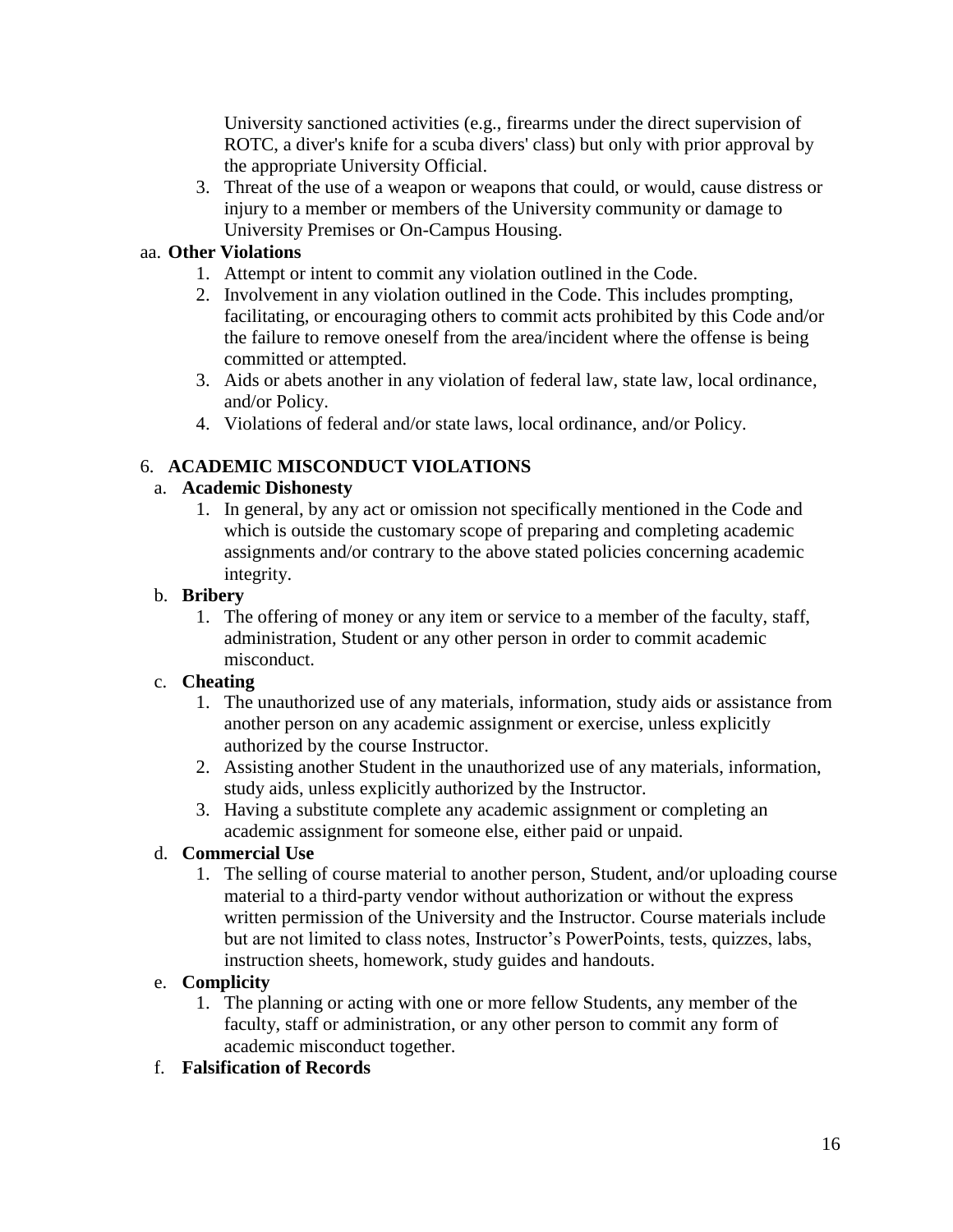1. The tampering with or altering in any way of any academic record used or maintained by the University.

#### g. **Plagiarism**

- 1. The deliberate use and appropriation of another's work without any indication of the source and the representation of such work as the Student's own.
- 2. Assisting another Student in the deliberate use and appropriation of another's work without any indication of the source and the representation of such work as the student's own.

## 7. **PRE-HEARING PROCEDURES**

- a. Initiating Charges for Conduct Violations: Any person or entity (including University departments, offices, officials, community members) may report an alleged violation(s) of the Code for review by the SCCR by:
	- 1. Submitting a police report that has been filed with any police department;
	- 2. Providing a SCCR incident report (see http://conduct.fiu.edu for report) along with accompanying documentation; or
	- 3. Making an oral report to SCCR.
- b. **Initiating Charges for Academic Misconduct Violations**: Any person or entity (including University departments, offices, officials, community members) may report an alleged violation(s) of the Code for review by the SCCR by:
	- 1. Submitting the alleged violation(s) through the Academic Misconduct Report Form (AMR) along with any accompanying documentation (see http://conduct.fiu.edu for report). Instructors are encouraged to discuss the allegations with the Student prior to referral to SCCR.
	- 2. If a Student, staff member, or a person not affiliated with the University observes a Student committing an Academic Misconduct violation, they may report the alleged violation to SCCR via the standard incident reporting form (see http://conduct.fiu.edu for report). SCCR will then communicate with the appropriate faculty member, chair, or College/School Dean.
	- 3. All matters relating to Academic Misconduct among undergraduate, graduate, and professional Students are referred to the SCCR Director or designee. In matters where there is a conflict of interest with the SCCR Director, the case will be referred to the Senior Vice President for Academic & Student Affairs or designee.
- c. **Preliminary Review**: The SCCR Director will determine, at their discretion, whether further fact-finding is needed and whether there is sufficient information to file charges regardless of the participation of any party in the proceedings.
	- 1. Upon receiving an alleged violation of Academic Misconduct, the SCCR Director or designee may review relevant information and consult with relevant parties regarding the incident in question. In addition, Instructors can request an intake meeting with SCCR staff to review allegations, the Charges, possible Sanctions, and to be explained the Student conduct process, and any available forms of resolution. Reasonable efforts will be made to hold this intake meeting at least ten (10) Business Days before any scheduled hearing.
- d. **Filing Time**: Anyone may report an alleged Code violation within ninety (90) calendar days of the incident or obtaining knowledge about the incident, whichever is later. For conduct under Section 5.e (Dating or Domestic Partner Violence), 5.s (Sexual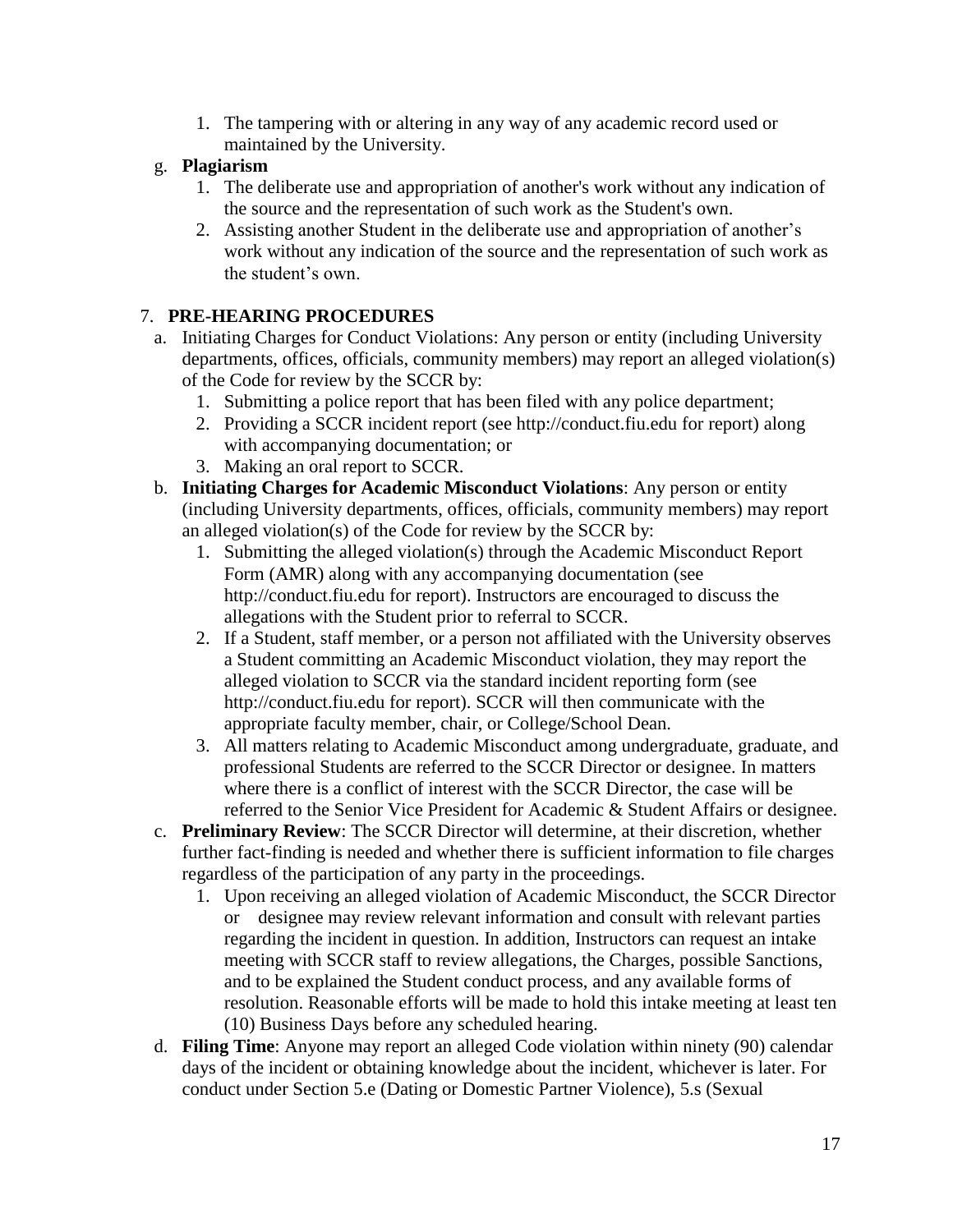Misconduct) and 5.u (Stalking), there is no time limit for reporting. In addition, the SCCR Director may extend the filing time where the delay may be related to issues of victimization or beyond the control of the University.

- e. **Investigations**: The SCCR Director retains the discretion to determine whether an investigation should be conducted, and the scope of such investigation based on the alleged violations. The investigation will be a neutral fact-finding process used to determine if there is sufficient information to warrant action by the University.
- f. **Charge Letter**: The Charged Student or Student Organization will be given a written notice of the Charges. The Charge Letter will include the following:
	- 1. Notice of the charge(s), including specific code section(s) which constitutes the alleged violation(s) of the Code, an allegations statement and any other detail in order to prepare for a Student Conduct proceeding; and
	- 2. An appointment to attend an information session.
- g. **Consolidation**: When two or more Charged Students are charged in the same incident, the Hearing Body, in their discretion, may hold a separate hearing for each Charged Student or may hold a joint hearing if all Charged Students agree.
- h. **Information Session**: An information session is designed to provide the Charged Student or Student Organization with information about the hearing process as well as giving access to the information supporting the charge(s) available at that time.
	- 1. The Charged Student or Student Organization will have an opportunity to review all information in the Student Conduct file at the information session with their Advisor, including the names of Witnesses to be called and the information to be used in the matter.
		- i. Subsequent to the information session, the Hearing Officer may conduct further fact-finding regarding the incident that is subject to the charge. This information will be communicated to the Charged Student/Student Organization prior to the hearing.
	- 2. If a Charged Student or Student Organization fails to attend a scheduled information session, the Charged Student or Student Organization will be deemed to have waived their right to an information session. Under those circumstances, a hearing will be scheduled. Failure to attend an information session will result in the Hearing Officer determining the type of hearing. The hearing type will be determined based on the severity of the possible sanctions (e.g., suspension/expulsion cases may be referred to the Student Conduct Committee).
	- 3. If the Charged Student fails to attend the information session, the Hearing Officer may place a hold/service indicator on the Charged Student's record until the conclusion of the hearing. If sanctions are imposed as a result of the hearing, the hold/service indicator will be retained until the Charged Student fulfills all of the sanctions.
- i. **Student Academic Status Pending the Code Process**: The Student's academic status will remain unchanged pending the outcome of the Code process, except where the Senior Vice President for Academic & Student Affairs or designee determines that the safety, health, or welfare of the University community is involved. When a final grade for a course may be involved, a grade of IN should be assigned, pending the University's final decision in the matter. A Charged Student's ability to register for future semesters may be temporarily placed on hold.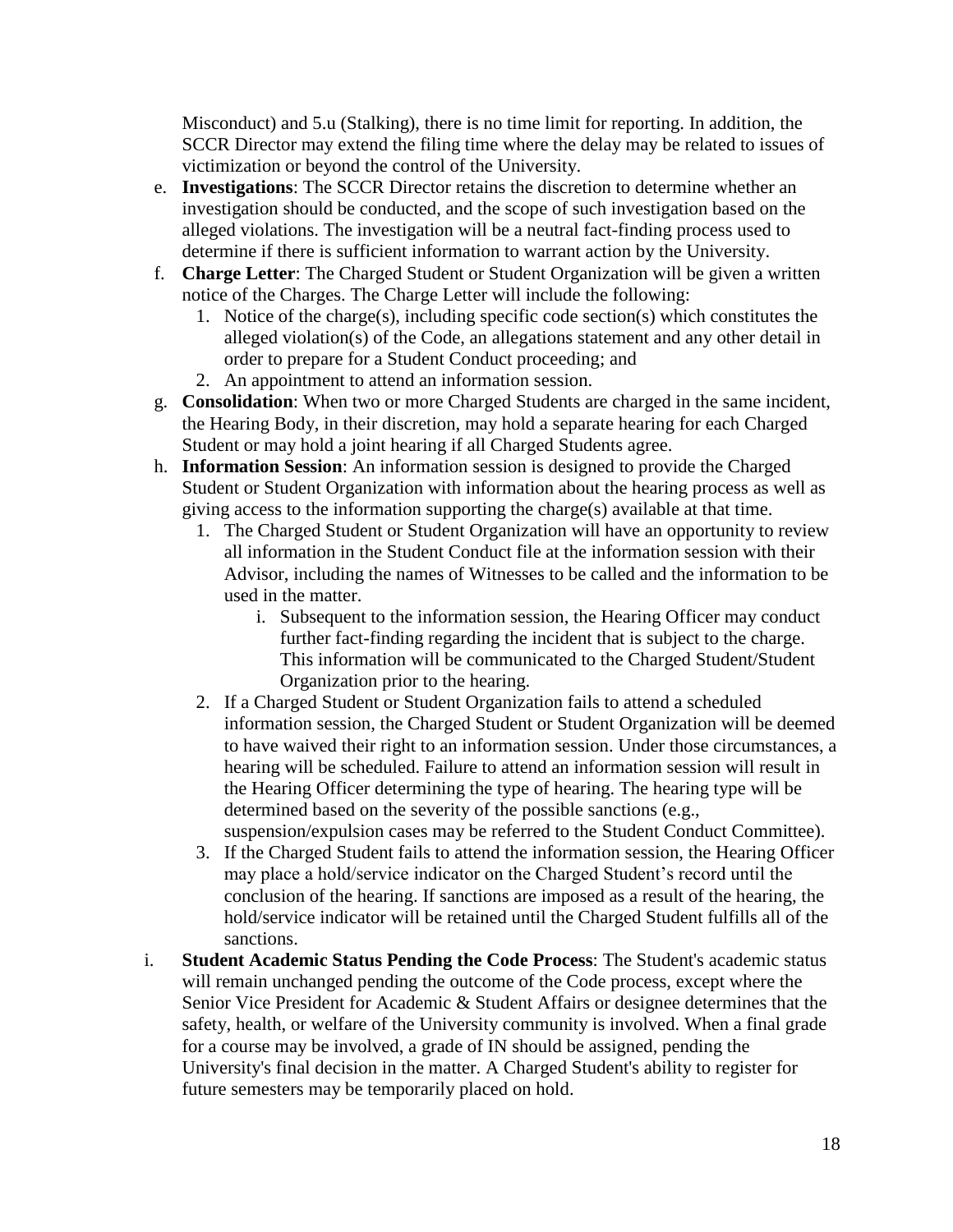#### 8. **RESOLUTION OPTIONS**

A Charged Student is entitled to a resolution of any alleged violation of the Code through a disciplinary proceeding unless waived as set forth below. Two (2) types of resolution options are provided by the Code.

#### a. **Summary Resolution**

- 1. A summary resolution is available when the Charged Student or Student Organization waives the right to a hearing and requests that the Hearing Officer conducting the information session determine the findings and sanctions if applicable. The Hearing Officer reserves the right to conduct fact-finding to make an informed decision.
- 2. The following apply to a summary resolution:
	- i. The meeting(s) will not be recorded.
	- ii. The written decision will serve as the official record of the Summary Resolution.
	- iii. The written decision will be sent to the Charged Student or Student Organization within fourteen (14) Business Days from the date of the Summary Resolution. For Academic Misconduct violations, the written decision will also be sent to the Instructor.
- 3. If the Charged Student or Student Organization does not choose the Summary Resolution (or the option is unavailable), the Charged Student or Student Organization may indicate their preference for one of the two (2) types of hearings.
- b. **Hearings**: Hearings include: 1) an administrative hearing, or 2) a Student Conduct Committee (SCC) hearing. All procedures described in the Hearing Procedures section apply to these types of hearings.
	- 1. Administrative hearing conducted by a Hearing Officer who serves as the Hearing Body.
	- 2. SCC hearing conducted by a committee which serves as the Hearing Body. SCC committees for Conduct violations consist of two (2) Students, one (1) faculty or staff member, and a non-voting Hearing Officer. SCC committees for Academic Misconduct violations consist of three (3) Students, two (2) full-time faculty members, and a non-voting Hearing Officer. The non-voting Hearing Officer will moderate the hearing.
	- 3. For SCC Hearings, members of any particular committee will vary, but will come from a pool of qualified faculty, staff and Students. Faculty members can be recommended annually by the Faculty Senate. Undergraduate, graduate, and professional Student members will be recruited and selected through SCCR's formal SCC recruitment and selection process. All members of the SCC will be trained by SCCR. In cases where the Charged Student is an undergraduate, every effort will be made to select undergraduate Student representatives for the SCC. In cases where the Charged Student is a graduate or professional Student, every effort will be made to select graduate or professional student representatives for the SCC. For Academic Misconduct violations, the committee must include two full-time faculty members, and if the Charged Student is a graduate or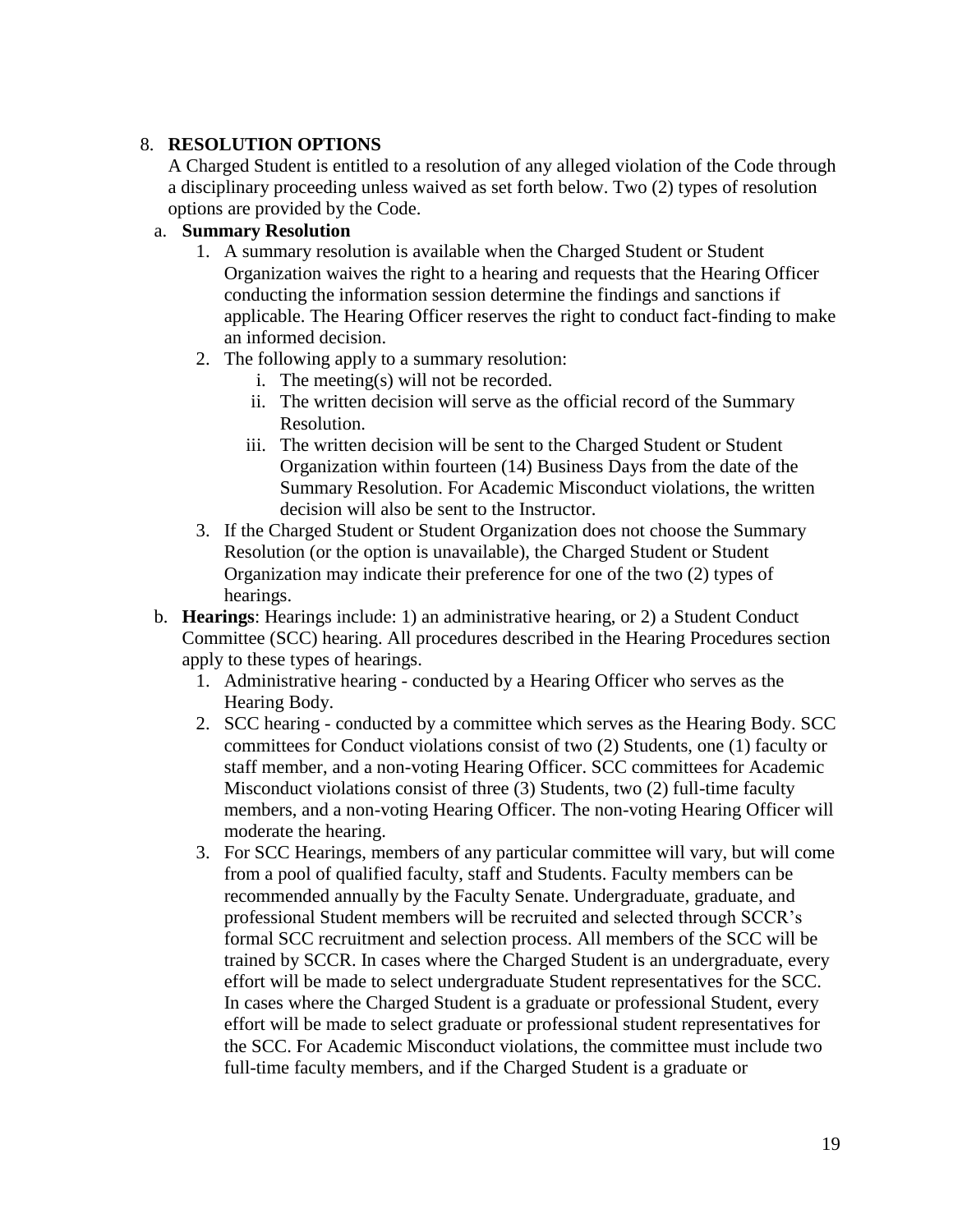professional Student faculty representatives must have at least Graduate Faculty status.

- c. The SCCR Director retains the discretion to ultimately determine which hearing forum is appropriate.
- d. All hearing(s) will be conducted in private or in accordance with applicable law.

## 9. **HEARING NOTIFICATION**

- a. **Scheduling**: Hearings may be scheduled during class periods. Every effort will be made to avoid a class conflict; however, due to availability of persons involved in the hearing and meeting room, it may not be possible.
- b. **Hearing Notice**: The notice of a hearing, including date, time and location will be sent to the official University email address of the Charged Student, or to the official University email address of the President of the Student Organization, at least five (5) Business Days prior to the hearing. The Instructor will also be notified in Academic Misconduct cases. The Hearing Officer has the discretion to provide notice through additional means (e.g., overnight or hand delivery). The delivery notification of the hearing notice through the official University email will constitute full and adequate notice under the Code. The Charged Student or Student Organization may waive the notice period by indicating the waiver in writing.
	- 1. The notice will include the names of Witnesses to be called by the University and a list of information to be used in the Hearing.
	- 2. The notice will also indicate the name(s) of the Hearing Body member(s).
	- 3. The notice may include information related to additional evidence, witnesses, or change of charge(s) different from what was presented in the information session.

## c. **Witnesses and Evidence**

- 1. In addition to Witnesses to be called by the University, the Charged Student or Student Organization may request the presence of additional Witnesses to voluntarily present relevant information on their behalf.
	- i. The Charged Student or Student Organization must provide the Hearing Officer with the names of all additional Witnesses in writing at least three (3) Business Days prior to the hearing.
	- ii. The Hearing Officer will determine the admissibility of testimony from additional Witnesses. Character Witnesses or Witnesses to other incidents outside the specific incident in question will not be allowed to testify at a hearing. The Charged Student or Student Organization may provide the Hearing Body with Character Witness Statements (which will only be considered during the sanctioning phase, if any).
	- iii. The Charged Student or Student Organization is responsible for contacting and notifying the additional Witnesses they wish to call for the hearing.
	- iv. The proceedings shall not be delayed due to scheduling conflicts of Witnesses. Failure of any Witness to appear shall not require a delay or affect the validity of the proceedings. If called Witnesses do not appear, their written statements, if they exist, will be considered by the Hearing Body. Witnesses can appear in person or by contemporaneous alternative means (e.g., Skype, phone).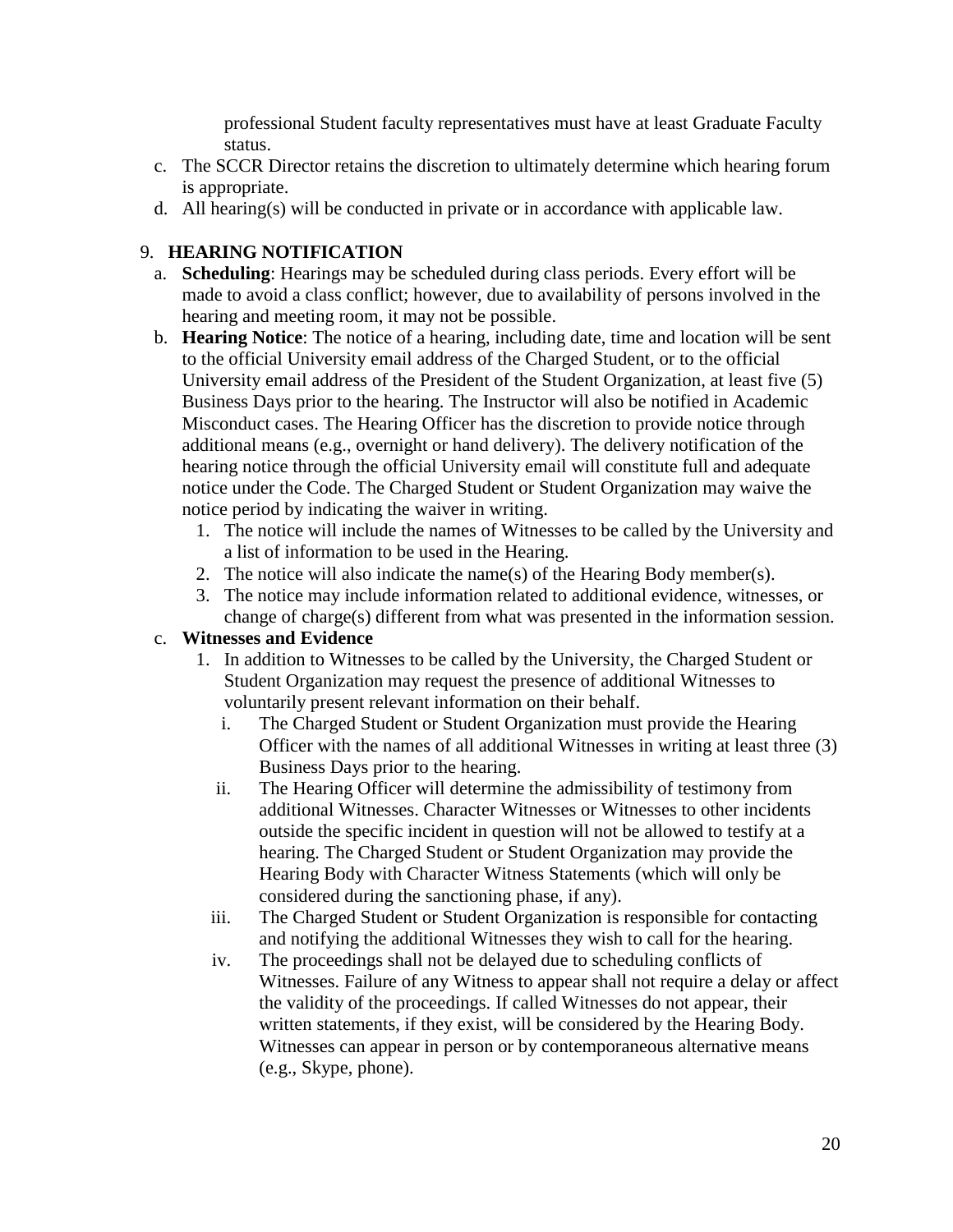- v. The Hearing Officer has the discretion to limit the number of Witnesses whose testimony may be duplicative, redundant or not in dispute.
- vi. The Hearing Officer may place limits on the length of testimony and also may advise to the scope, direction or tone of questioning.
- 2. The Instructor of the course in which the alleged Academic Misconduct violation(s) have occurred will always be requested to attend the hearing. The Instructor is strongly encouraged to participate in the hearing procedure.
	- i. The Charged Student or Student Organization may inspect all of the information that will be presented at the Hearing at least three (3) Business Days before the hearing.
- 3. The Charged Student or Student Organization must submit any information they intend to use at a hearing at least three (3) Business Days before the hearing. Relevant records, exhibits, and statements may be accepted at the discretion of the Hearing Officer. The University will not consider polygraph reports.
- 4. Acceptance or denial of witnesses and/or evidence is within the discretion of the Hearing Officer.
- 5. Evidence and/or the names of Witnesses will be provided to the Hearing Body prior to the Hearing.

### d. **Challenging a Member of the Hearing Body/Change of a Hearing Body Member**

- 1. The Charged Student or Student Organization may challenge the inclusion of any member at least three (3) Business Days prior to the scheduled hearing. The challenge must be in writing and must show actual bias (such as a conflict of interest, animosity, pressure or influence) that would preclude a fair and impartial hearing. The Hearing Officer will determine whether to grant such challenge in their discretion, and such decision is final and not appealable.
- 2. If a Hearing Body member is unable to serve due to an emergency or unforeseeable occurrence, the Hearing Officer will appoint a new Hearing Body member prior to the scheduled hearing and notify the Charged Student as soon as possible. The Charged Student or Student Organization may challenge the inclusion of this member at the time of the hearing. The challenge must be on the bases outlined above.
- e. **Request for a Postponement**: Any request to postpone a hearing must be submitted in writing or by email and must be received by the SCCR Director at least two (2) Business Days prior to the hearing. The request must state the reason(s) for the postponement. The granting of such requests shall be at the discretion of the SCCR Director. The University is not required to postpone a Student Conduct proceeding pending the outcome of a criminal prosecution.

#### 10. **ADVISOR FOR THE CHARGED STUDENT OR STUDENT ORGANIZATION**

- a. The Charged Student or Student Organization may be accompanied by an Advisor of their choosing and at their expense at any time during the Code process.
	- 1. It is the responsibility of the Charged Student or Student Organization to make appropriate arrangements for the Advisor to attend the proceeding. The proceedings shall not be delayed due to scheduling conflicts of the chosen Advisor. If the Advisor is an attorney, the attorney must comply with the same restrictions imposed on any other Advisor.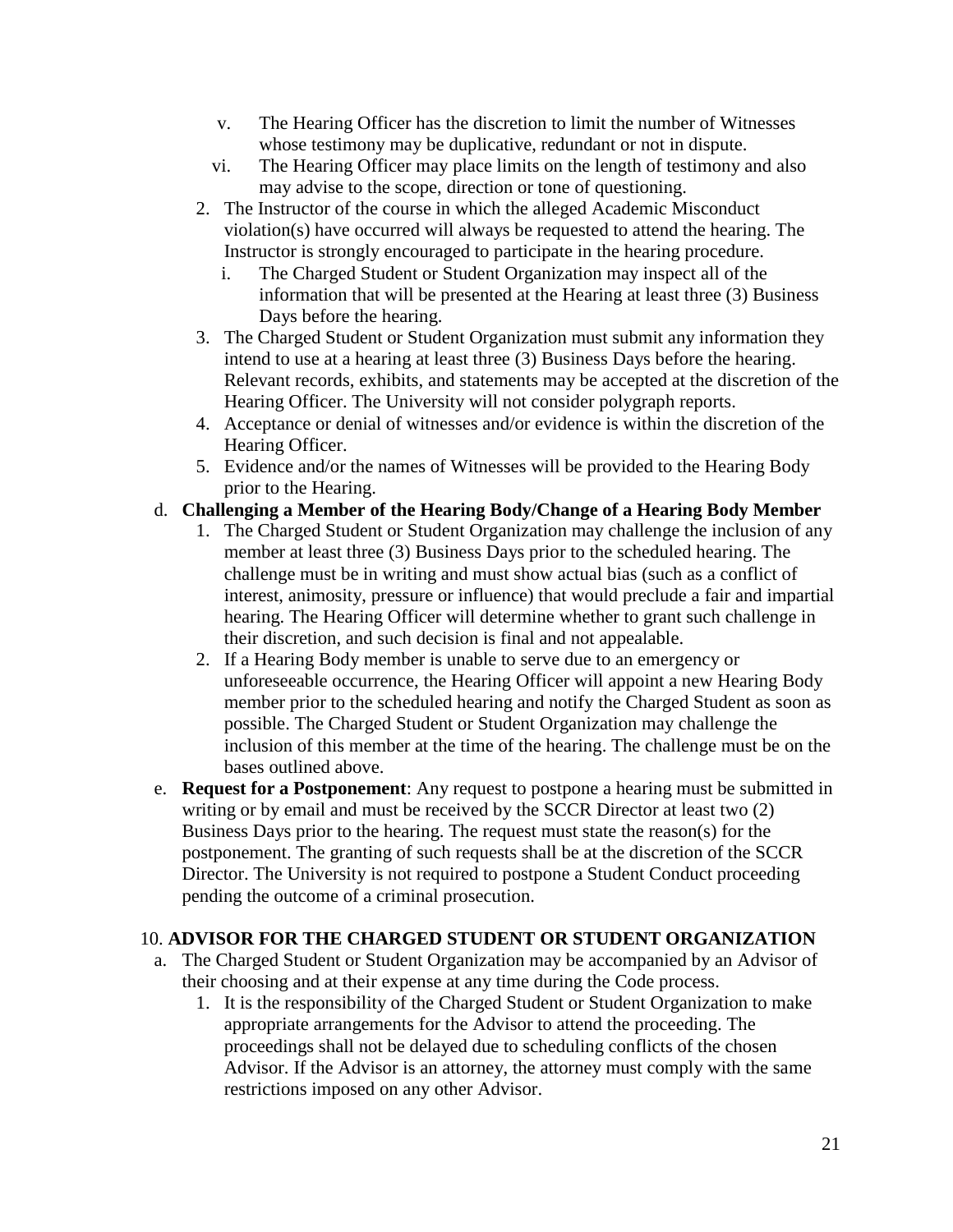- 2. The Charged Student or Student Organization is responsible for presenting their own information, and therefore, Advisors are not permitted to speak or to participate directly in any Student Conduct process.
- 3. Although the Charged Student or Student Organization may consult with the Advisor during the hearing, this consultation must take place in a manner that does not disrupt the proceedings.
- 4. The Advisor chosen by the Charged Student or Student Organization cannot be a Witness in the matter.
- 5. The SCCR can provide the Charged Student or Student Organization with a list of Advisors who can provide assistance in preparing a response to the reported Code violation.

### 11. **DUE PROCESS RIGHTS OF THE CHARGED STUDENT OR STUDENT ORGANIZATION**

The Charged Student or Student Organization has the following rights:

- a. Reasonable, written notice of the Code charge(s) and the allegations upon which the charge(s) is/are based.
- b. A fair and impartial hearing.
- c. Accompanied by an Advisor of their choice and expense at any time during the Code process.
- d. The opportunity to review all relevant information or evidence to be used in the hearing prior to the hearing.
- e. The ability to participate in the Student Conduct hearing either physically or by contemporaneous alternative means (e.g., Skype, phone).
- f. The opportunity to present relevant Witnesses and information at the hearing.
- g. The opportunity to question Witnesses in accordance with the Hearing Procedures.
- h. Not to provide self-incriminating testimony. (This right does not apply to Student Organizations.) Invoking the right against self-incrimination will not be considered as a negative factor in the decision of the Hearing Officer or Hearing Body.
- i. Receive notification of the decision of the Hearing Body in writing within fourteen (14) Business Days of the hearing.
- j. Appeal the decision via the process established by the University.

## 12. **PRINCIPLES OF GROUP RESPONSIBILITY**

- a. Any Student Organization can be held responsible under the Code for its actions or those of its members acting together. Misconduct on the part of the organization will be addressed when one or more of the following circumstances occur:
	- 1. An alleged violation arises out of a Student Organization-sponsored, financed or otherwise supported activity.
	- 2. An alleged violation occurs on University Premises or On-Campus Housing and/or transportation owned, operated or rented exclusively by the Student Organization.
	- 3. A pattern of individual alleged violations has occurred and/or continues to occur without adequate control, response or sanction on the part of the Student Organization or its leaders.
	- 4. The Student Organization or its related activities provided the context for the alleged violation.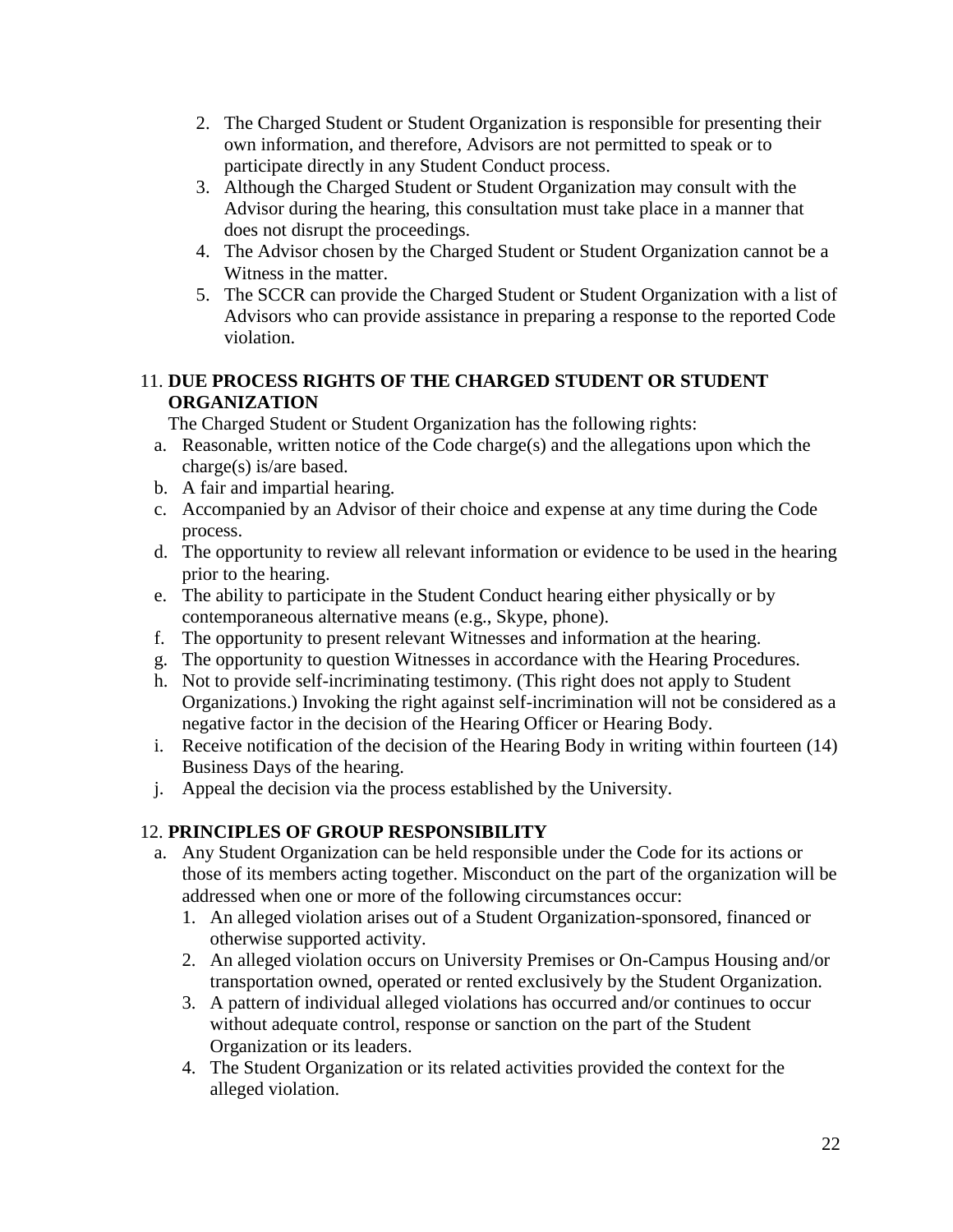- 5. The action resulting in the alleged violation has received either the implied or overt consent of the Student Organization and/or its leaders.
- 6. The Student Organization overtly places or implicitly allows active members of the Student Organization to be in a position to act on behalf or with the authority of the Student Organization.
- b. The actions of active, prospective, or associate members (pledges) of a Student Organization may be considered hazing. Refer to Section 5.m for full details on Hazing.
- c. It is the responsibility of the Student Organization's President or Student-member designee to represent the organization through the conduct process.

### 13. **HEARING PROCEDURES**

- a. During the hearing, the Hearing Officer presides over the Code hearing and makes all procedural decisions.
- b. The burden of proof in a hearing rests with the University. The standard of proof is a Preponderance of the Evidence. The determination of "Responsible" or "Not Responsible" will be based solely on the information and/or testimony presented.
- c. Formal rules of process, procedure and/or technical rules of evidence (including hearsay rules) applicable in the criminal or civil court process are not used in Code proceedings.
- d. Witnesses only participate in the hearing to the degree that a question is posed to them. They may not speak or otherwise participate in the Hearing.
- e. In Code hearings involving Academic Misconduct violations, the Instructor can choose to be present in the hearing in its entirety and to ask questions of the Charged Student and Witnesses when prompted. The Hearing Officer has the discretion to require the Instructor to step out of a hearing if non-academic Student Conduct issues are being discussed.
- f. The hearing will be recorded. The recording will serve as the only official record of the proceedings. No other recordings are permitted.
- g. If the Charged Student, Student Organization, or Instructor fails to appear at the scheduled hearing, the hearing will be held, and a decision will be rendered in their absence.
- h. Upon request by the Charged Student, the Complainant or Witnesses, the Hearing Officer may permit the individual to provide relevant information during the hearing in a manner that avoids direct contact with the Charged Student, the Complainant or Witnesses.
- i. For Code hearings involving Conduct Violations, the Hearing Officer has the discretion to determine the order of the hearings which may involve, but is not limited to, the following:
	- 1. Introductory statement by Hearing Officer including a reading of the allegations and charge(s), introduction of information that is the basis for the charges and identification of the hearing participants.
	- 2. Statement by the Charged Student or Student Organization and submission of any previously submitted relevant written information (e.g., records, exhibits, written statements) except for Witness statements (see below) for consideration by the Hearing Body.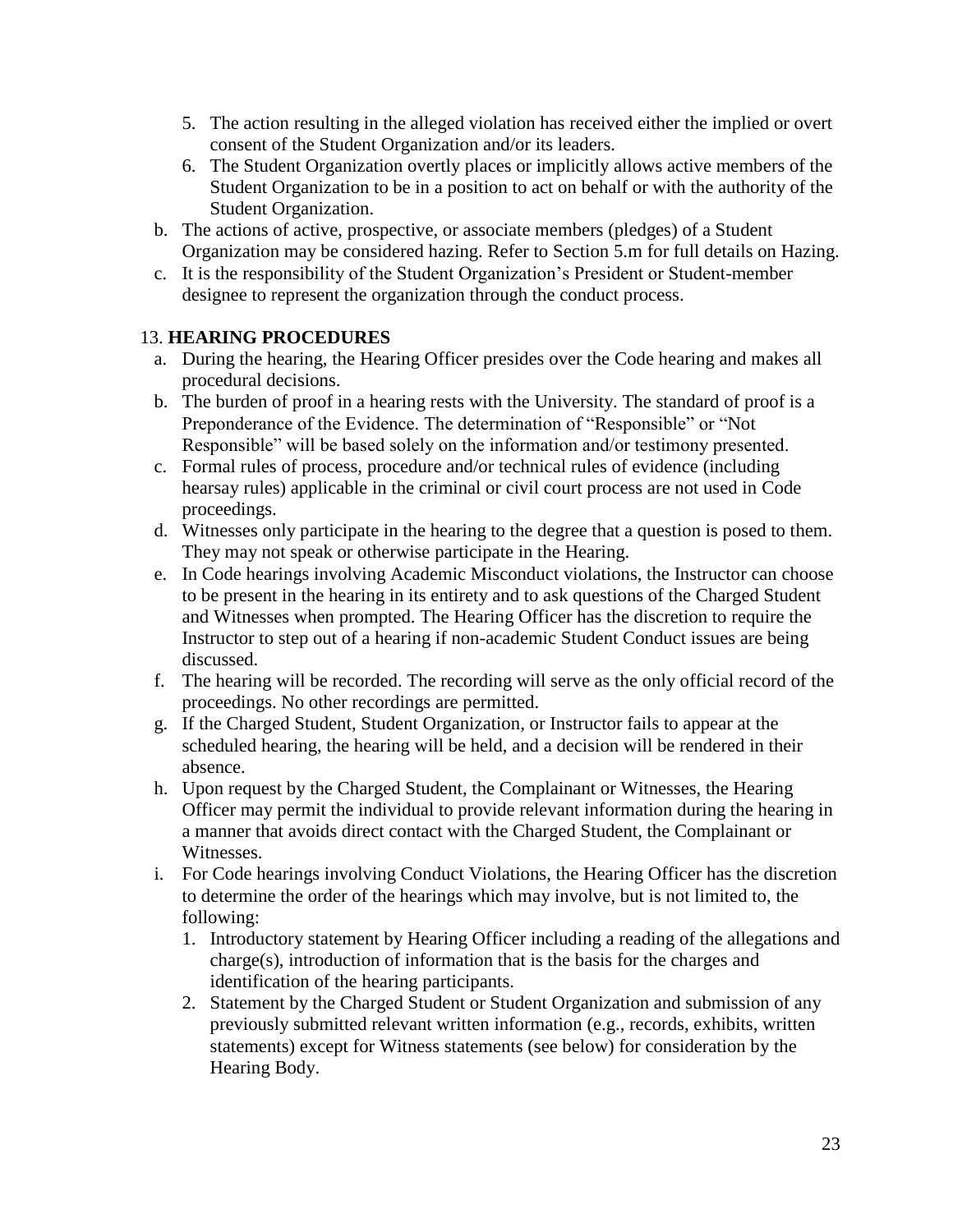- 3. Questions directed to the Charged Student or Student Organization by the Hearing Body.
- 4. Presentation of Witnesses and any results of fact-finding conducted prior to the hearing.
- 5. The Charged Student or Student Organization may pose questions directly to the Witness. In certain circumstances to be determined by the Hearing Officer, questions may be presented in writing to the Hearing Officer who will then ask the Witness the question(s).
- 6. Submission by the Charged Student or Student Organization of written statements (if any) of Witnesses who are not present.
- 7. Follow-up questions (if any) directed to the Charged Student or Student Organization by the Hearing Body.
- 8. Final statement by the Charged Student or Student Organization.
- 9. Hearing Officer brings hearing to closure.
- j. For Code hearings involving Academic Misconduct Violations, the Hearing Officer has the discretion to determine the order of the hearings which may involve, but is not limited to, the following:
	- 1. Introductory statement by Hearing Officer including a reading of the allegations and charge(s), introduction of information that is the basis for the charges and identification of the hearing participants.
	- 2. Statement by the Instructor and submission of any previously submitted relevant written information (e.g., records, exhibits, written statements) except for Witness statements (see below) for consideration by the Hearing Body.
	- 3. Statement by the Charged Student and submission of any previously submitted relevant written information (e.g., records, exhibits, written statements) except for Witness statements (see below) for consideration by the Hearing Body.
	- 4. Questions directed to the Instructor by the Hearing Body and the Charged Student.
	- 5. Questions directed to the Charged Student by the Hearing Body and the Instructor.
	- 6. Presentation of Witnesses and any results of fact-finding conducted prior to the hearing.
	- 7. The Charged Student may pose questions directly to the Witness(es).
	- 8. The Instructor may pose questions directly to the Witness(es).
	- 9. Submission by the Charged Student written statements (if any) of Witnesses who are not present.
	- 10. Submission by the Instructor of written statements (if any) of Witnesses who are not present.
	- 11. Follow-up questions (if any) directed to the Instructor by the Hearing Body and Charged Student.
	- 12. Follow-up questions (if any) directed to the Charged Student by the Hearing Body and the Instructor.
	- 13. Final statement by the Instructor.
	- 14. Final statement by the Charged Student.
	- 15. Hearing Officer brings hearing to closure.
- k. Deliberation by the Hearing Body is held outside the presence of the Charged Student for all hearing, and Instructor, for hearings involving Academic Misconduct violations.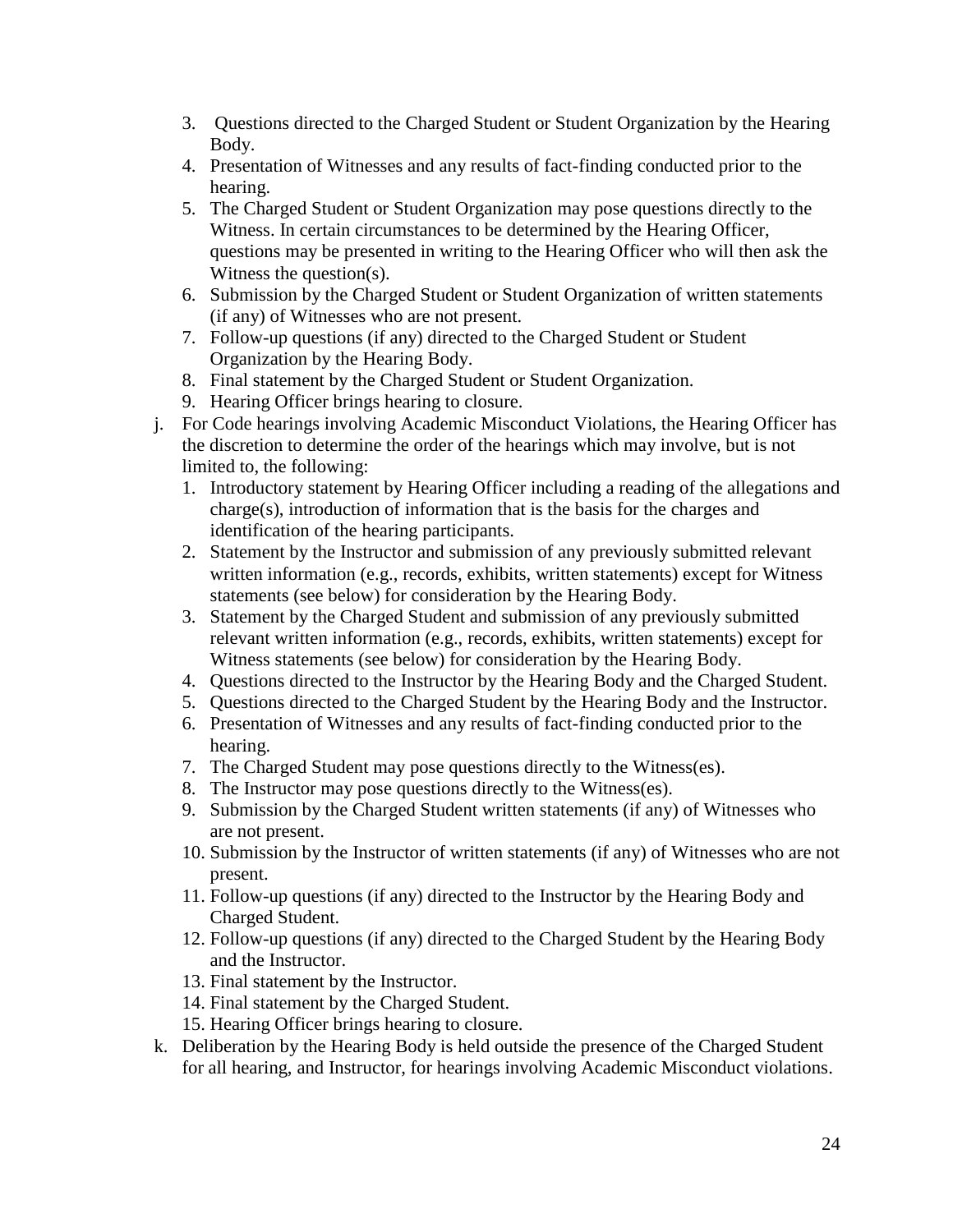- l. Prior Student Conduct and Academic Misconduct records, Character Witness Statements and/or Impact Statements are considered only in determining the appropriate sanction(s).
- m. In Code hearings, the SCC will make a recommendation of the decision and sanctions to the Hearing Officer. The Hearing Officer may take one of these actions with respect to the recommendation:
	- Adopt
	- Modify
	- Reject the findings and sanctions, or
	- Remand for a rehearing.

If the Committee decision is not adopted, the Hearing Officer will include the reasons for any differences between the recommendations of the Committee and the Hearing Officer's final decision as part of the decision letter.

- n. A decision letter will be sent to the Charged Student or Student Organization within fourteen (14) Business Days from the conclusion of the Hearing Body's deliberation. The hearing decision will include the decision, sanctions imposed (if applicable) and the explanation of the right to appeal. For Academic Misconduct violations, the written decision will also be sent to the Instructor.
- o. This Regulation acknowledges the Instructor authority to award Student grades. If the Student is found "Not Responsible" for alleged violations of Academic Misconduct, the faculty member should reinstate the grade the Student would have received if the misconduct charges were not submitted and any reduction in grade should be based on the Student's quality of work and not an allegation of Academic Misconduct.

## 14. **TITLE IX PROCEDURES**

The University's Title IX Coordinator has designated the SCCR Director to serve as Deputy Title IX Coordinator. It is the responsibility of the Title IX Coordinator and Deputy Title IX Coordinator to ensure that the process relating to alleged Title IX/ Violence Against Women Act (VAWA) violations is reliable, impartial, thorough, prompt and conducted in an equitable manner. The general Code procedures are tailored for the investigation and resolution of reported violations of the University prohibitions against Sexual Misconduct, Dating or Domestic Partner Violence, Stalking and/or Retaliation. These tailored procedures require equitable access for both a Complainant and Charged Student as well as notice requirements and other considerations.

a. **Prohibited Conduct**: Title IX cases include prohibited conduct listed in Section 5. e (Dating or Domestic Partner Violence), 5.r (Retaliation), 5.s (Sexual Misconduct), and 5.u (Stalking).

#### b. **Pre-Hearing Procedures**

- 1. **Investigations**: If the SCCR Director determines that an investigation is necessary into the alleged violations, the procedures below will be followed. All fact finding will occur during the investigation stage prior to the hearing. There will be no additional documents or testimony presented at the hearing.
	- i. The SCCR Director will select a trained investigator(s) to gather sufficient evidence to reach a fair, impartial determination as to whether there is enough information to move forward with charging a student with a violation of the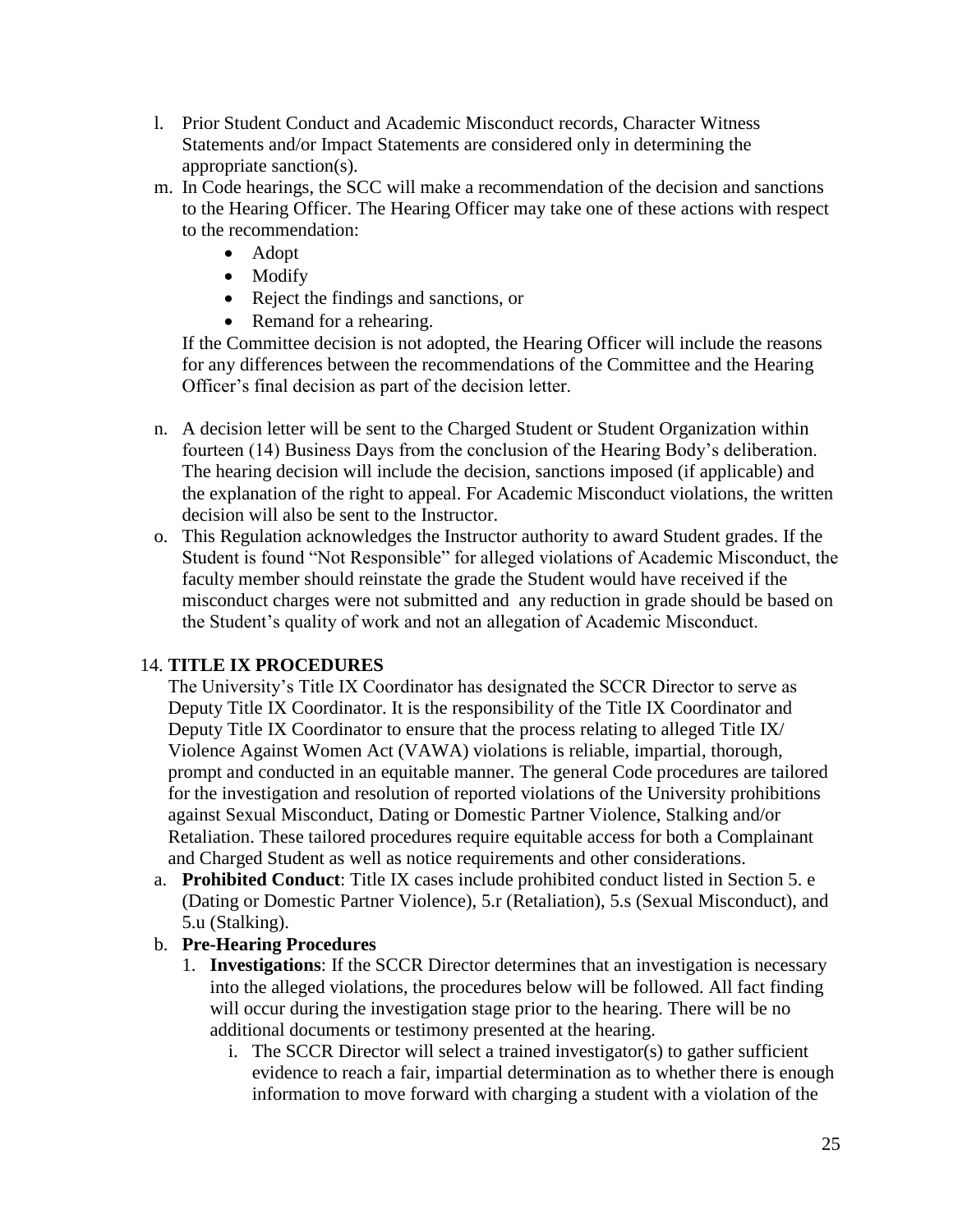Code based on the preponderance of the evidence. The investigator(s) will be trained to gather and document the available evidence to support reliable decisions, synthesize all available evidence (including both supportive and non-supportive evidence) and take into account the unique and complex circumstances of each case.

- ii. The SCCR Director will select investigator(s) who are free of actual or reasonably perceived conflicts of interest and biases for or against any party. The Charged Student or Complainant may raise any concerns about bias or conflict of interests within three (3) business days to the SCCR Director.
- 2. **The Notice of Investigation**: Prior to the initial investigation meeting, the SCCR Director will send to the Charged Student and Complainant written notice about the allegations constituting a potential violation of the Code in order for the parties to prepare for meaningful participation in the investigation.
- 3. **Investigative Procedures**: During an investigation, the investigator(s) will seek to meet separately with the Complainant, the Charged Student, and any Witnesses. Witnesses are individuals who may have information relevant to the incident, including individuals who may have observed the acts in question, may be able to provide contextual information or may have other information related to the incident, the disclosure, or related matters. Character witness statements will not be considered by the investigator(s). The investigator(s) will also gather other relevant information or evidence, including documents, photographs, communications between the parties, medical records (subject to the consent of the applicable person) and other electronic records as appropriate. The investigator(s), not the parties, are responsible for gathering relevant evidence to the extent reasonably possible. Both the Complainant and Charged Student are encouraged to promptly submit any relevant information, including Witnesses' names. If a party declines to provide relevant information, the University's ability to conduct a prompt, thorough and equitable investigation may be impaired.
- 4. **Prior Sexual History**: The sexual history of the Complainant and/or the Charged Student will never be used to prove character or reputation. Evidence related to the prior sexual history of the parties is generally not used in determining whether a violation of this Code has occurred and will only be considered under limited circumstances. For example, prior sexual history may be relevant to explain injury, to provide proof of a pattern or to address another specific issue raised in the investigation. The investigator(s) will determine the relevance of this information, and both parties will be informed if evidence of prior or subsequent conduct is deemed relevant.
- 5. **Written Investigation Report**: Upon conclusion of the investigation, the investigator(s) will prepare a written report summarizing the relevant information which will include any evidence and/or a list of Witnesses that are supportive or not supportive of a violation. The Charged Student, the Complainant and/or any Witnesses will have the opportunity to review the report before it becomes final. Upon notice of the availability of the investigation report, the Charged Student and the Complainant will have five (5) Business Days to:
	- i. Meet again with the investigator,
	- ii. Provide written comment or feedback on the facts as gathered,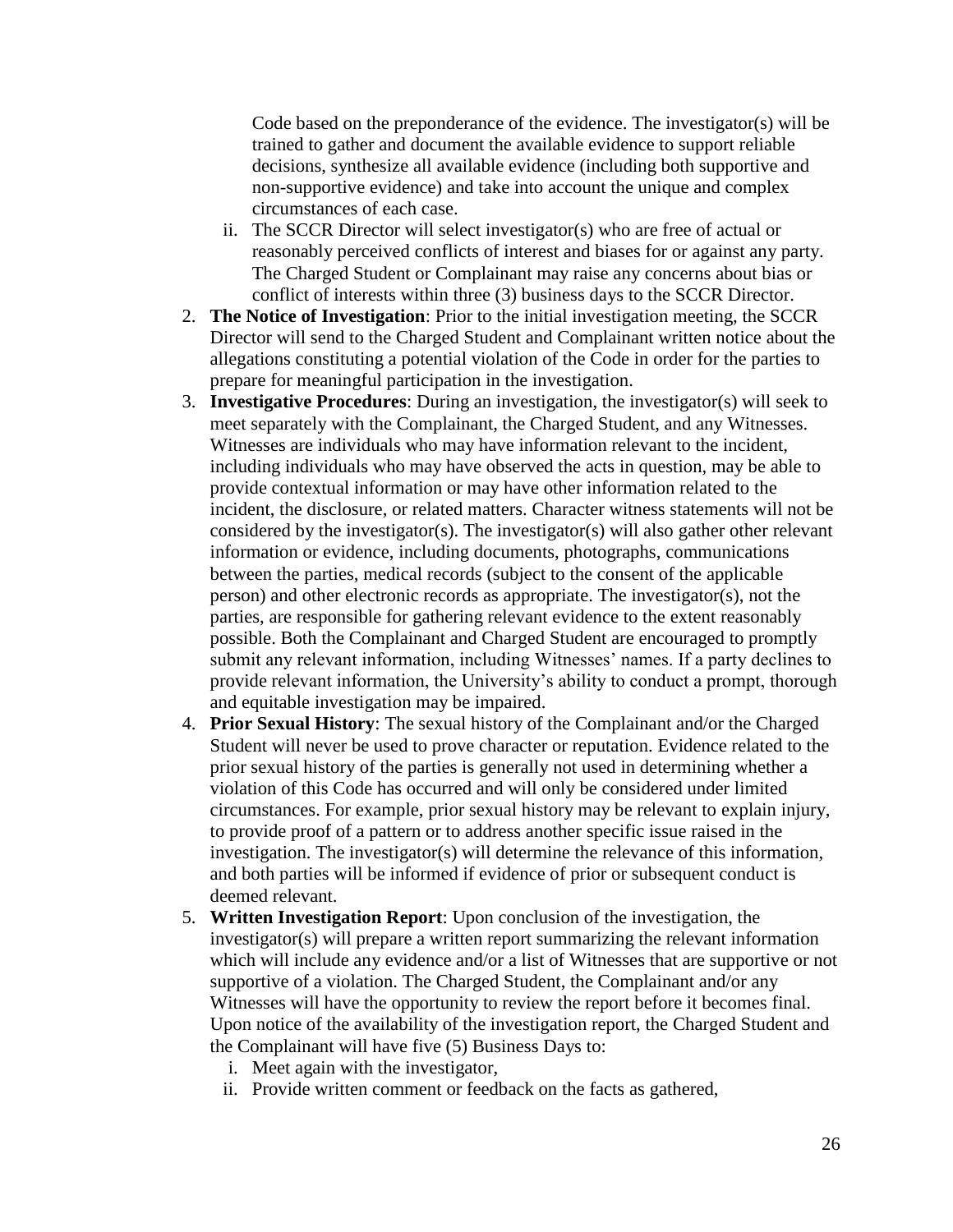- iii. Submit additional information, and/or
- iv. Identify additional Witnesses and/or request the collection of other information by the investigator.
- v. If any party provides a written response or makes a request for additional information, the content will be shared as appropriate and incorporated in the final investigation report. Participation in this iterative process is important given that the investigation report will be the only evidence submitted at the Hearing. Once the investigation report is final, a redacted copy will be provided to the Charged Student and Complainant at the same time. This report will be used in the hearing. Unless there are extenuating circumstances, information not provided by any party during the investigation or not included in the report will not be permitted to be introduced at the hearing.
- 6. **Charge Letter**: At the time of the issuing the charge letter to the Charged Student, the Complainant will also be notified of the charges and be offered an Information Session.

### c. **Due Process Rights of The Complainant**:

- 1. Reasonable, written notice of the Code charge and the allegations upon which the charge is based.
- 2. A fair and impartial hearing.
- 3. Accompaniment by an Advisor of their choosing and expense at any time during the Student Conduct process.
- 4. The opportunity to review all relevant information to be used in their Student Conduct process prior to the hearing.
- 5. The ability to participate in the Student Conduct hearing either physically or by contemporaneous alternative means (e.g., Skype, phone).
- 6. Not to provide self-incriminating testimony. (This right does not apply to Student Organizations.)
- 7. Receive notification of the decision of the Hearing Body in writing within fourteen (14) Business Days of the hearing.
- 8. Appeal the decision via the process established by the University.
- 9. In addition to these due process rights, the Complainant has the same responsibilities as those provided by the Code to the Charged Student.
- d. **Due Process Rights of the Charged Student:** See Section 10
	- 1. **Additional Due Process Rights for Charged Students and Complainants**: Both parties have the additional right to submit an Impact Statement for use solely in the sanctioning phase if the Charged Student is found responsible for the Charge(s).
- e. **Hearing Notifications**: At the time of issuing the hearing notice to the Charged Student, the Complainant will also be notified of the hearing.

#### f. **Hearing Procedures:**

- 1. Hearing: To avoid re-victimizing the Charged Student and/or Complainant by having to retell their version of the events, the University determined that the traditional hearing should not be used for Title IX cases.
- 2. The Hearing Body, the Charged Student, and the Complainant will be given the final redacted investigation report at least three (3) Business Days prior to the hearing. During the hearing, the investigator(s) will provide a summary statement of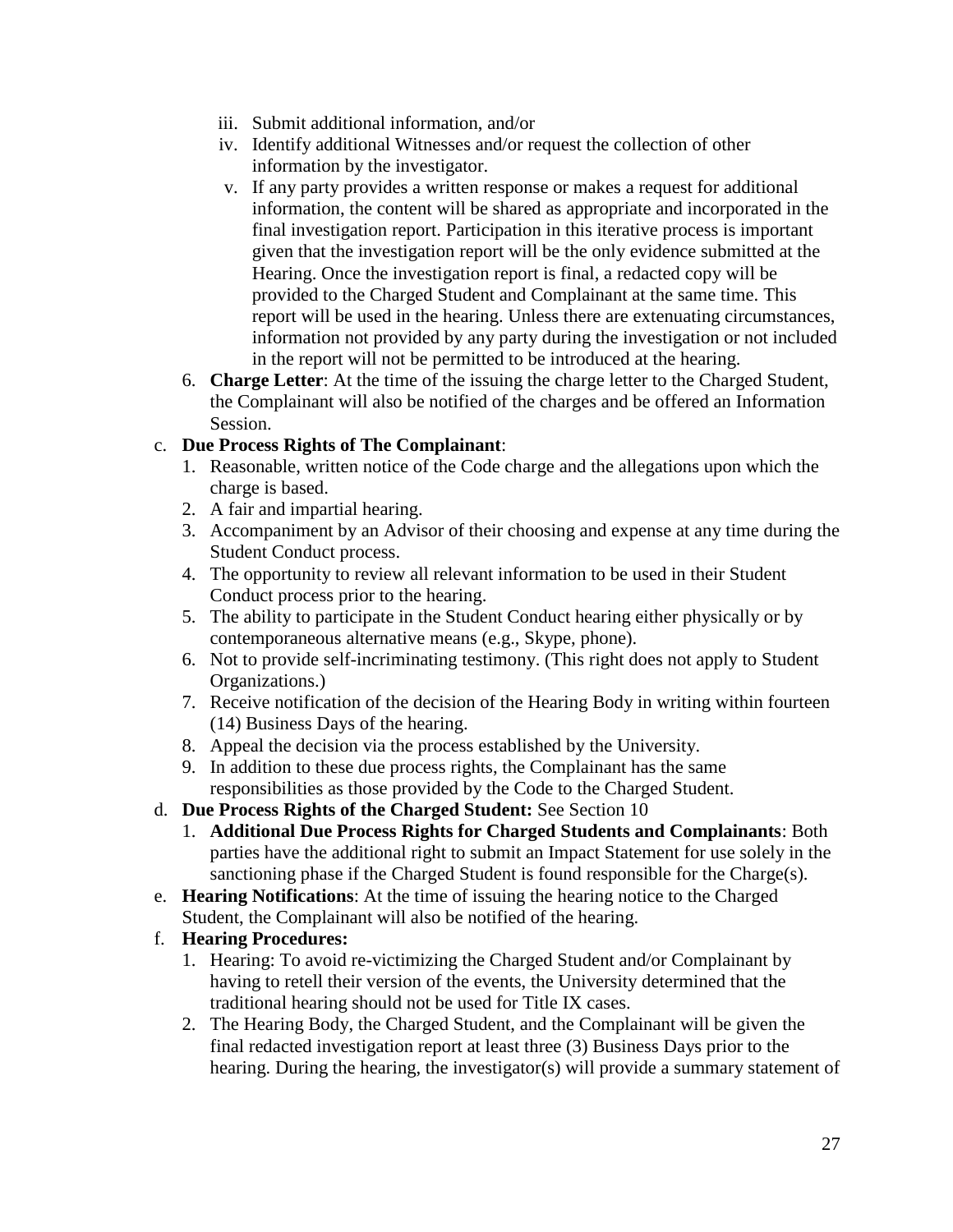the final investigation report. The Hearing Body, the Charged Student and the Complainant may ask questions about the report.

- 3. During the hearing, the Hearing Officer presides over the Student Conduct hearing and makes all procedural decisions.
- 4. The burden of proof in a hearing rests with the University. The standard of proof is a Preponderance of the Evidence. The determination of "Responsible" or "Not Responsible" will be based solely on the investigation report.
- 5. Formal rules of process, procedure and/or technical rules of evidence (including rules regarding hearsay) applicable in the criminal or civil court process are not used in this hearing.
- 6. The hearing will be recorded. The recording will serve as the only official record of the proceedings. No other recordings are permitted.
- 7. If the Charged Student or Complainant fail to appear at the scheduled hearing, the hearing will be held and a decision will be rendered in their absence.
- 8. The Hearing Officer has the discretion to determine the order of the hearing which may involve the following:
	- i. Introductory statement by Hearing Officer including a reading of the allegations and charge(s), introduction of information that is the basis for the charges and identification of the hearing participants.
	- ii. Statement, if any, by the Charged Student. This is intended to be a concise statement to identify key facts and questions for the Hearing Body; it is not intended to be a full recounting of the incident.
	- iii. Statement, if any, by the Complainant. This is intended to be a concise statement to identify key facts and questions for the Hearing Body; it is not intended to be a full recounting of the incident.
	- iv. Summary of the relevant portions of the final investigation report by the investigator.
	- v. Relevant questions directed to the Charged Student, Complainant and/or investigator(s) by the Hearing Body. The purpose of these questions is to clarify information in the final investigation report. Any party may also request that the Hearing Body pose relevant questions of the other party concerning clarifications about information in the final investigation report. The Hearing Officer makes the determination whether any question is relevant and will be asked.
	- vi. Final statement by the Charged Student.
	- vii. Final statement by the Complainant.
	- viii. Hearing Officer brings hearing to closure.
- 9. Deliberation by the Hearing Body is not part of the hearing.
- 10. Prior Student Conduct records, Character Witness Statements and/or Impact Statements are considered only in determining the appropriate sanction(s).
- 11. In SCC hearings, the Committee will make a recommendation of the decision and sanctions to the Hearing Officer. The Hearing Officer may take one of these actions with respect to the recommendation:
	- Adopt
	- Modify
	- Reject the findings and sanctions, or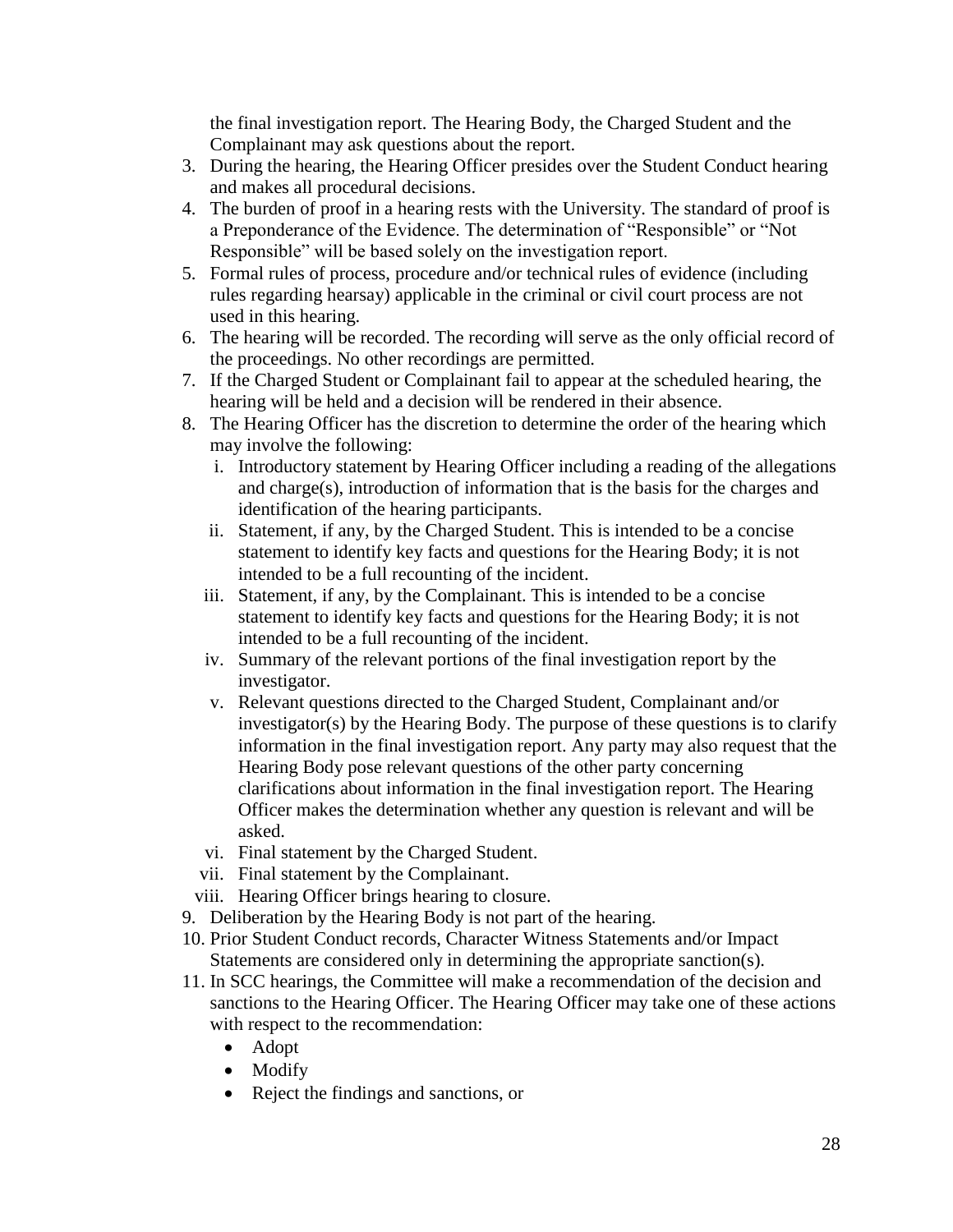• Remand for a rehearing.

If the Committee decision is not adopted, the Hearing Officer will include the reasons for any differences between the recommendations of the Committee and the Hearing Officer's final decision as part of the decision letter.

- 12. A decision letter will be sent to the Charged Student and the Complainant on the same day but no later than fourteen (14) Business Days from the conclusion of the Hearing Body's deliberation. The decision will include outcome, the rationale for the outcome, the sanctions and the rationale for the sanctions.
- g. **Interim Suspension**: A Complainant will be notified of the Interim Suspension of the Charged Student and will have the same rights as the Charged Student to participate in the subsequent hearing.
- h. **Appeals**:
	- 1. The Complainant wishing to appeal must complete the appeal form in full, indicating the basis for the appeal, explain in detail the reasons for the appeal, and attach supporting relevant documentation.
	- 2. The SCCR will notify the Complainant if the Charged Student appeals, and vice versa. Both parties may submit a written statement within seven (7) Business Days.
	- 3. The appellate decision is issued in writing to the Charged Student and Complainant within twenty-one (21) Business Days of receipt of the written request for appeal unless notification is given that additional time is necessary for consideration of the record on appeal.

#### 15. **SANCTIONS**

- a. In light of the facts and circumstances of each case, the following sanctions or combination of sanctions (with or without appropriate modifications) will be imposed upon any Charged Student or Student Organization found to have violated the Code. Sanctions will be commensurate with the prohibited conduct with consideration given to any aggravating and mitigating circumstances, including, but not limited to, the Charged Student's or Student Organization's Conduct and Academic Misconduct record. Fees may be associated with certain sanctions (e.g., counseling consultation, online programs) and are the Student's or Student Organization's responsibility.
- b. When an undergraduate Student is found Responsible for Academic Misconduct violations, SCCR will determine any University Sanctions which are not related to a grade or the course in general. The Instructor and Chair (or designee) will recommend Course Sanctions and communicate their recommendation to SCCR. SCCR will then communicate the final outcome to the Student. Should the Instructor fail to provide SCCR with recommended course sanctions within seven (7) Business Days, SCCR may assign Course Sanctions. If the undergraduate Student is a member of the Honors College, SCCR will notify the Dean of the Honors College that a Student was found in violation and ask if the College wishes to invoke any Honors College-level academic action(s). The Dean of the Honors College will determine if Honors College action is necessary. SCCR will be notified within seven (7) Business Days if the Dean recommends additional program action.
- c. When a graduate or professional Student is found Responsible for Academic Misconduct violations, SCCR notifies the Instructor, Dean or designee of the University Graduate or Professional School, and the Dean or designee of the Academic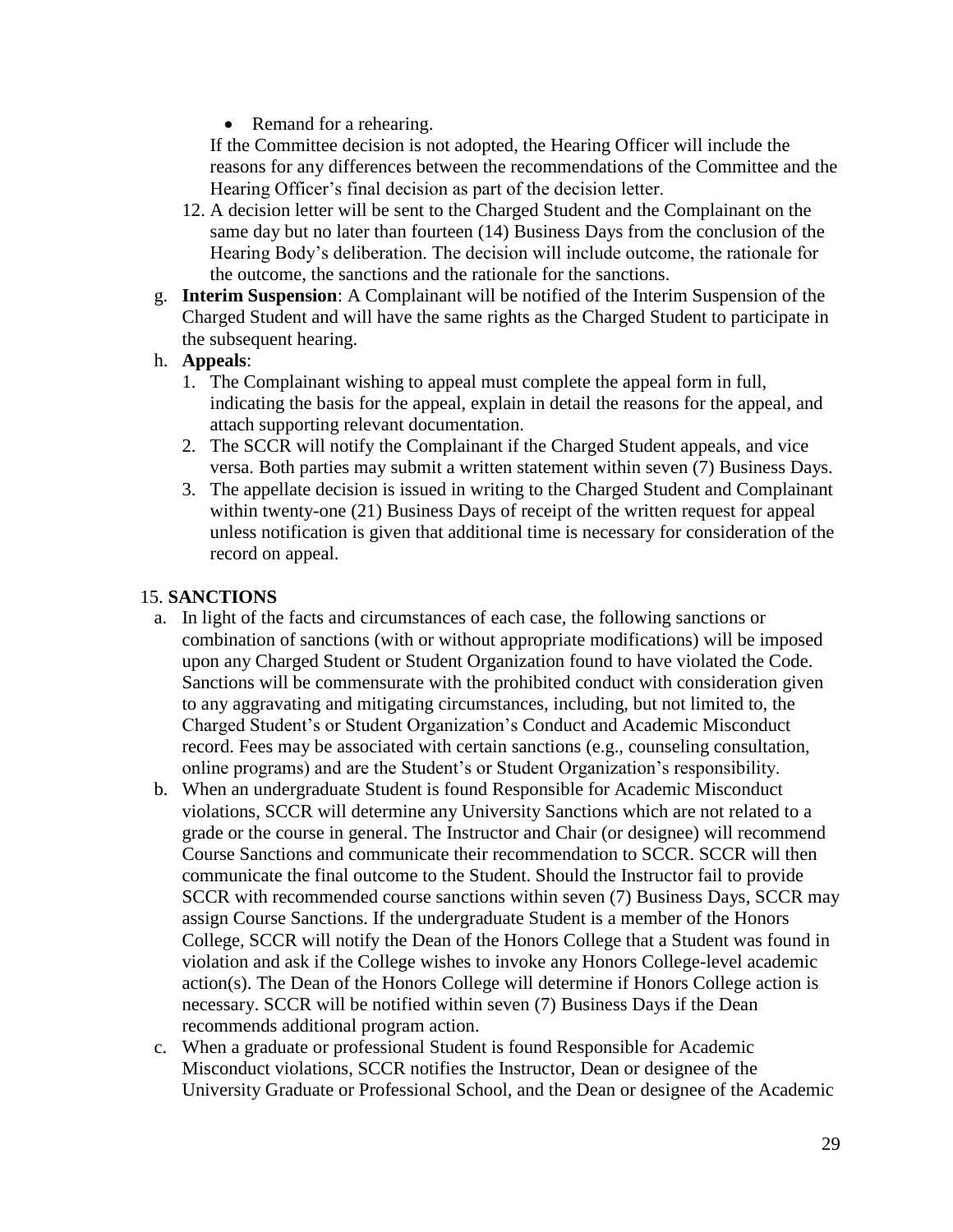College in which the graduate or professional Student resides. SCCR will determine any University Sanctions, which are not related to a grade or the course. The Instructor and Dean (or designee) will recommend Course Sanctions and communicate their recommendation to SCCR. Should the Instructor fail to provide SCCR with recommended course sanctions within seven (7) Business Days, SCCR may assign Course Sanctions. The College Dean or designee will in turn notify the graduate or professional program that a Student was found in violation and ask if the program wishes to invoke any program-level academic action(s). The Student's graduate or professional program will determine if program action is necessary. SCCR will be notified within seven (7) business days if the graduate or professional program recommends additional program action. SCCR will then communicate the final outcome to the Student.

- d. In the event the course Instructor is no longer at the University, the Department Chair (or designee) will determine the recommended Course Sanctions.
- e. Sanctions may only be imposed when a Student has been found in violation of the Code. In cases where a Student has been found "Not Responsible" for the alleged violation(s), no sanctions will be assigned.
- f. University Sanctions
	- 1. **Written Reprimand**: the University takes official notice that such actions are inappropriate and not in accordance with our community standards.
	- 2. **Educational Activities**: attendance at in-person and/or online educational program(s)/workshop(s); interview(s) with appropriate officials; written research assignments; behavior reflection papers; planning and implementing educational program(s); or other educational activities.
	- 3. **No Contact Order**: the requirement that the Charged Student and/or friends have no contact with the Complainant. This restriction can be imposed at any time during the Student Conduct process.
	- 4. **Counseling Screening/Consultation**: referral for screening and/or consultation with the University Counseling and Psychological Services (CAPS) (or a licensed psychologist/psychiatrist if the Charged Student is no longer enrolled when sanctioned or is seeking readmission) for alcohol/drug dependence, anger management, general mental health or other counseling issues. Charged Student must follow through with recommendations made by CAPS or the licensed psychologist/psychiatrist, as applicable. The Charged Student must permit the consulting professional to provide official documentation on letterhead verifying attendance and to share the recommendations with the SCCR.
	- 5. **Psychological Evaluation**: referral for an evaluation and recommendation by a licensed psychologist or psychiatrist which may include CAPS. The Charged Student must follow through with any recommendations made by the psychologist or psychiatrist. The Charged Student must permit the professional to provide official documentation on letterhead verifying attendance and share the recommendations with the SCCR.
	- 6. **Restitution**: requirement to reimburse the University or person for damage to or misappropriation of property owned or in possession of the University or other persons. Any such payment on restitution will be limited to actual cost of repair or replacement.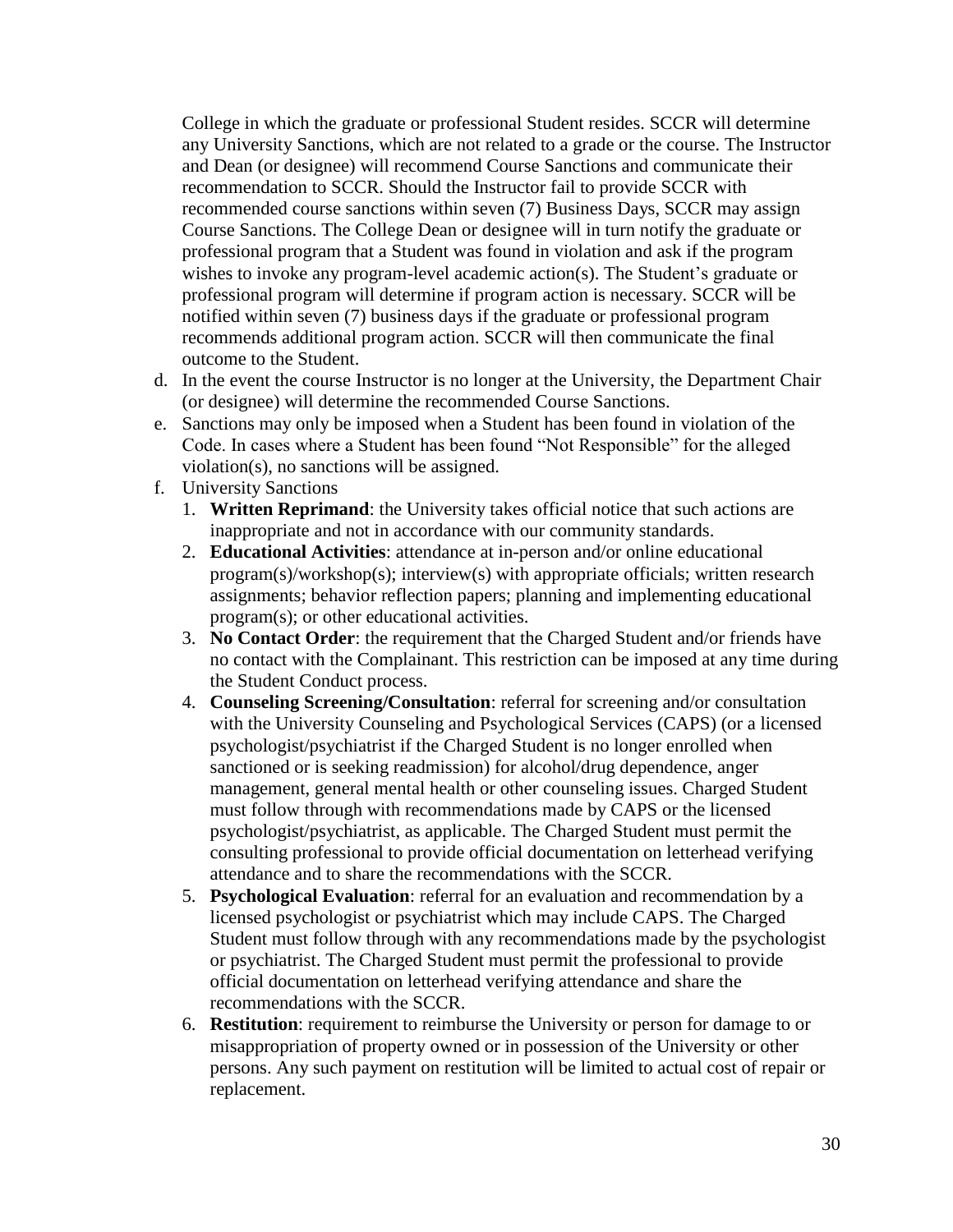- 7. **Restrictions/Loss of Privileges**: restrictions or loss of privileges which may be imposed upon a Charged Student for a specified amount of time, including but not limited to, participation in Student activities, University or Student events, representation of the University on athletic teams or in leadership positions, presence at University residence halls or other buildings/areas of campus, participation as a peer advisor, resident assistant or elected/appointed Student leader in Student Government or other Student Organizations, and/or participation in study abroad or alternative break programs. Additional restrictions on University privileges and/or activities may be imposed on the Charged Student based on their current or potential future activities.
- 8. **Conduct Probation**: a temporary interruption of the Student's status with the University. A Charged Student who is on conduct probation is considered not in good standing with the University, resulting in applicable restrictions on privileges and/or activities which may include, but are not limited to, being prohibited from participating in study abroad or alternative break, or serving as a peer advisor, resident assistant or elected/appointed Student leader in Student Government or other Student Organizations. Additional restrictions on University privileges and/or activities may be imposed on the Charged Student based on their current or potential future activities. The conduct probation period is a time for the Charged Student to reflect on their behavior and demonstrate that he/she can once again be a responsible Member of the University community. While on conduct probation, further violations of the Code or other University Policies may result in suspension or expulsion.
- 9. **Deferred Suspension**: period of time in which suspension is temporarily withheld or withheld pending completion of other sanctions by a specified deadline date. A Charged Student who is on deferred suspension is considered not in good standing with the University, resulting in applicable restrictions on privileges and/or activities which may include, but are not limited to, being prohibited from participating in study abroad or alternative break, or serving as a peer advisor, resident assistant or elected/appointed Student leader in Student Government or other Student Organizations. Additional restrictions on University privileges and/or activities may be imposed on the Charged Student based on their current or potential future activities. If the Charged Student fails to fulfill the sanctions described in the decision letter (including failure to timely fulfill the sanction), the Charged Student will no longer be considered on deferred suspension but will be automatically suspended with no further appeal. While on deferred suspension, further violations of the Code or other University Policies may result in suspension or expulsion.
- 10. **Suspension**: separation from the University for a specified period of time. A Charged Student is considered not in good standing with the University while suspended. The Charged Student may not attend classes (either in person or online) and is banned from being on or in any University Premises or On-Campus Housing. The suspended Charged Student is also banned from participation in any University-sponsored/related event or activity and their FIU OneCard will be deactivated. This sanction is recorded on the Charged Student's academic transcript during the period of suspension. A Charged Student who is suspended from the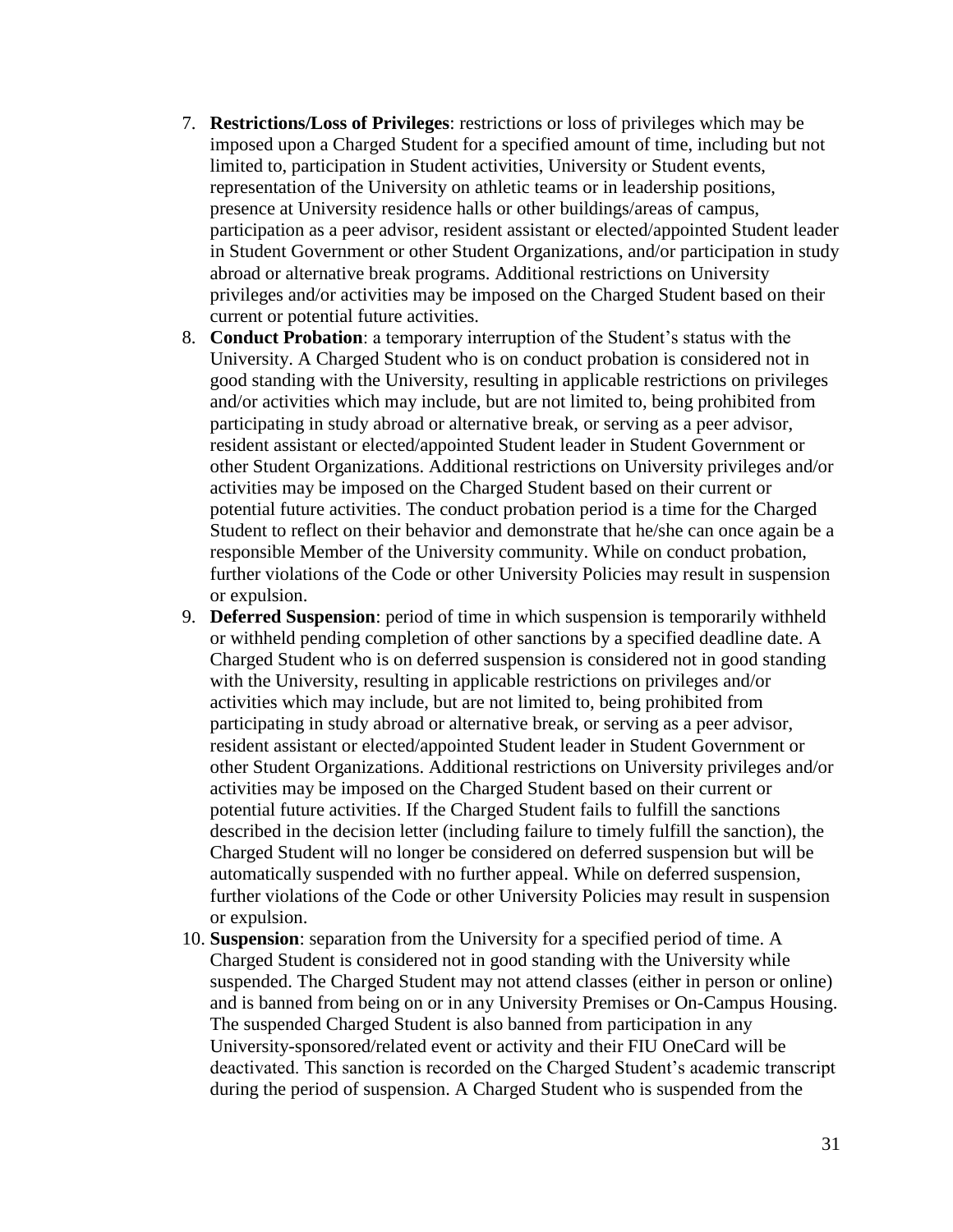University is not eligible for tuition and/or registration fee reimbursement except as provided by University Policies. The Charged Student will be administratively withdrawn from courses and will lose respective credit hours.

11. **Expulsion**: permanent separation from the University with no possibility of readmission. This sanction is recorded on the Charged Student's academic transcript permanently. A Charged Student is considered not in good standing with the University after being expelled. The Charged Student may not attend classes (either in person or online) and is banned from being on or in any University Premises or On-Campus Housing. The expelled Charged Student is also banned from participation in any University-sponsored/related activity or event and their FIU OneCard will be deactivated. A Charged Student who is expelled from the University is not eligible for tuition nor registration fee reimbursement except as provided by University Policy. The Charged Student will be administratively withdrawn from courses and will lose respective credit hours.

#### g. **Student Organization Sanctions**

- 1. **Restrictions/Loss of Privileges (Student Organizations)**: for an organization, restrictions or loss of privileges including, but not limited to, participation in or exclusion from Student activities, social events, intramural activities, alcohol functions or in campus facilities. This does not affect an individual Student's status with the University or attendance at classes unless the individual Student has been charged and sanctioned independently of the Student Organization.
- 2. **Conduct Probation (Student Organizations)**: temporary interruption of the organization's status with the University. An organization that is on conduct probation is considered not in good standing with the University, resulting in applicable restrictions of privileges and/or activities including, but not limited to, participation in or exclusion from Student activities, social events, intramural activities, alcohol functions, or in campus facilities. Further violations of Interfraternity Council (IFC), Panhellenic Council (PC), National Panhellenic Council (NPHC), Wellness & Recreation Center (WRC), or Multicultural Greek Council (MGC) Policies, Code or other University Policies may result in suspension or expulsion of the Charged Student Organization from the University. This does not affect an individual Student's status with the University or attendance at classes unless the individual Student has been charged and sanctioned independently of the Charged Student Organization.
- 3. **Deferred Suspension (Student Organizations)**: period of time in which the organization's suspension is temporarily withheld or withheld pending completion of other sanctions by a specified deadline date. An organization on deferred suspension is considered not in good standing with the University, resulting in applicable restrictions or privileges and/or activities including, but not limited to, participation in or exclusion from Student activities, social events, intramural activities, alcohol functions or in campus facilities. If the organization fails to fulfill the sanctions described in the decision letter (including failure to timely fulfill the sanction), the organization will no longer be considered on deferred suspension but will be automatically suspended with no further appeal. This does not affect an individual Student's status with the University or attendance at classes unless the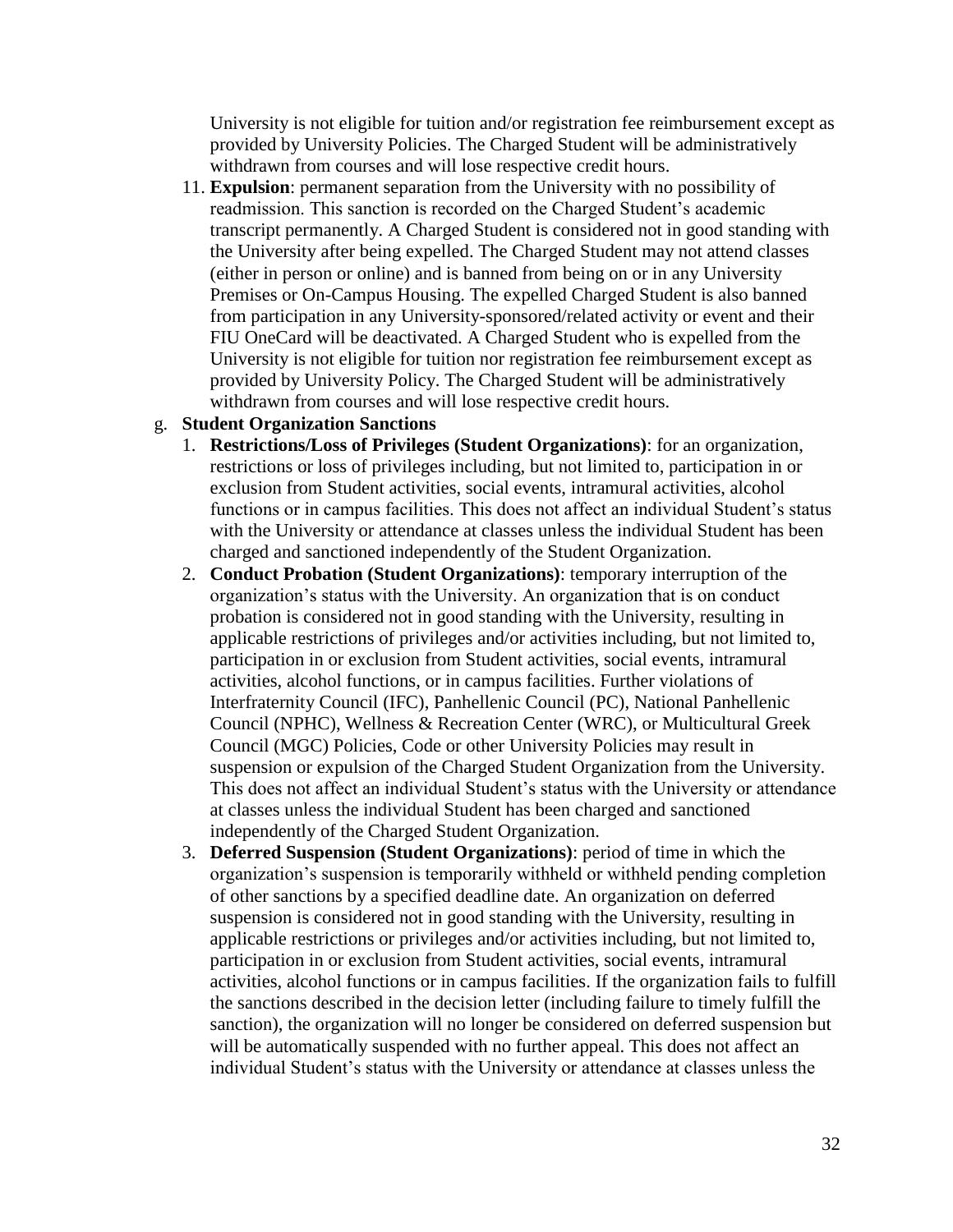individual Student has been charged and sanctioned independent of the Student Organization.

- 4. **Suspension (Student Organizations)**: separation from the University for a specified period of time. An organization while suspended is considered not in good standing with the University. A suspended Organization may not participate in any University activities or events and is not recognized as a University organization during the suspension period. This does not affect an individual Student's status with the University, academic area or attendance at classes unless the individual Student has been charged and sanctioned independently of the Student Organization.
- 5. **Expulsion (Student Organizations)**: permanent separation from the University with no possibility of re-chartering or re-registering. An organization that has been expelled is considered not in good standing with the University. An expelled organization is not recognized as a University organization and may not participate in any University-sponsored activity or event. This does not affect an individual Student's status with the University, academic area or attendance at classes unless the individual Student has been charged and sanctioned independently of the Student Organization.

#### h. **Housing Sanctions**

- 1. **On-Campus Housing Reassignment**: required change in University residence hall assignment. The Charged Student must move out by the date and time provided and will be responsible for any additional room rental charges for the new Housing assignment.
- 2. **On-Campus Housing Probation**: a period of probation for the remainder of the Student's time in On-Campus Housing. Future violation(s) of the Code or other Housing/University policies may result in additional sanctions such as Housing Agreement Termination, University suspension or expulsion. A person on On-Campus Housing Probation is considered not in good standing with University Housing, resulting in applicable restrictions on privileges and/or activities including, but not limited to, ineligibility for Residence Hall Association (RHA) leadership positions and student employment within HRL (including Resident Assistants, Clerical Assistants and Housing Ambassadors).
- 3. **Deferred On-Campus Housing Termination**: period of time in which the Charged Student is allowed to continue to reside in On-Campus Housing notwithstanding the fact that, but for the Deferred On-Campus Housing Termination (DOCHT), the Housing Agreement would have been immediately terminated. At the end of the current semester, the current Housing Agreement with the student is effectively terminated and the Student is ineligible to reside in any On-Campus Housing for the remainder of the Student's career at FIU. The Student is also excluded from all On-Campus Housing premises for the remainder of the Student's career at FIU. This exclusion applies to all buildings, grounds and the parking lots surrounding the buildings. If another violation of the Code occurs in the semester while the Charged Student is on DOCHT, the Charged Student's Housing Agreement will be immediately terminated and the remaining sanctions of this provision will apply (i.e., exclusion from housing and premises).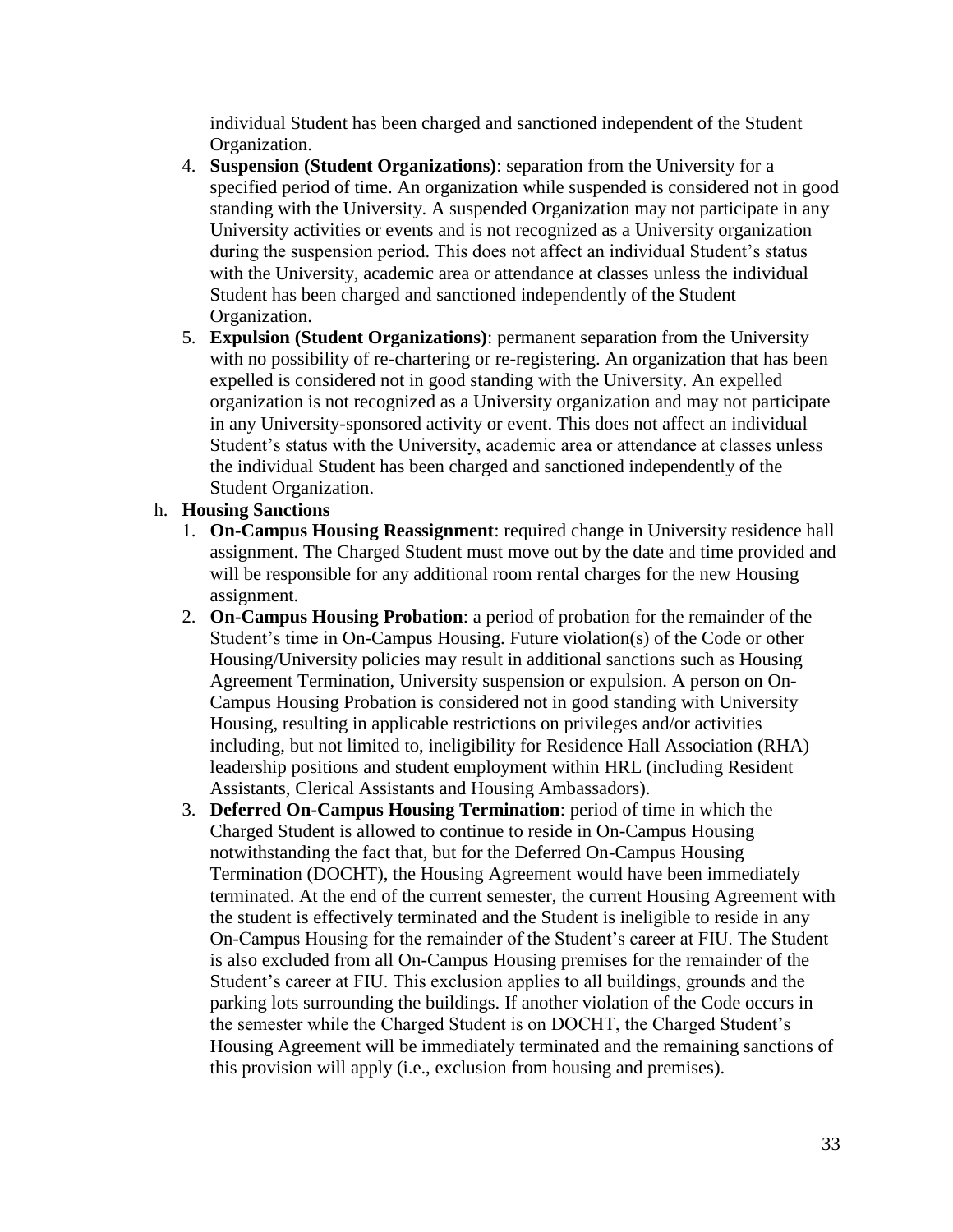4. **On-Campus Housing Exclusion**: exclusion from On-Campus Housing for the remainder of the Student's career at FIU. This exclusion applies to all buildings, grounds and the parking lots surrounding the buildings.

#### i. **Course Sanctions:**

- 1. **Grade Penalty on the Assignment/Exam/Project with Resubmission**: A point/grade reduction on the assignment/assessment in question, and with the permission of the Faculty member, an opportunity to resubmit the assignment/ assessment with the addition of the implemented point/grade reduction.
- 2. **Grade Penalty on the Assignment/Exam/Project**: A point/grade reduction on the assignment/assessment in question.
- 3. **Overall Course Grade Penalty with Drop**: Receive a decrease in overall grade or an F for the entire course. However, the Student will be permitted to drop or withdraw the course with approval from the SCCR Director or designee. Requests for drop consideration must be submitted in writing with rationale to the SCCR Director or designee, where the final approval rests and is not eligible for independent appeal outside of the formal conduct appeal process.
- 4. **Overall Course Grade Penalty**: Receive a decrease in overall grade or an F for the course. A point/grade reduction for the entire course. There will be no ability to drop or withdraw from the course for any reason.
- j. Violations of the Student Code of Conduct that are motivated by prejudice toward a person or group because of such factors such as race, color, creed, religion, ethnicity, national origin, disability, age, marital status, sex, sexual orientation, sexual identity or expression, pregnancy, genetic information, veteran status or any group/class protected by state or federal law may result in stronger sanctions.
- k. Students who are found "Responsible" for Academic Misconduct violations under the Code are prohibited from using the Grade Forgiveness Policy for the course in which the Academic Misconduct occurred.
- l. Sanctions take immediate effect unless appealed (except for suspensions or expulsions).
- m. Proof of the completion of the sanction(s) must be provided as directed in the decision letter. It is the responsibility of the Charged Student or Student Organization to ensure that such proof is provided by the specified date. Failure of the Charged Student or Student Organization to provide proof by the specified date may result in a charge of failure to comply, which will result in the placement of a Student Conduct hold on a Charged Student's academic records, and suspension if the Charged Student or Student Organization had been on deferred suspension.

#### 16. **WITHDRAWAL FROM A COURSE PENDING CHARGES OF ACADEMIC MISCONDUCT**

Upon receipt of notification of allegations of Academic Misconduct, a Student can choose to withdraw from the course in question, in accordance with the University policies related to course withdrawal. Students who withdraw from a course will have their ability to register for future semesters temporarily placed on hold until the SCCR Director or designee is assured that the Student is satisfactorily responding to the charges. Students who are found "Responsible" of Academic Misconduct in a course from which they have withdrawn are still eligible to receive the appropriate sanctions (as listed in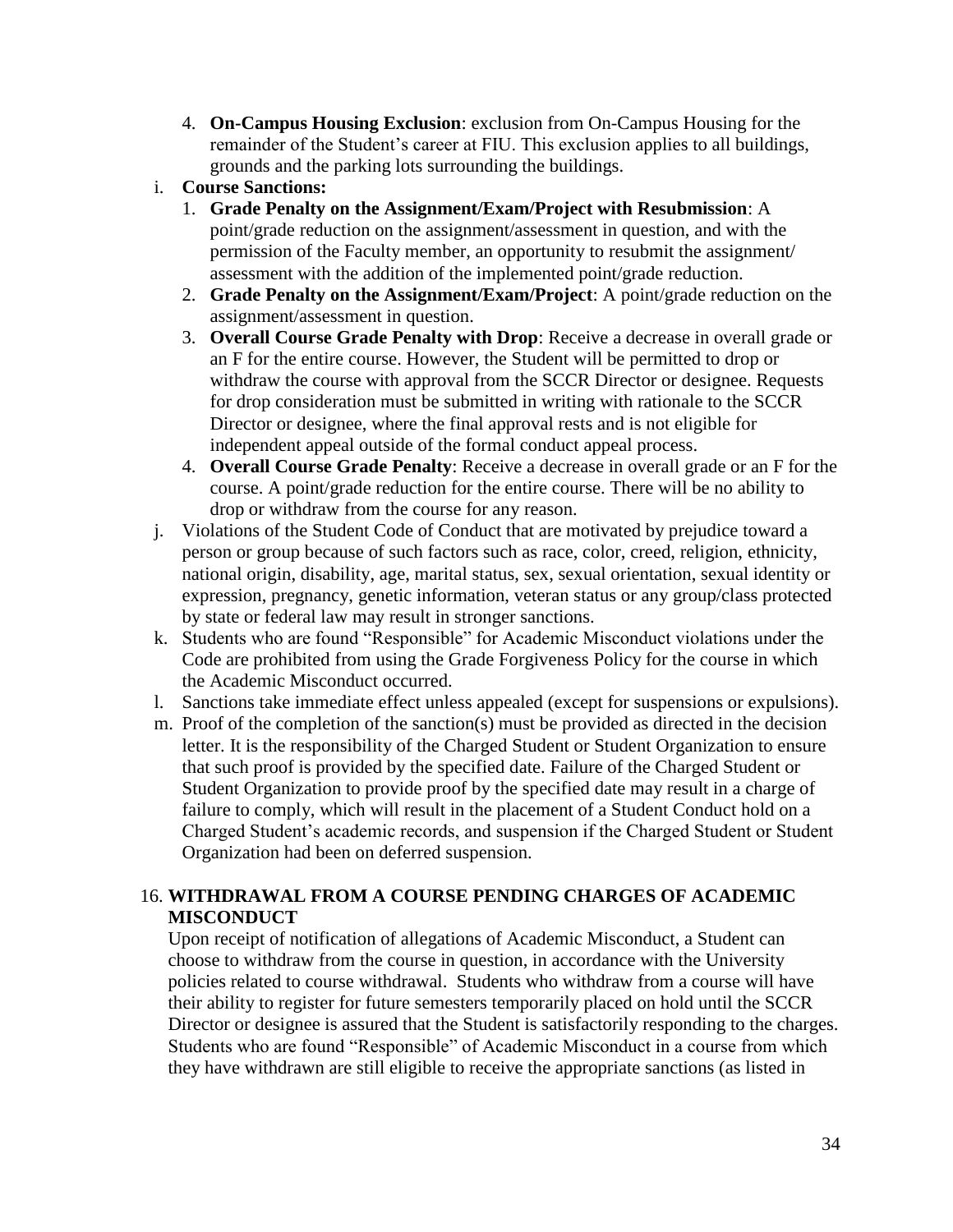Section 15) based on the case and may be reinstated to the course from which they have withdrawn.

#### 17. **INTERIM SUSPENSION**

Where the Senior Vice President for Academic & Student Affairs or designee determines that the health, safety or welfare of the Charged Student, the Student Organization or University community are in jeopardy or in danger, an interim (temporary) suspension will be imposed. This includes, but is not limited to, sexual misconduct, physical assault, hazing, possession of a firearm or explosives, illegal drug possession and other acts of a similar nature. A Charged Student or Student Organization under Interim Suspension is considered not in good standing with the University, resulting in applicable restrictions on privileges and/or activities. The Charged Student may neither attend nor participate in any classes, including any online components, during this time. The Charged Student or Student Organization is also banned from being on or in any University Premises and/or On-Campus Housing, and from participation in any University-sponsored/related event or activity.

- a. The Charged Student under Interim Suspension shall not be allowed on Campus except with the permission of the SCCR Director.
- b. Once an Interim Suspension is imposed, a hearing must be held within a reasonable time. The Interim Suspension does not replace the regular conduct process, which shall proceed up to and through a hearing, if required.

#### 18. **PROCESS OF PRESIDENTIAL REVIEW**

- a. The President will notify the SCCR Director within three (3) Business Days of notification of a disciplinary outcome if he/she wishes to review the underlying disciplinary matter. This review will serve as the appeal process for the Charged Student/Student Organization and Complainant (if applicable). Any other appeal process will immediately cease.
- b. No later than one (1) Business Day after the President notifies the SCCR Director and the Appellate Officer, the SCCR Director shall notify the Charged Student/Student Organization and the Complainant (if applicable) of the President's decision to review the underlying disciplinary matter including sanctions. The Charged Student/Student Organization and Complainant (if applicable) may provide the President with any information (including any documents supporting an appeal if not previously submitted) within three (3) Business Days of the SCCR Director's notification.
- c. The President may only consider the information included in the Student Conduct file, any appeals submitted by the Charged Student/Student Organization and Complainant (if applicable), and any information that was not reasonably available at the time of the hearing.
- d. The President shall issue a written decision to the Charged Student/Student Organization, Complainant (if applicable), Appellate Officer, and SCCR Director within fourteen (14) Business Days of notification of a disciplinary outcome. Decisions based on charges involving Hazing (Section (5)(m)) and Sexual Misconduct (Section (5)(s)) will include an explanation for the decision and sanctions. The President's decision constitutes Final Agency Action and will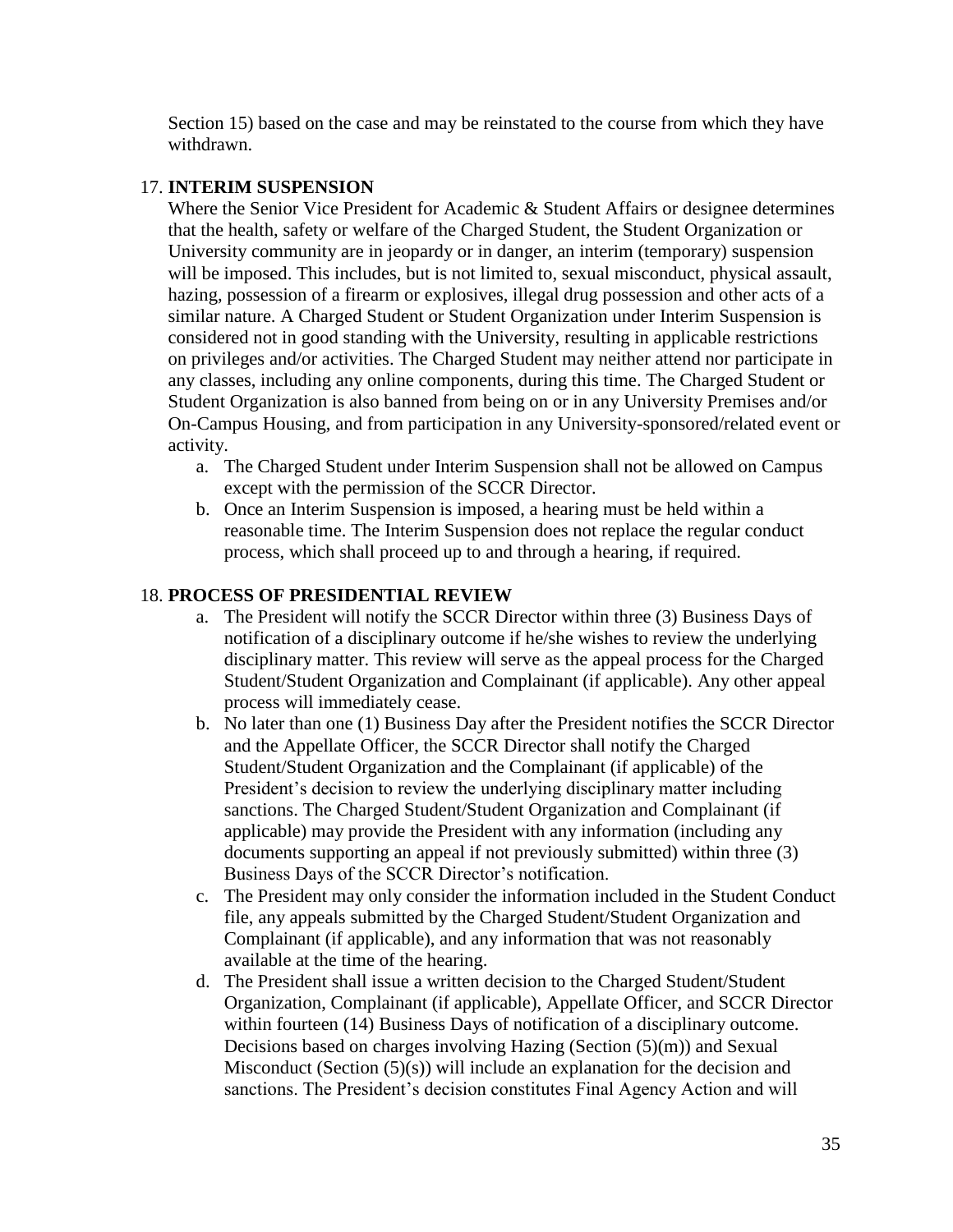include notice of the Charged Student/Student Organization's right to appeal to an external judicial forum if the sanction is suspension or expulsion.

### 19. **APPEALS**

- a. **Appellate Officer**: The appellate officer for all appeals is the Senior Vice President for Academic & Student Affairs or designee.
- b. **Appeal Form/Basis for Appeals**: The Charged Student or Student Organization wishing to appeal must complete the appeal form in full, indicating the basis for the appeal, explain in detail the reasons for the appeal and attach supporting relevant documentation. The burden of proof rests with the person appealing to clearly demonstrate the reason for appeal as set forth below. Appeals are not a rehearing of the Student Conduct matter but are only a file and/or document review. The reason for the appeal must be based on at least one of the following:
	- 1. Violations of the appealing party's rights or other failure to follow the Student Conduct procedures that substantially affected the outcome of the initial hearing. Appeals based on this reason will be limited solely to a review of the record of the hearing;
	- 2. New information which was not available at the time of the hearing and could not have been presented. In addition, the appealing party must show that the new information could have substantially affected the outcome; or
	- 3. The severity of the sanction is disproportionate to the nature of the Charge(s).
- c. **Appeal Requests**: All appeals must be written and submitted using the appeal form available in the decision letter.
	- 1. The person wishing to appeal must complete the appeal form in full and send it to the appellate officer for receipt no later than 5:00pm of the seventh (7th) Business Day after the delivery date of the hearing decision letter. If the appeal form is submitted and/or signed by any individual other than the appealing party, it will not be accepted.
- d. If a hearing decision is not appealed within the timeframe, the original decision becomes Final Agency Action.
- e. **The Charged Student's Status Pending Appeal**:
	- 1. An appeal has no effect on a Charged Student's status when the sanction was suspension or expulsion. The sanction(s) are effective immediately from the date of the decision.
	- 2. If the Charged Student appeals in any other case, once an appeal is requested, the sanction(s) will be stayed and will not take effect until the appeal process has been completed. Under these circumstances, a Charged Student shall remain eligible to attend classes and University activities pending the appeal.
	- 3. If a Charged Student's privileges are temporarily revoked through an Interim Suspension and the Charged Student is subsequently found not responsible for the violation, the University must to the extent possible: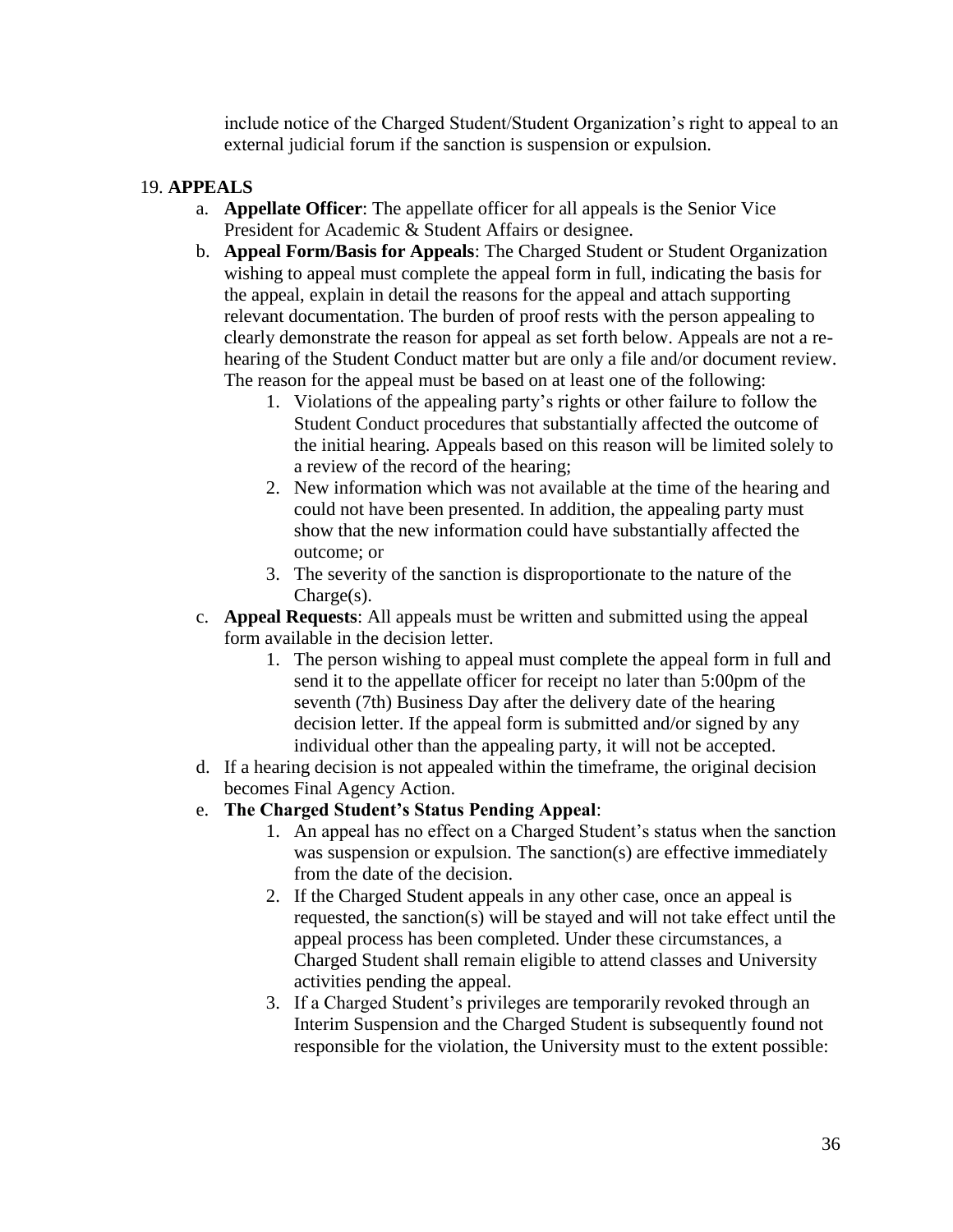- i. Correct any record of the change in enrollment status in the Charged Student's permanent records and reports in a manner compliant with state and federal laws; and
- ii. Refund to the Charged Student a pro rata portion of any charges for tuition, and out-of-state fees, as appropriate, relating to the temporary revocation or suspension which affected the Charged Student's ability to attend classes for more than ten (10) Business Days.
- 4. If no appeal is requested, the sanctions will take effect immediately.

## f. **Appellate Review/Decision:**

- 1. No person may hear or decide an appeal if they conducted or participated in the Code proceeding being reviewed on appeal.
- 2. The Appellate Officer shall first determine if sufficient grounds for the appeal exists and then, if so, may either deny the appeal, thus sustaining the initial decision and sanction(s), or do one of the following:
	- i. If the basis of the appeal is that the severity of the sanction was disproportionate to the nature of the offense and the Appellate Officer finds the appealing party proved their allegation, the Appellate Officer may modify the sanction.
	- ii. If the basis of the appeal is that there was a failure to follow the Student Conduct procedures that substantially affected the outcome, or that there was new information which was not reasonably available at the time of the hearing and could not have been discovered through the exercise of due diligence, which would have substantially affected the outcome and the Appellate Officer finds that the appealing party proved their allegation, the Appellate Officer will order a new hearing.
- g. **Written Decision on Appeal**: The appellate decision is issued in writing to the Charged Student or Student Organization within twenty-one (21) Business Days of receipt of the written request for appeal unless notification is given that additional time is necessary for consideration of the record on appeal.
- h. **Effect of the Final Appellate Decision**: The decision of the Appellate Officer constitutes Final Agency Action. In the case of a suspension or expulsion of a Charged Student, the decision of the Appellate Officer will include notice to the Charged Student of the Charged Student's right to appeal to an external judicial forum.
- i. **Academic Grievance Process**: The Charged Student may not use the Student Academic Grievance Policy as a way to appeal the filing of a complaint or the outcome of the Academic Misconduct process outlined in this regulation.

#### 20. **RECORDS**

- a. All Student Conduct-related records, including records involving Conduct violations, Academic Misconduct violation, and Title IX violations, will be housed in the web-based system maintained by SCCR.
- b. The release of Student Conduct-related records will be governed by applicable federal and state laws regarding the privacy of education records.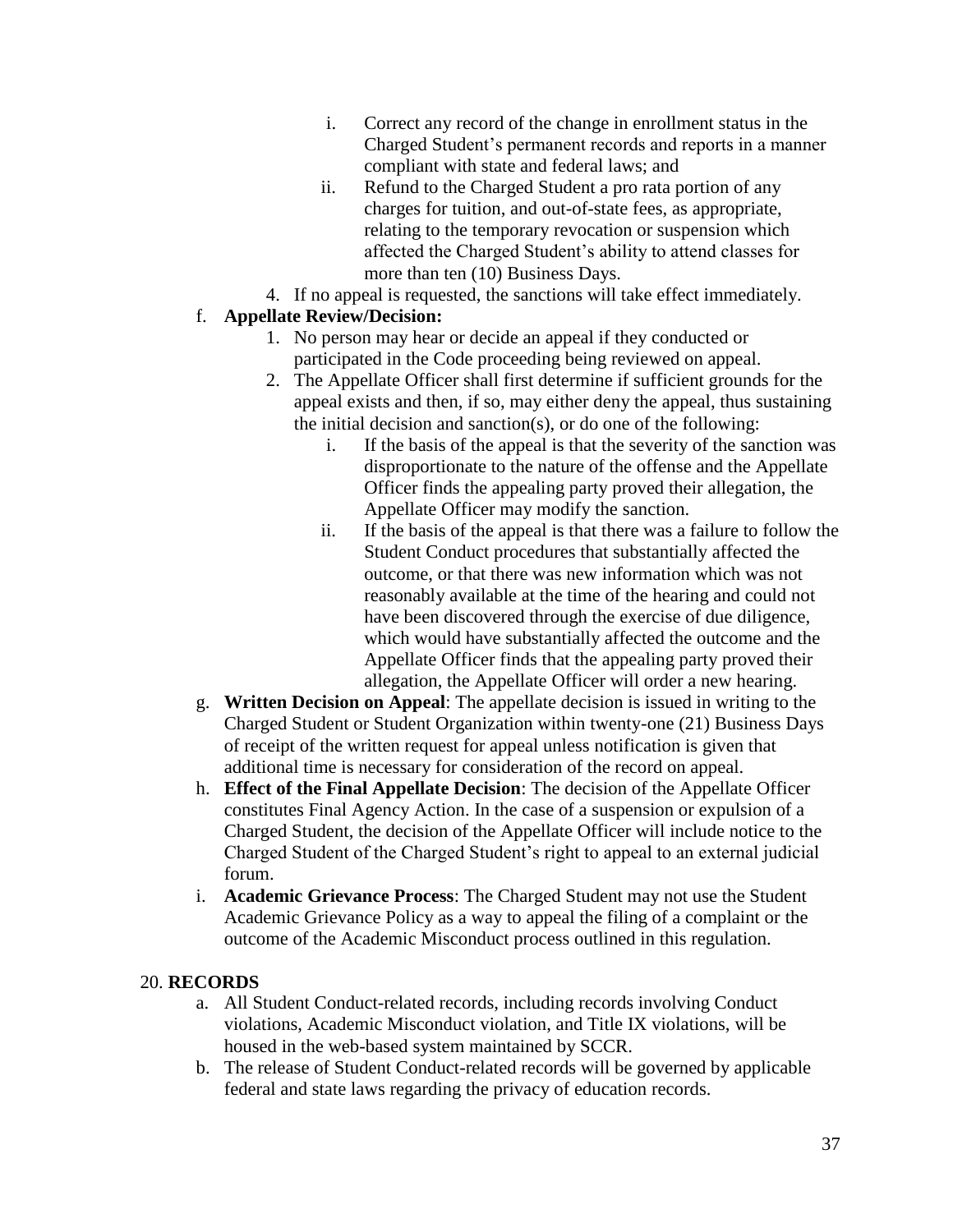- c. The SCCR may place a Student Conduct hold on the records and registration of any Charged Student who has a pending Code matter, including any outstanding sanctions. Charged Students may not be allowed to graduate, receive grades, nor have transcripts released until pending matter(s), including any outstanding sanctions, are resolved.
- d. The official University email address on file with the Registrar's Office will be used for all Student Conduct correspondence sent to the Charged Student. For Student Organizations, the official University email address on file with the Registrar's Office for the organization's respective President will be used. The Hearing Officer may, in their discretion, decide to send the notices via additional means (e.g., overnight delivery) and/or to other authorized University Officials.
- e. Expulsion will be noted permanently on a Student's academic transcript. Suspension will be noted on the Student's transcript during the period of suspension. Student Conduct-related files are kept in compliance with General Records Schedule GS5, but not for less than seven (7) years from the date of the last incident(s) that the Charged Student or Student Organization was involved in that resulted in Code charges. However, in the case of expulsion or suspension, the files shall be permanently retained.
- f. Students may have access to the information in their Student Conduct and Academic Misconduct file by submitting a written request to the SCCR Director. The access will be provided in accordance with federal and state laws regarding the privacy of education records (FERPA) and University regulation (see FIU Regulation 108).

#### 21. **AUXILIARY AIDS AND SERVICES**

Students with disabilities as defined by the Americans with Disabilities Act who require special accommodations for meetings/hearings should notify the SCCR and the DRC in writing at least three (3) Business Days prior to any meeting or hearing.

#### 22. **CONFLICT RESOLUTION**

- a. Not every matter processed through SCCR is required to go through summary resolution or a hearing. An overall goal of the SCCR is to provide a learning process which entails understanding and respecting the rights of others. An avenue utilized by the SCCR to foster mutual respect and understanding when differences arise is Conflict Resolution. Conflict Resolution through SCCR is an informal and confidential process.
- b. Conflict Resolution may be utilized where the incident in question is minor in nature, and the parties involved chose not to proceed with charges through the University Student Conduct system. The SCCR reserves the right to determine if charges will be filed or whether Conflict Resolution is the appropriate option in each matter.
- c. Conflict Resolution cases handled through SCCR will not be identified or filed as a Student Conduct matter. Conflict Resolution records will be maintained separate from Student Conduct files and will not be recorded or reported as part of a Charged Student's record. All Conflict Resolution files are confidential and will not be released without written consent except in cases where the conduct or